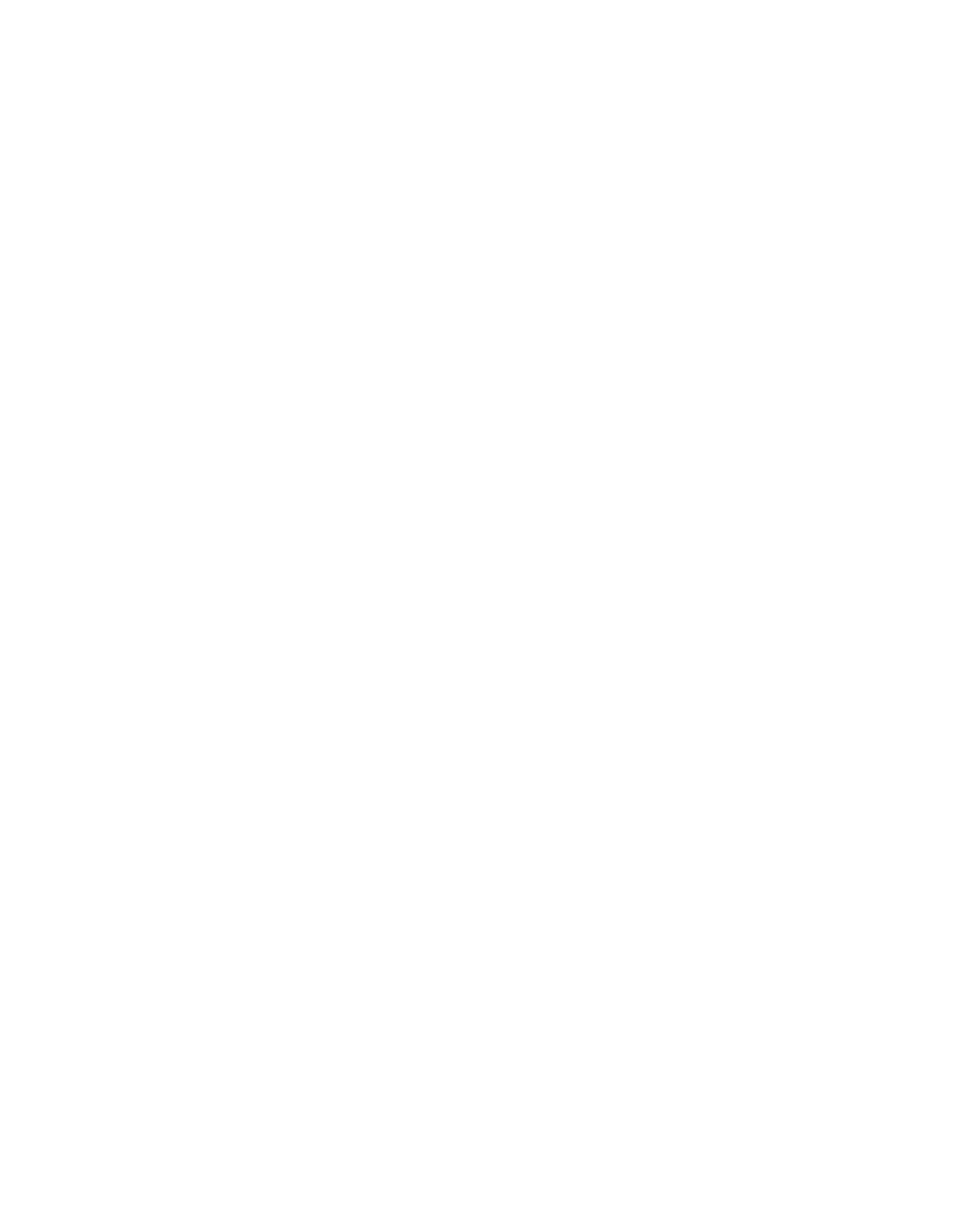# Seattle<br> **In Protecting Seattle's Waterways**<br>
Utilities

# **Plan to Protect Seattle's Waterways Scoping Summary Report**

#### **Report Purpose**

Seattle Public Utilities is preparing an Environmental Impact Statement (EIS) under the State Environmental Policy Act (SEPA) to identify how the Plan to Protect Seattle's Waterways (Plan) could impact people and the environment. Per the City of Seattle's SEPA Policy and Procedures (SMC 25.05), Seattle Public Utilities issued a Determination of Significance (DS) and scoping notice on May 20, 2013 to initiate scoping, the first step in the environmental review process.

Scoping was conducted from May 20 ‐ June 20, 2013, and this report summarizes the process. The first section of the report explains the need for the Plan, provides an overview of the environmental review process, and introduces the Plan alternatives. The second section describes the opportunities Seattle Public Utilities provided the public, agencies, and tribes to learn about and comment on the Plan alternatives. The third section summarizes the comments Seattle Public Utilities received during scoping and describes how Seattle Public Utilities will address these comments.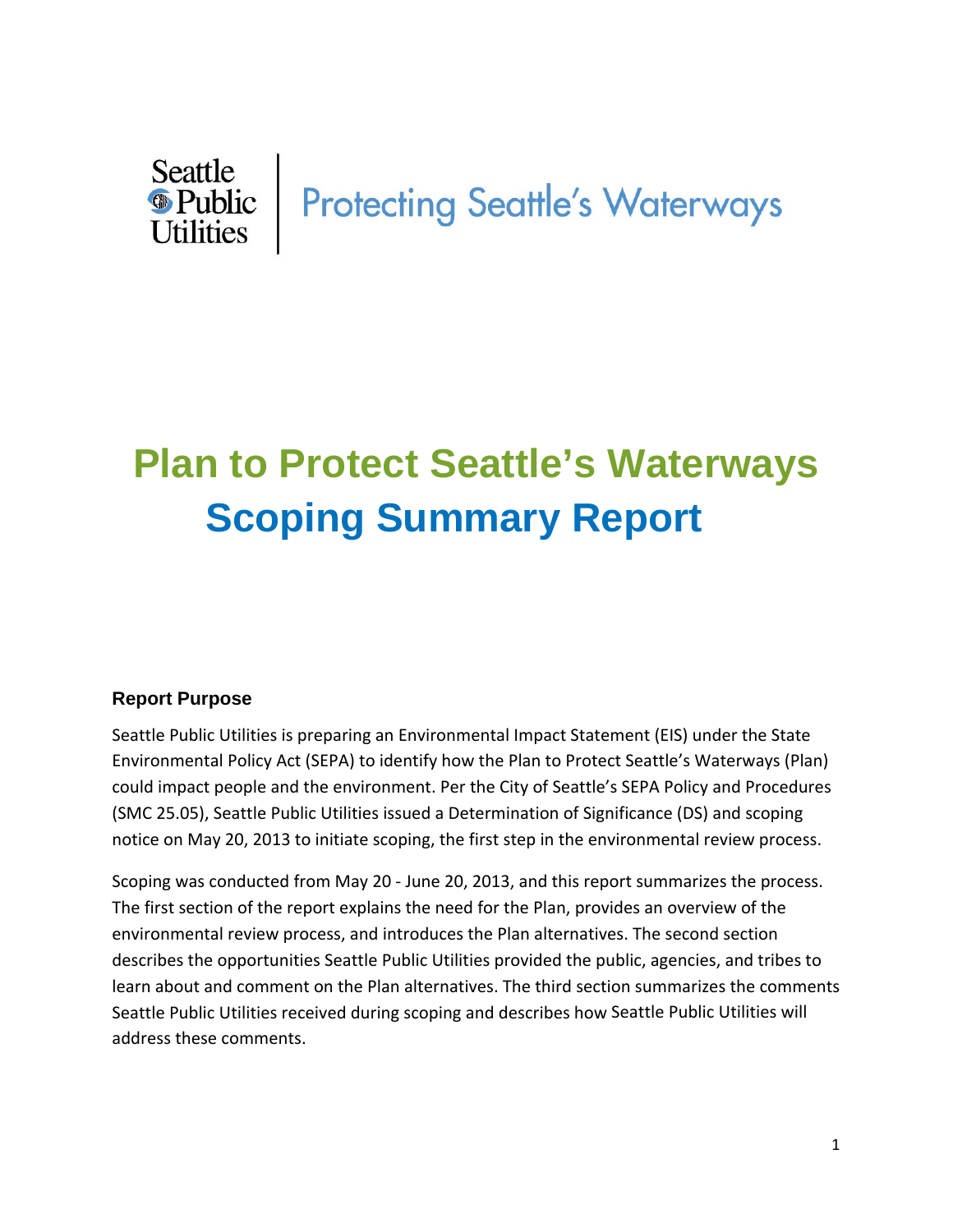# **Plan Overview**

About two-thirds of Seattle is served by a combined sewer system, which was designed to carry sewage from inside homes and stormwater runoff from streets, rooftops, and parking lots in a single pipe—a "combined sewer." During dry weather, all raw sewage flows to the treatment plant. When it rains, the pipes can become overloaded with polluted stormwater. This mixture of stormwater (about 90%) and raw sewage may overflow into lakes, creeks, and Puget Sound.

The Plan to Protect Seattle's Waterways will outline Seattle Public Utilities' strategy to control sewage overflows and meet state and federal regulations.

Specifically, the Plan will:

- Identify areas of Seattle where projects are needed to reduce sewage overflows.
- Evaluate alternatives for reducing sewage overflows in these areas.
- Identify areas where additional projects to control and treat polluted stormwater runoff will improve water quality.
- Recommend a schedule for designing and constructing projects.
- Estimate program costs and associated impacts on Seattle Public Utilities' customer bills.
- Consider input from the public, stakeholders, agencies, and tribes.

### **Why does Seattle Need the Plan?**

Thirty‐five of the 87 outfalls Seattle Public Utilities manages are uncontrolled, meaning that sewage overflows occur more than once per year on average. Seattle's combined sewers overflowed into local waterways 355 times in 2012 releasing 154 million gallons of untreated raw sewage and stormwater into local waterways.

The mixture of stormwater and sewage can affect fish, wildlife, and water quality in the areas where overflows occur. Consequently, the federal Clean Water Act and state regulations require that we take action and reduce overflows to an average of no more than one overflow per outfall per year. The Plan to Protect Seattle's Waterways will outline Seattle Public Utilities' strategy for complying with these requirements.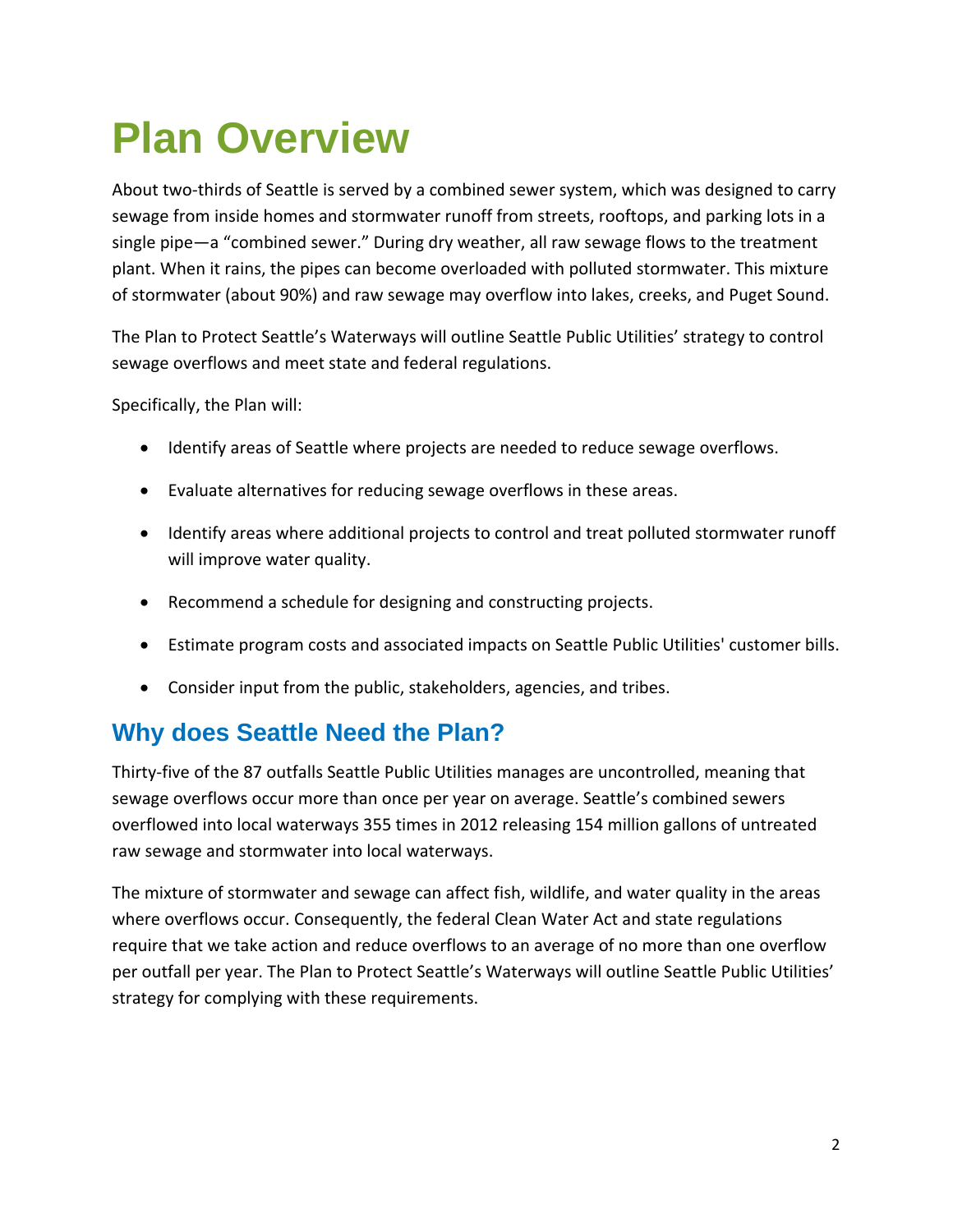

*35 of the 87 outfalls Seattle Public Utilities Manages are uncontrolled, meaning that overflows occur more than once per year on average.*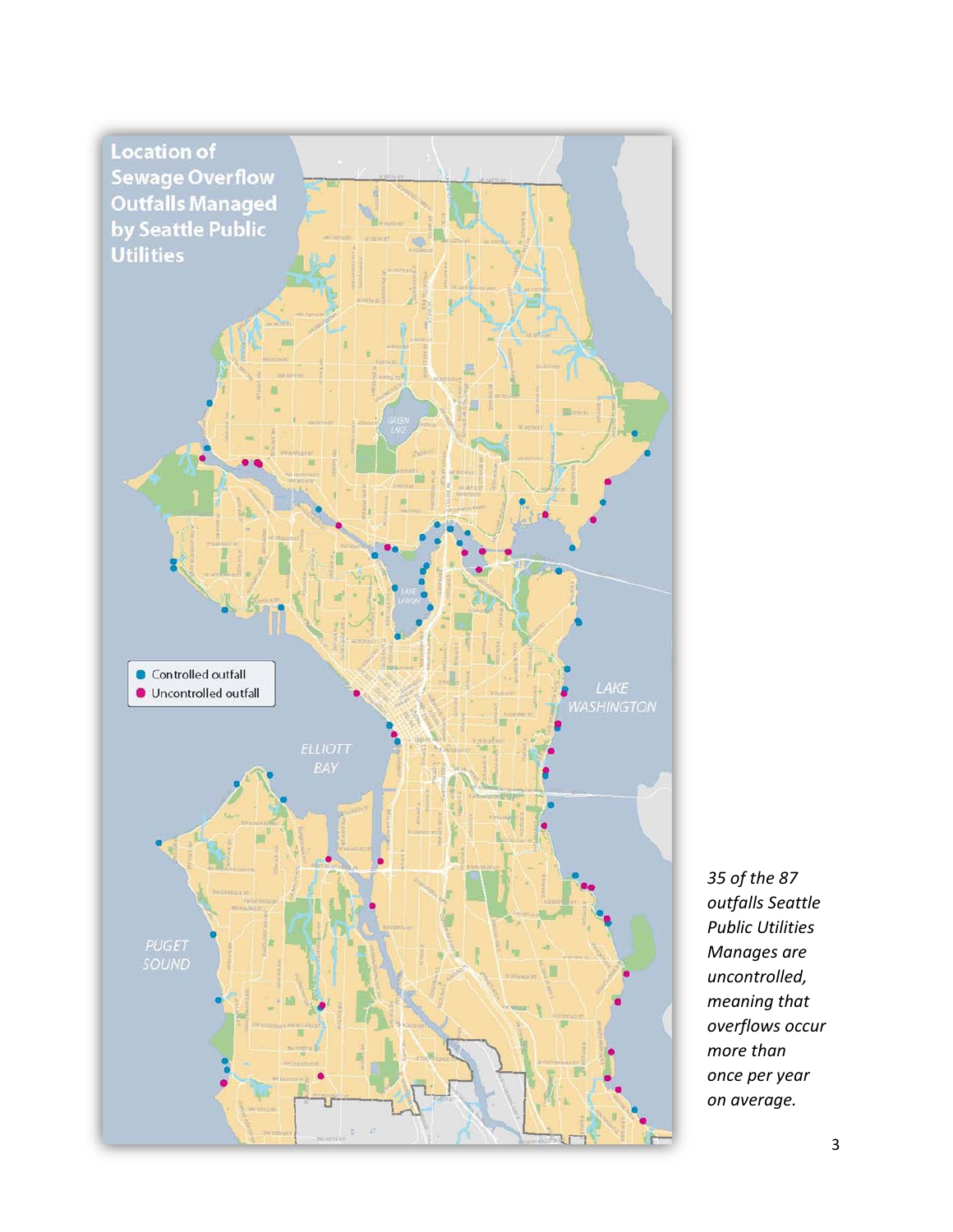## **Environmental Review Process**

The Plan to Protect Seattle's Waterways will be a planning level document that identifies the general location, type, size, and number of projects Seattle Public Utilities proposes to build throughout the city to reduce sewage overflows. Seattle Public Utilities is preparing an EIS under the State Environmental Policy Act (SEPA) to analyze the environmental impacts of the Plan.

Because the Plan describes an entire program, rather than individual projects, Seattle Public Utilities is preparing a programmatic EIS to analyze the potential effects of the Plan on people and the environment. The EIS will examine how combinations of projects may collectively impact the environment. It differs from a project-specific EIS, which focuses on the site-specific impacts of individual projects. The programmatic EIS will not include site-specific evaluations or select project sites. It will describe the alternatives' impacts comparatively, within potentially affected neighborhoods and within the entire City service area.

Scoping is the first step in the environmental review process. The purpose of scoping is to determine the range, or "scope" of issues to study in the environmental review document, as required by SEPA.

Seattle Public Utilities will conduct a project-specific environmental review process for each project during Plan implementation.

### **Plan Alternatives**

Seattle Public Utilities is evaluating two alternatives in the EIS. The Sewage Overflow Reduction Alternative (also referred to as the Long‐Term Control Plan or LTCP Alternative) focuses solely on the combined sewer system and reducing sewage overflows to an average of no more than one overflow per outfall per year. Seattle Public Utilities is evaluating four options within the Sewage Overflow Reduction Alternative: the Neighborhood Storage Option, Shared Storage Option, West Ship Canal Tunnel Option, and Ship Canal Tunnel Option. The Sewage and Stormwater Pollution Reduction Alternative (also referred to as the Integrated Plan Alternative) uses an integrated approach to reduce both sewage overflows and polluted stormwater runoff. Both alternatives would allow Seattle Public Utilities to meet its obligation to prepare a Long‐ Term Control Plan, a required element of the U.S. Environmental Protection Agency's Combined Sewer Overflow Control Policy. Consistent with SEPA, Seattle Public Utilities is also evaluating a "no action" alternative.

A complete description of the Plan alternatives is available in the *Protecting Seattle's Waterways: Community Guide to the Plan (Issue 2 Spring 2013),* available online and in Appendix A.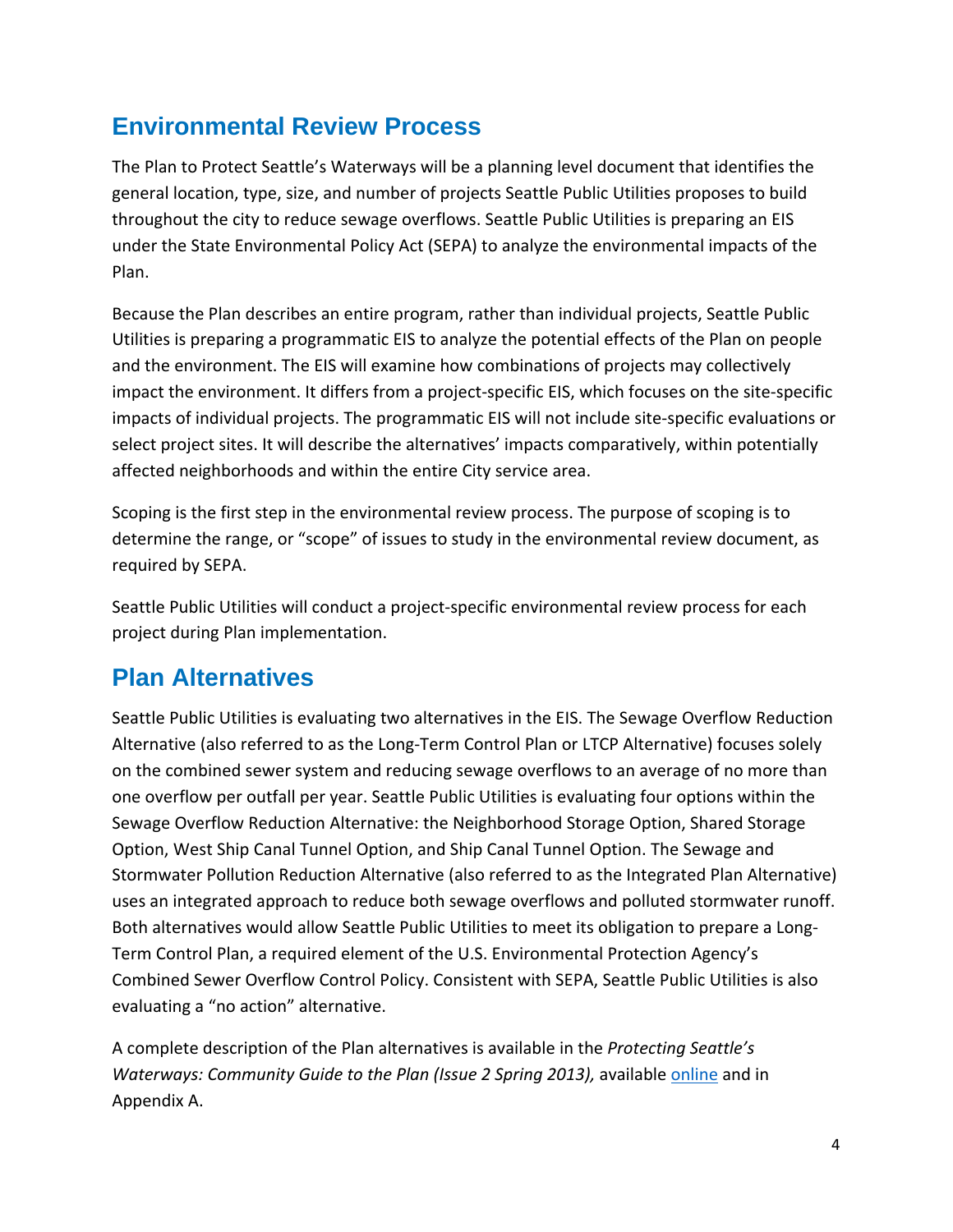# **Early Stakeholder Outreach**

Seattle Public Utilities conducted outreach prior to the start of the public comment period to introduce the Plan to community organizations, businesses, and agencies and encourage participation in the scoping process. Seattle Public Utilities conducted briefings with 13 community organizations and environmental groups. A list of organizations that received a briefing is provided in Appendix B.

Seattle Public Utilities prepared a *Community Guide to the Plan to Protect Seattle's Waterways* and a six‐minute video to provide details about the Plan purpose and alternatives, environmental review process, and ways to provide comment. The video and Community Guide are available at www.seattle.gov/CSO.

# **Agency and Tribal Coordination and Outreach**

Seattle Public Utilities is working cooperatively with the following agencies in developing the Plan and EIS:

- King County
- U.S. Environmental Protection Agency
- U.S. Department of Justice
- Washington Department of Ecology

Seattle Public Utilities is committed to government‐to‐government consultation with Native American tribes on projects that may affect tribal rights and resources. Federally‐recognized tribal governments invited to participate in the development of the EIS include:

- Muckleshoot Indian Tribe
- Snoqualmie Tribe
- Suquamish Tribe

Seattle Public Utilities is coordinating with the non-federally recognized Duwamish tribe as an interested party. Seattle Public Utilities will continue to engage with affected tribes throughout the development of the Plan.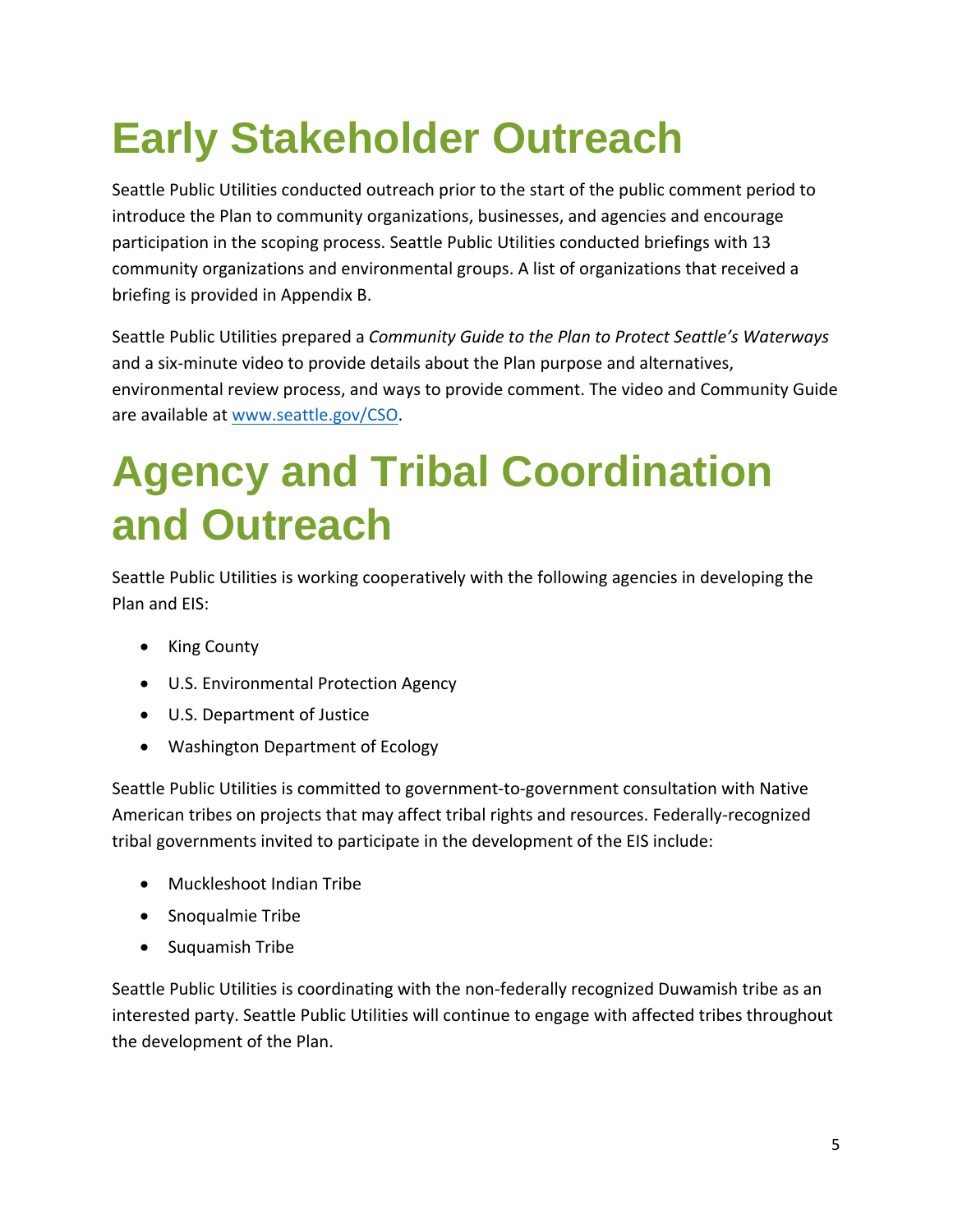# **Public Scoping Meeting Overview**

Seattle Public Utilities hosted a public scoping meeting on June 3, 2013 to provide an opportunity for the public to learn about the Plan and environmental review process and to invite comment on the scope of the EIS relating to the plan alternatives and issues to be evaluated. Five people attended the meeting which was held from 4:30 p.m. to 6:30 p.m. in Seattle City Hall's Bertha Knight Landes Room at 600 4th Avenue, Seattle.

### **Meeting Format**

Participants signed in as they arrived and Seattle Public Utilities staff informed them of the meeting format. Each participant received a copy of the *Community Guide to the Plan to Protect Seattle's Waterways* and a comment form.

The meeting was conducted as an open house where participants could review information and displays and discuss the material with Seattle Public Utilities staff and members of the consultant team. Display boards contained information describing a sewer overflow, how Seattle Public Utilities is addressing sewage overflows throughout Seattle, the purpose of the Plan, information about the environmental review process and the plan alternatives, and a project timeline defining the decision process and upcoming public involvement opportunities.

Participants were encouraged to provide comments via comment forms. Following the public scoping meeting and at any time during the scoping comment period from May 20 – June 20, 2013, the public also could provide written comments by mail or email. Seattle Public Utilities also accepted public comment via an online survey, which was available at www.seattle.gov/CSO. Display boards are available online at www.seattle.gov/CSO.



*Community Guide to the Plan*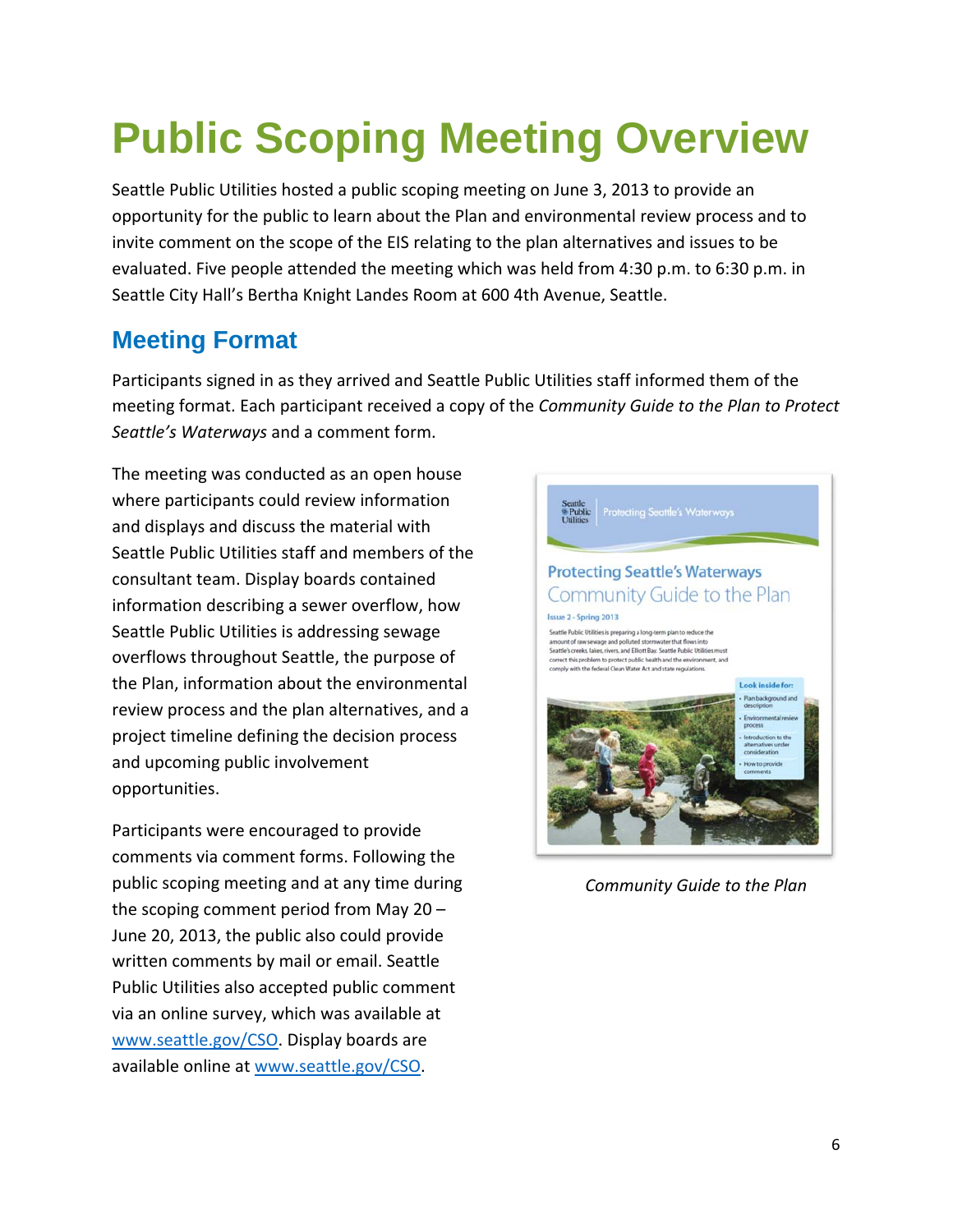### **Public Notification**

Seattle Public Utilities advertised the public scoping meeting through a variety of methods including:

- The SEPA Determination of Significance (DS) and Scoping Notice was published in the *Daily Journal of Commerce* on May 20, 2013. The notice included statements in Chinese, Spanish, Tagalog, and Vietnamese with a phone number for non‐English speaking community members to call for interpretation services and to obtain information about the scoping meeting.
- The SEPA DS and Scoping Notice was sent to the Washington Department of Ecology SEPA Public Information Center on May 20, 2013 and entered in the SEPA Register.
- The SEPA DS and Scoping Notice was included in the May 20, 2013 Seattle Department of Planning and Development (DPD) Land Use Information Bulletin.
- The SEPA DS and Scoping Notice was mailed to agencies with jurisdiction and expertise, tribes, and the public.

#### **Display Ad Placements**

| <b>Publications</b>                | <b>Circulation</b> | <b>Placement</b><br><b>Date</b> |
|------------------------------------|--------------------|---------------------------------|
| <b>Ballard News Tribune</b>        | 6,000              | 5/24/13<br>5/31/13              |
| City Living                        | 24,000             | 5/17/13                         |
| Queen Anne News &<br>Magnolia News | 12,000             | 5/22/13<br>5/29/13              |
| West Seattle Herald                | 8,000              | 5/24/13<br>5/31/13              |

| <b>Website</b>        | <b>Estimated</b><br><b>Impressions</b> | <b>Placement</b><br>Date |  |
|-----------------------|----------------------------------------|--------------------------|--|
| CityLivingSeattle.com | 3,000                                  |                          |  |
| EastlakeAve.com       | 5,000                                  |                          |  |
| FremontUniverse.com   | 5,000                                  |                          |  |
| MadisonParkTimes.com  | 3,000                                  |                          |  |
| MagnoliaVoice.com     | 25,000                                 | $5/20/13 -$              |  |
| MyBallard.com         | 250,000                                | 6/20/13                  |  |
| MyWallingford.com     | 3,000                                  |                          |  |
| Wallyhood.org         | 11,000                                 |                          |  |
| WestSeattleBlog.com   | 600,000                                |                          |  |
| WestSeattleHerald.com | 55,000                                 |                          |  |



*Blog Ad*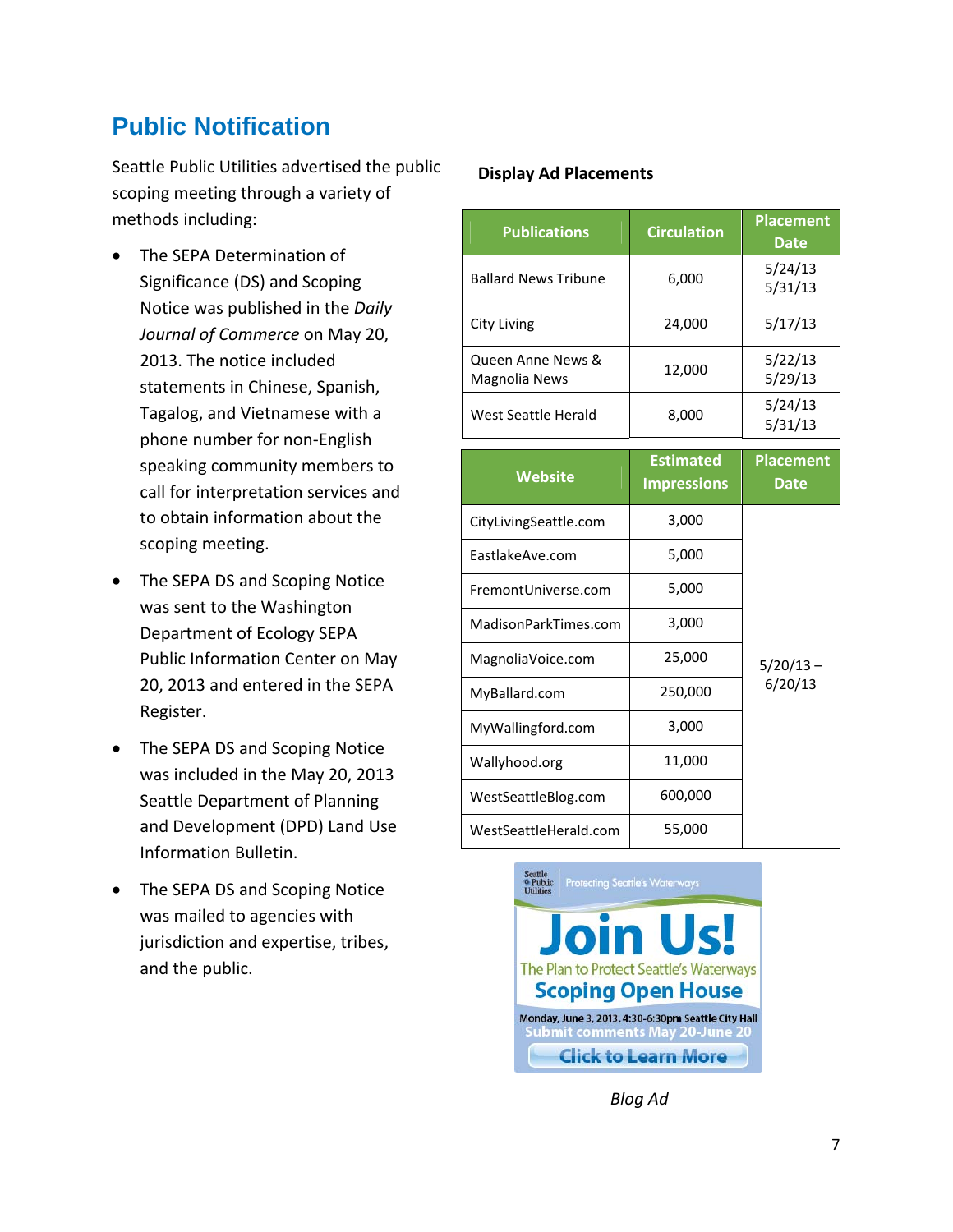- The SEPA DS and Scoping Notice and Community Guide to the Plan were e-mailed to organizations that received early outreach briefings.
- Meeting advertisements were placed in five print publications and nine community blogs and online newspapers editions. The print advertisements included statements in Chinese, Korean, Somali, Spanish, Tagalog, and Vietnamese with a phone number for non‐English speaking community members to call for interpretation services and information about the scoping meetings.
- The SEPA DS and Scoping Notice was linked to Seattle Public Utilities' Protecting Seattle's Waterways and Long‐Term Control Plan websites starting May 20, 2013.
- An article about the Plan was placed in the Seattle Public Utilities' summer 2013 *Curb Waste* newsletter, which is mailed to approximately 330,000 Seattle residents.
- A meeting announcement was posted to the City's online public outreach and engagement calendar.

Samples of meeting notifications are provided in Appendix C.

# **Comment Summary**

### **Comment Sources**

Seattle Public Utilities received comments from the following sources:

- 26 completed online surveys
- 4 comment letters and emails

The following agencies, tribes, organizations, and individuals provided written comments by e‐mail and letter:

- Ballard Stormwater Consortium
- Muckleshoot Indian Tribe
- Pacific Fishermen Shipyard and Electric Facilities Manager
- Seattle Parks and Recreation

Copies of the comment emails and letters are provided in Appendix D.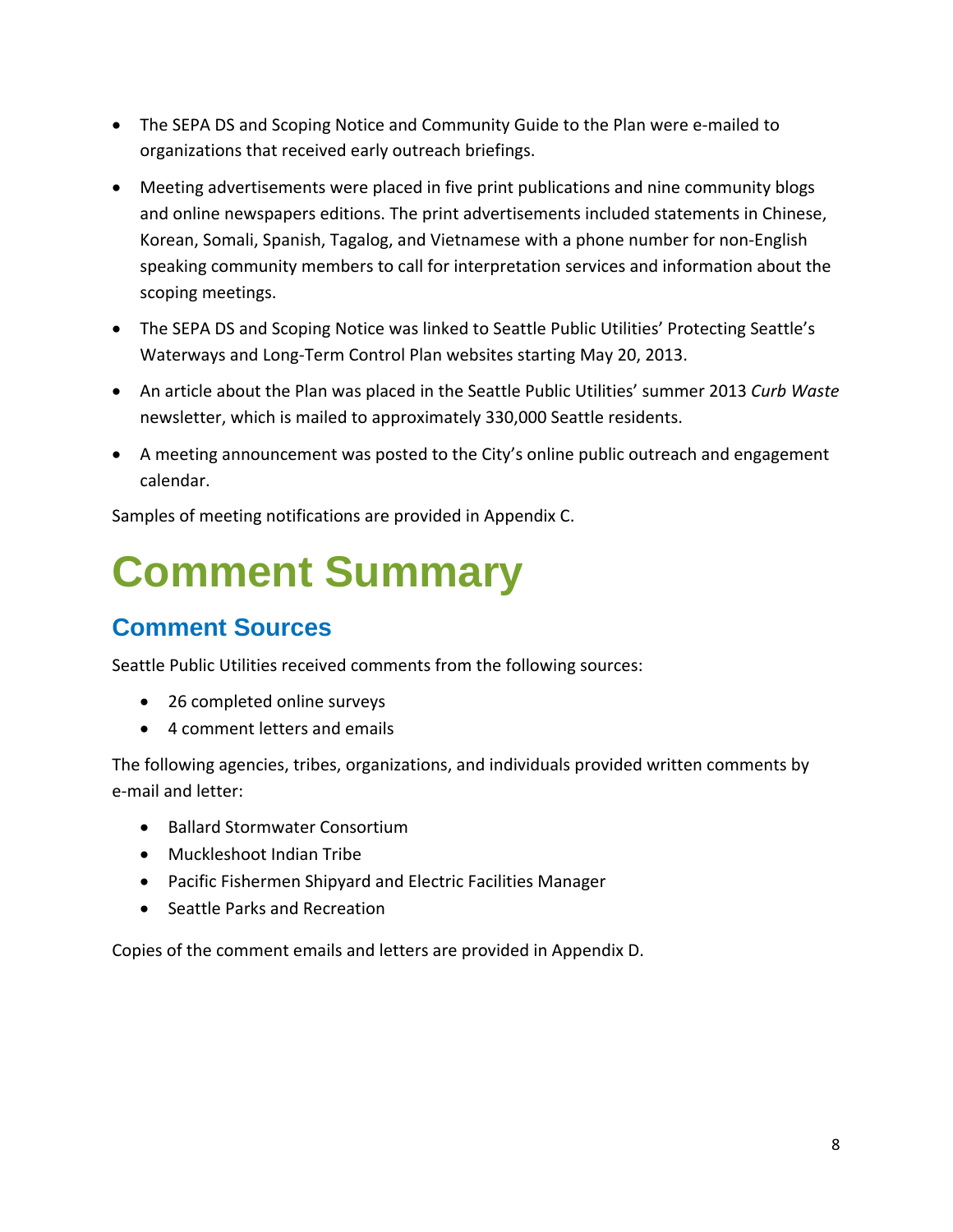# **Comment Highlights**

Following are highlights of comments submitted during the scoping comment period.

#### **Environmental Elements**

The online survey asked respondents to list the three environmental, community, or neighborhood issues that are most important to them. Water quality, protecting existing parks and open spaces or creating new parks and open spaces, and social justice, equity, and fairness were the most commonly cited issues. Responses included:

| Issue                                                                         | # of Responses |
|-------------------------------------------------------------------------------|----------------|
| Water quality                                                                 | 15             |
| Protecting existing parks and open spaces/ creating new parks and open spaces | 9              |
| Social justice, equity, and fairness                                          | 7              |
| Pedestrian and bicycle safety                                                 | 6              |
| Transportation and traffic impacts                                            | 6              |
| Long-term sustainability/reducing waste                                       | 4              |
| Public safety                                                                 | 4              |
| Air quality                                                                   | 3              |
| Parking impacts                                                               | 3              |
| Schools                                                                       | 2              |
| Local food production/access to fresh food                                    | 2              |
| Economic development                                                          |                |
| Operational impacts                                                           |                |
| Climate change                                                                |                |
| Community cohesion                                                            |                |
| Improved quality of life                                                      |                |
| Construction impacts                                                          |                |

Following is a summary of additional comments submitted via the online survey and in comment letters that relate to the environmental elements Seattle Public Utilities will address in the EIS. Comments are organized by environmental element.

#### **Recreation – Park Use and Access**

Seattle Parks and Recreation submitted a comment letter outlining specific concerns relating to the impacts of the Plan to Protect Seattle's Waterways on parkland. Comments included:

- *"Parks understands SPU's challenges in finding appropriate site(s) for large utility infrastructure projects which benefit the long term health of the City. That said, parks and public open space should be considered as a site for a CSO facility after all other alternatives have been exhausted."*
- *"Shoreline parks are not 'free' land within which to site utilities. Shoreline parks are a precious commodity; a finite resource. Free and open access to the shores of Lake Washington and Puget Sound is a necessary component of sustainable urban living in*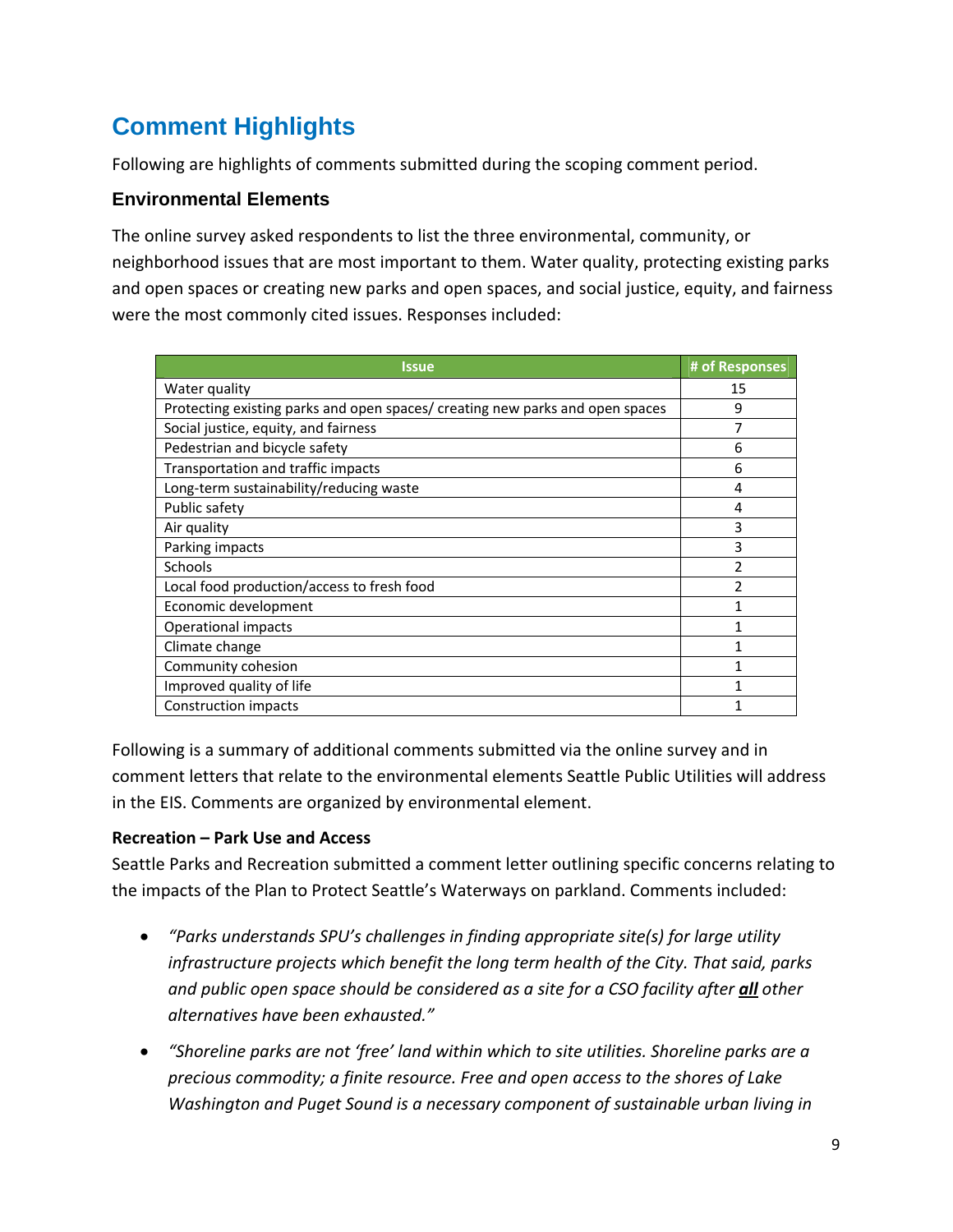*Seattle. The ability of a shoreline Park to provide a variety of active and passive recreational opportunities is paramount. Siting a utility in a park limits the park's adaptability for future needs, both of people and the environment."*

- *"Parks' central concern is that the placement of a CSO facility within Parks' property forever constrains the use of this area, regardless of whether or not it is under paved and/or un‐programmed areas. Parks will be forever precluded from changing the use of the site to provide a different park amenity and/or recreational opportunity due to the underlying utility facility*. *Should stormwater regulations become more stringent in the future and SPU need to expand these facilities, even more Park property could be needed."*
- *"Note that Initiative 42 (Ordinance No. 118477) discourages the conversion of park lands within the City of Seattle to non‐park usage."*

#### **Water Quality**

The Ballard Stormwater Consortium requested that Seattle Public Utilities describe the policies and plans the City of Seattle is implementing to minimize stormwater and drainage problems in Department of Planning and Development decisions and approvals, transit decisions, and neighborhood planning and projects.

#### **Geology and Soils**

The Ballard Stormwater Consortium expressed concerns about potential soil and groundwater contamination from roadside rain garden projects, citing a study of a roadside rain garden project in Redmond, Washington. The Consortium requested that Seattle Public Utilities fully evaluate infiltration‐based low impact development facilities in the Draft EIS.

The Ballard Stormwater Consortium also requested that Seattle Public Utilities discuss the potential for settling and soil compression and how it would affect various facilities over time. This comment applies to all alternatives.

#### **Climate Change**

The Ballard Stormwater Consortium requested that Seattle Public Utilities analyze the effect of climate change on sewage overflow control volumes and the performance of sewage overflow reduction strategies, including:

- Describe the impact of projections of warmer and wetter winters with more frequent, stronger winter storm events.
- Discuss potential changes in vegetation.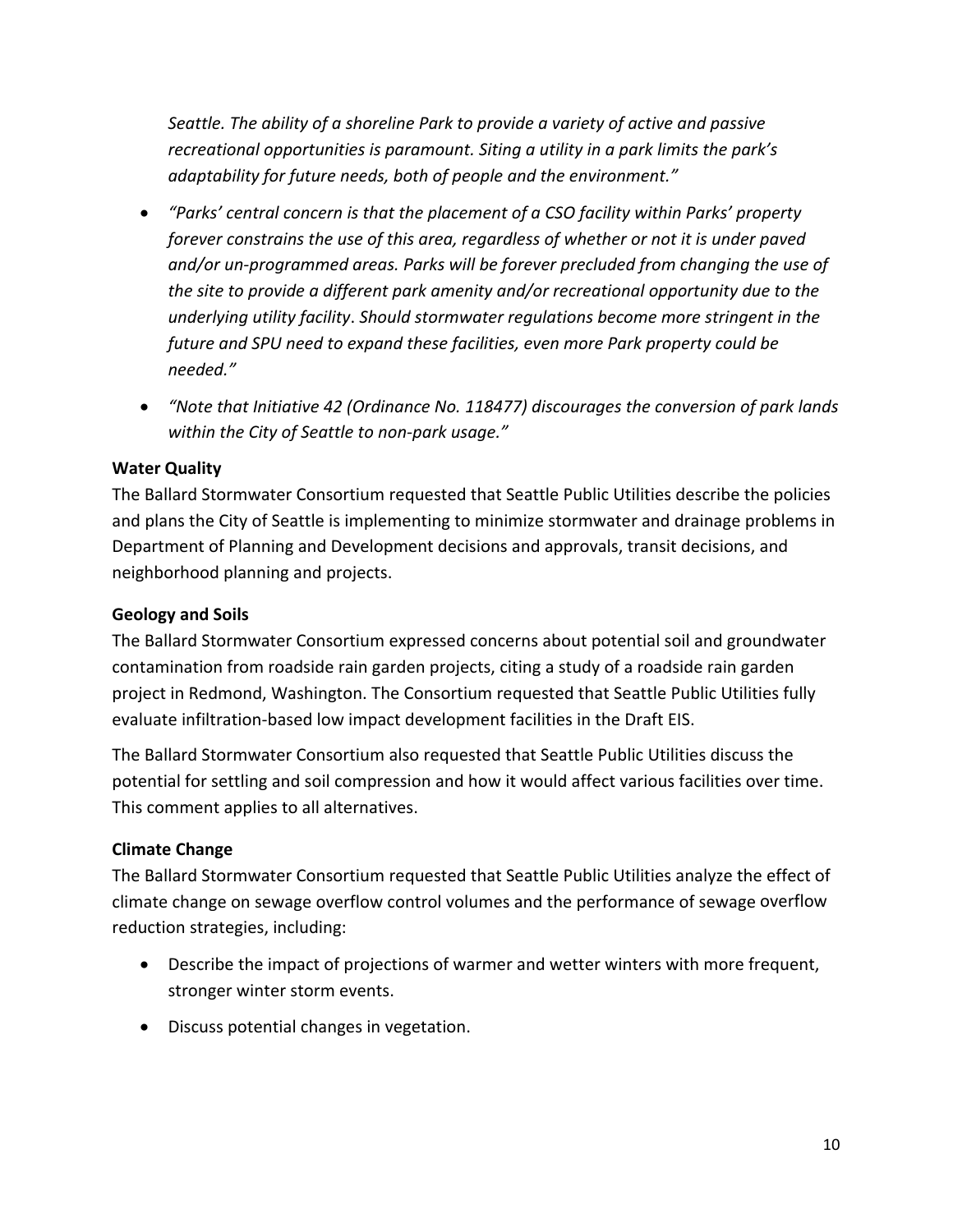- Describe the potential impact of drier, hotter summers on soils and how this climate change affects the performance of natural drainage projects and sewage overflow control volumes.
- Clearly describe how sewage overflow control models account for the projected increase in storm events. Describe the assumptions used in modeling and that are incorporated into the analysis documented in the programmatic EIS.

#### **Comments Related to a Specific Sewage Overflow Control Strategy**

#### **Storage**

The Ballard Stormwater Consortium commented that storage should be the primary tool for controlling sewage overflows. The Consortium is especially interested in the West Ship Canal and Ship Canal tunnel options, but also supports careful analysis of all storage options to determine which option would provide the lowest cost per gallon of storage. They also encourage coordination between King County and Seattle Public Utilities.

Other comments relating to storage included:

- *"Honestly, I wonder about the effectiveness of additional storage. However, the stormwater reduction methods sound creative and will hopefully help the problem." – Wallingford resident*
- *"Concern regarding all storage tanks: would these cause odor issues?" – Downtown resident*

#### **Natural Drainage Systems**

Comments in support of natural drainage projects included:

- *"Natural drainage gets the most bang for the public buck ‐ reduces runoff before it's a problem, increases beauty, wildlife habitat, and calms traffic. Bring it to everyone, not just the well‐off in north Seattle." – Delridge resident*
- *"Please consider adding non‐residential properties to those eligible for rain garden, cistern, etc. rebates." – Whittier Heights resident*
- *"I'd like to see more natural drainage plans implemented along the Alki shoreline." Alki/Admiral resident*

Comments expressing concern about natural drainage projects included:

 *Please do not ram this down our throats, requiring us to seek legal representation in order to remain whole. If a mid‐block curb bulb removes our street parking, and only our parking, we lose home value." – Roxhill/Westwood/White Center resident*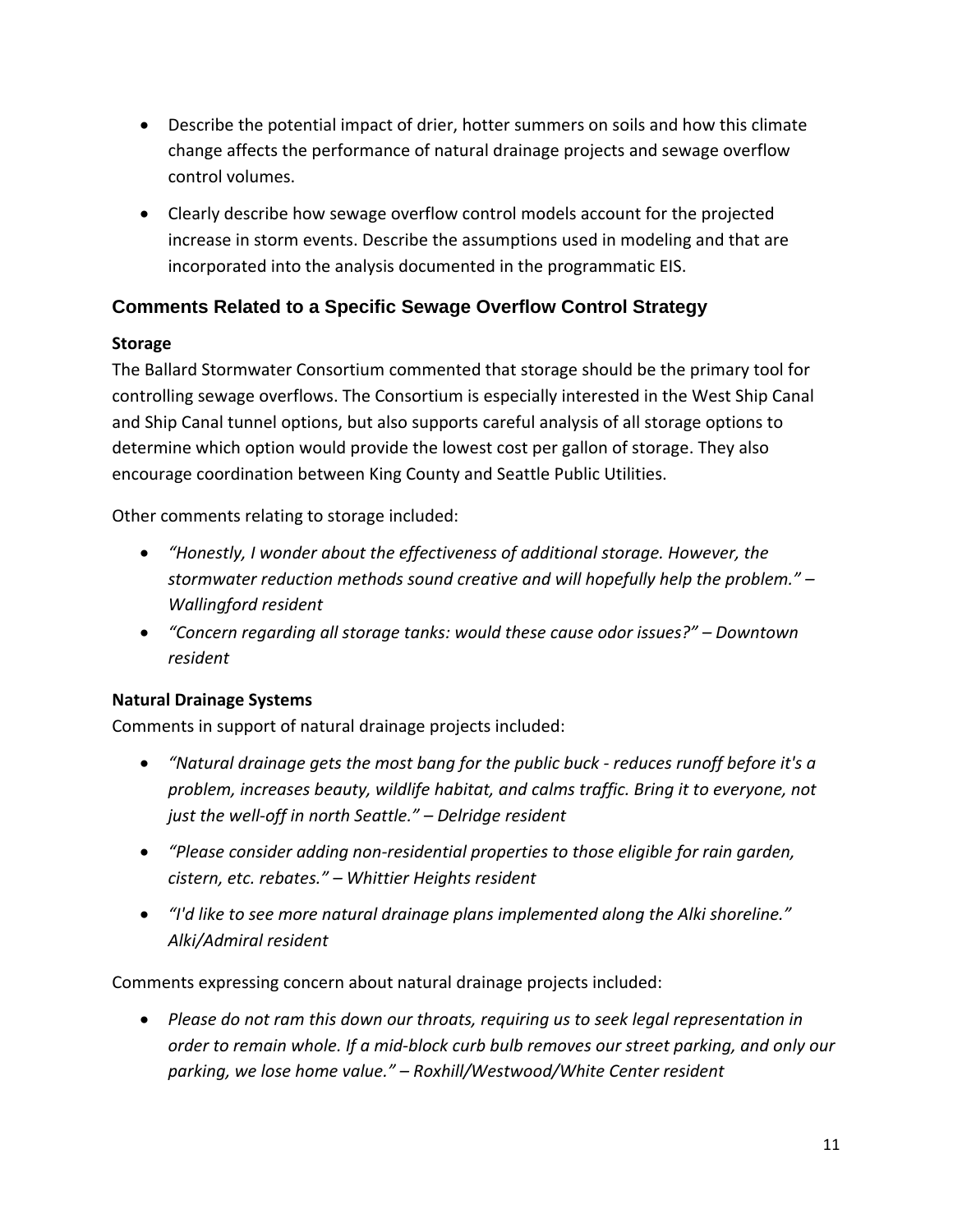The Ballard Stormwater Consortium commented that it does not support large‐scale implementation of roadside rain gardens in Ballard, citing geology, the perceived higher cost of installation and maintenance compared to storage, and concerns about soil toxicity and groundwater contamination. The Consortium expressed concern that Seattle Public Utilities is relying too much on natural drainage strategies.

The Consortium requested that Seattle Public Utilities discuss the following issues in the Plan and Draft EIS:

- Provide a full analysis of how soil and groundwater conditions affect performance of natural drainage projects prior to the installation of new projects.
- Describe how Seattle Public Utilities will consider community preferences when implementing natural drainage projects.
- Describe how natural drainage projects will be designed to ensure drainage within 24‐ hours of a storm event.
- Discuss the potential impacts of standing water on children's safety and public health and how Seattle Public Utilities will respond in the event standing water becomes an issue in a project.
- Describe tests Seattle Public Utilities has conducted to determine how porous pavement compacts underlying native soils.
- Describe commitments to maintain porous pavement per manufacturer's specifications.

#### **Comments Related to a Specific Alternative**

The online survey asked respondents to comment on the individual alternatives and options and to describe changes Seattle Public Utilities should consider making to the alternatives.

#### **Sewage Overflow Reduction Alternative: Neighborhood Storage Option**

Comments relating to the Neighborhood Storage Option focused primarily on questions about where tanks would be built, impacts during construction, and opportunities for neighborhood improvements associated with the projects. Others called for more natural drainage projects to be included in the Neighborhood Storage Option.

#### *Neighborhood Impacts, Cost*

Several comments expressed concerns about the cost and neighborhood impacts associated with building ten individual storage tanks, both during and after construction:

 *"Disruption due to noise and construction, damaging wildlife habitat, interfering with marine traffic." – Ballard resident*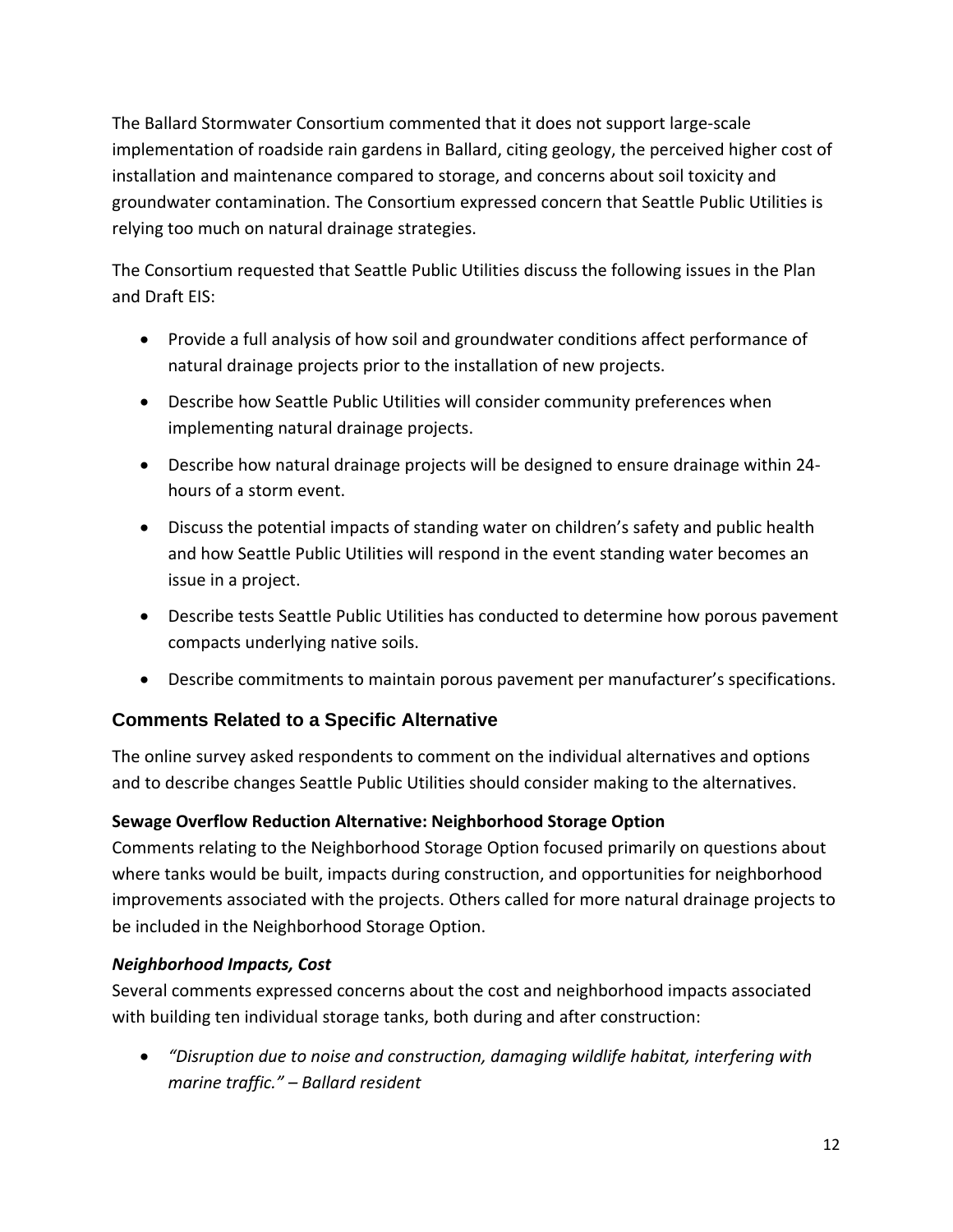- *"Costs, disruption of neighborhoods due to large construction projects." – West Seattle Junction/Genesee Hill resident*
- *"Location of the storage tanks, access for cleaning and maintenance." – Fauntleroy/ Seaview resident*
- *"How expensive is it? How disruptive to the neighborhood? Is it unsightly?"—Capitol Hill resident*
- *"Lots of construction, most of the money gets buried instead of being used for multifunctional green infrastructure." – Delridge resident*
- *"Building storage infrastructure seems expensive and invasive." – Fauntleroy/Seaview resident*
- *"Location of storage tanks. Installation could be very disruptive. Appearance of tanks at end of project." – Beacon Hill resident*
- *"Construction of large storage tanks could disrupt the neighborhood." – Greenwood/ Phinney Ridge resident*

#### *Support for Natural Drainage Projects*

Several respondents asked Seattle Public Utilities to include more natural drainage projects in the Neighborhood Storage Option:

- *"Too many disruptive tanks in our neighborhoods and parks. Not nearly enough natural drainage projects being applied. Even if a tank is still needed, natural option components could improve operation and reduce variability." – Pioneer Square/International District resident*
- *"Only one neighborhood is slated for natural drainage. Amend the plan to include natural drainage for all neighborhoods, especially those with salmon‐bearing creeks." – Delridge resident*
- *"Could we have more natural drainage projects – would these reduce the need for storage? Why so few natural drainage projects? Why not more projects around multifamily housing instead of the current push to have everything concrete." – Capitol Hill resident*
- *"More green, less gray infrastructure." –Delridge resident*
- *"Adding natural drainage considerations to more of the projects, particularly the smaller capacity need ones ‐ adjacent to natural areas, Delridge, Duwamish, Leschi, Montlake ‐ where there might be possibilities for large gains."—Pioneer Square/International District resident*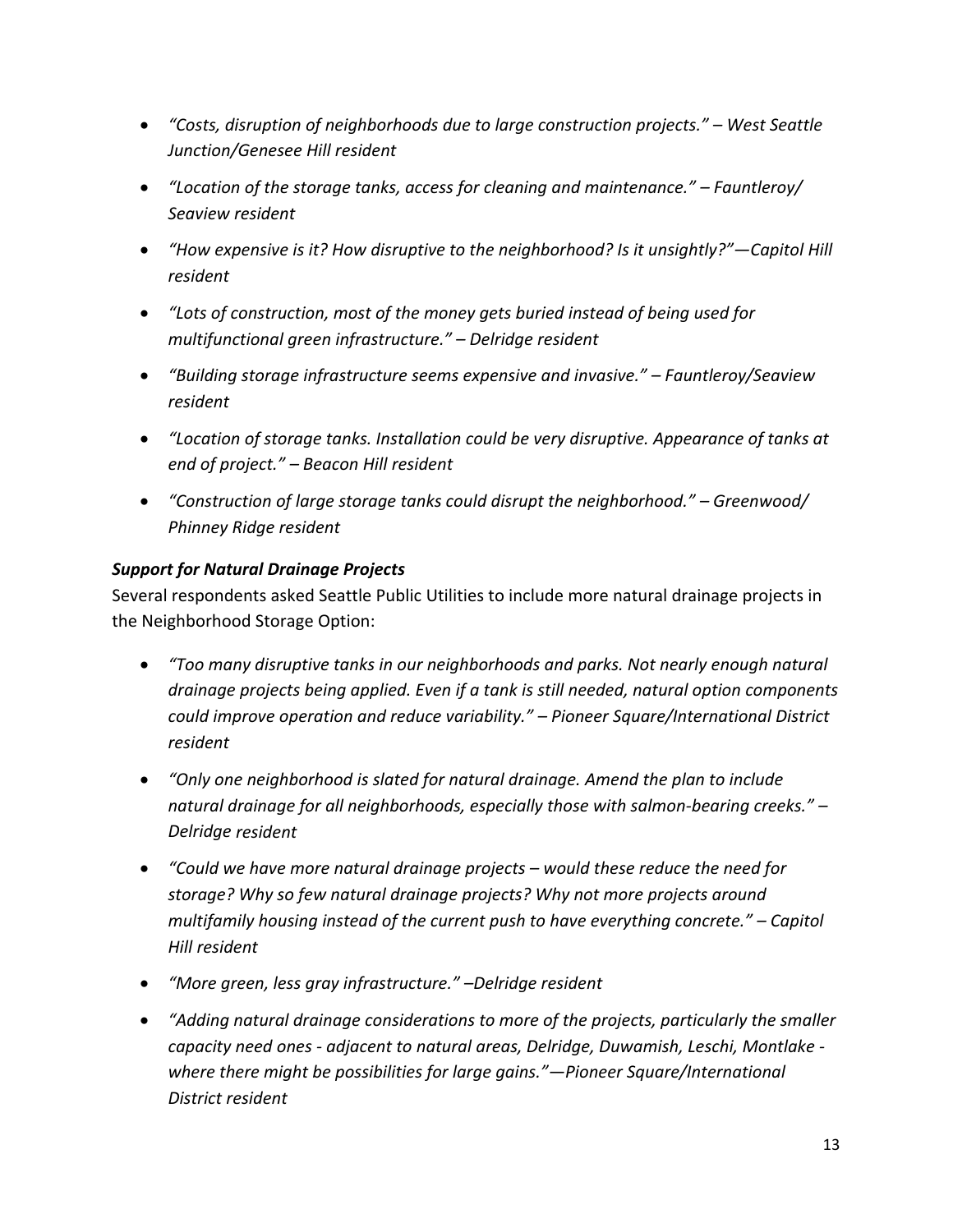One comment expressed a preference for storage over natural drainage projects:

*"Prefer this option to GSI ditches." – Roxhill/Westwood/White Center* 

#### *Neighborhood Improvements*

Respondents would like Seattle Public Utilities to look for opportunities to include neighborhood improvements in underground storage projects:

- *"Are there opportunities to make other improvements associated with the storage, like street or park improvements on top? Can the natural drainage improvements also make our public spaces (streets and parks) more inviting for walking, biking and meeting neighbors?" – Sunset Hills/Loyal Heights resident*
- *"Is SPU working with Seattle Parks to create rain gardens/cisterns at the community centers in that area?" – Ballard resident*
- *"More trees. Especially in areas where we don't have enough Parks. I like rain gardens, and I think we need to consider all options, but it seems like trees, parks and wetlands are our best natural resources for the job." – Capitol Hill resident*
- *"Make them attractive sites, pocket parks." – Roxhill/Westwood/White Center resident*
- *"If storage tanks are selected, please make the site a neighborhood amenity – parks, playground, plaza, etc." – Broadview/Bitter Lake resident*

#### *Agency Coordination*

Respondents encouraged coordination between Seattle Public Utilities and King County:

- *"I would rather see SPU and the County work together. Having each entity create their own solutions is likely to cause confusion, conflict, and high costs." – Ballard resident*
- *"Options seem limited. Are the city and county coordinating on their respective storage plans?" – Ballard resident*

#### *Adaptability to Projected Population Growth*

A few comments raised questions about how Seattle Public Utilities is factoring in projected population growth as it determines storage volume needs.

- *"Will the proposed storage tanks be able to scale up in storage capacity along with inevitable population growth?"—Downtown Seattle resident*
- *"Does the storage put us into a corner in the future – no room to expand as Seattle/region grows?" – Broadview/Bitter Lake resident*
- *"Is that enough? It seems like there are lots of neighborhoods that don't have storage – like south and west Seattle." – Capitol Hill resident*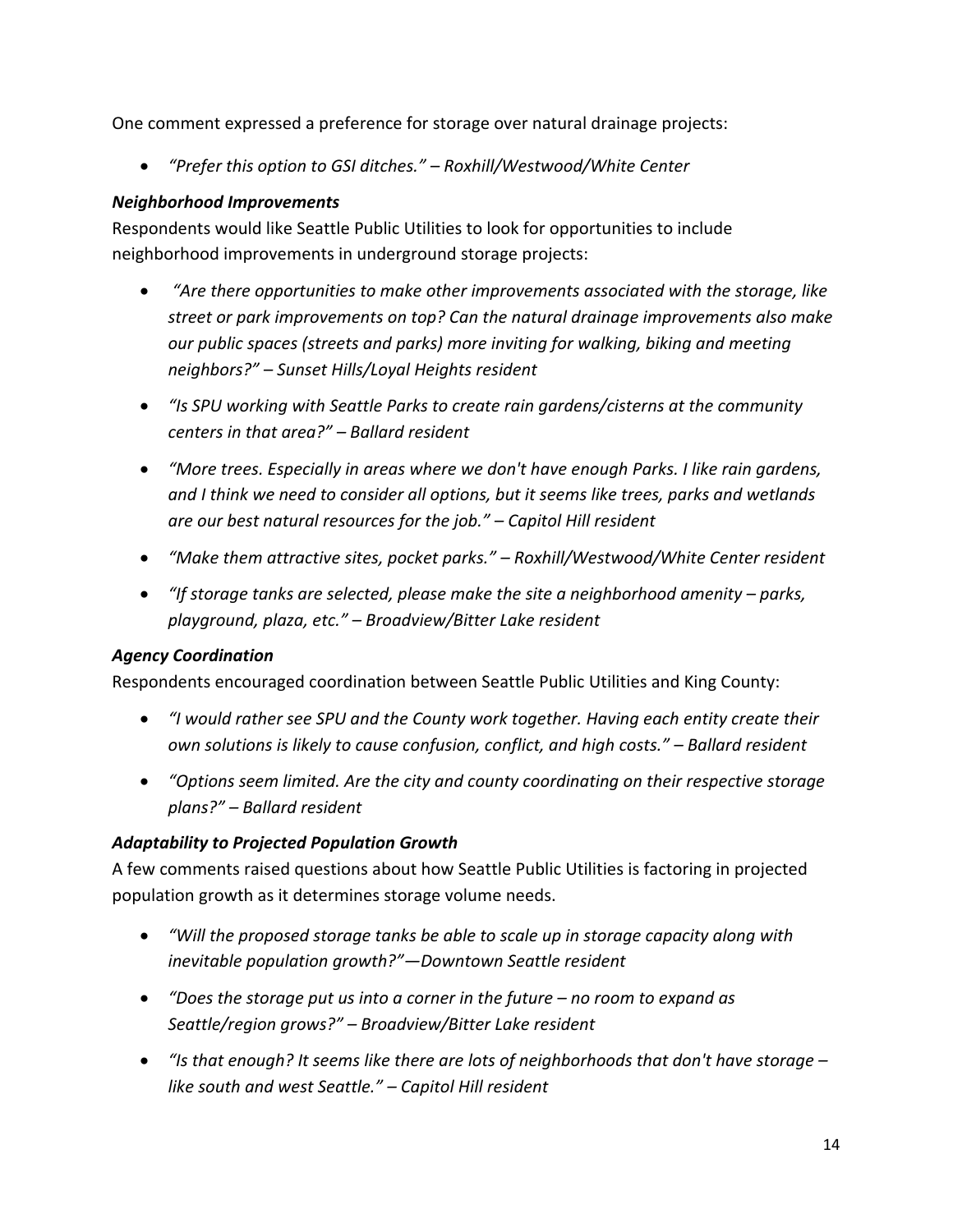#### *Equity*

Respondents also raised concerns about social equity:

- *"Poorer neighborhoods get facilities. More affluent get underground storage. Consider social justice issues and historical injustices and disproportional impacts." – Georgetown resident*
- *"No dumping in these critical areas of recreation. Service equity in heavily used south end." – Alki/Admiral resident*

#### **Sewage Overflow Reduction Alternative: Shared Storage Option**

Several comments were positive about the potential cost savings and efficiency of collaboration between King County and Seattle Public Utilities which is a feature of the Shared Storage Option. Other key themes were similar to the Neighborhood Storage Option, including a desire from some respondents for more natural drainage projects and concerns about cost and equity considerations. In addition, one commenter expressed concerns about impacts on parking. One person commented against this option.

#### *King County/Seattle Public Utilities Coordination*

Comments in favor of King County/Seattle Public Utilities collaboration included:

- *"I like the idea of coordinating with King County." – Sunset Hill/Loyal Heights resident*
- *"I'm glad Seattle and King County are partnering – it should be a joint venture." – Broadview/Bitter Lake resident*
- *"I like having SPU and the County work together." – Ballard resident*
- *"This seems, at first glance, more efficient." – Beacon Hill resident*

#### *Equity*

A few comments expressed concerns relating to cost and equity considerations of the proposed King County treatment plant in SODO.

- *"I'm concerned that Georgetown will get the CSO treatment plant, and add another apparent 'blight' to the already‐impacted neighborhood. Why can't the treatment plant be a large pipe to convey to the already‐existing treatment facilities we have?" – Broadview/Bitter Lake resident*
- *"Duwamish area seems unfairly impacted." – Georgetown resident*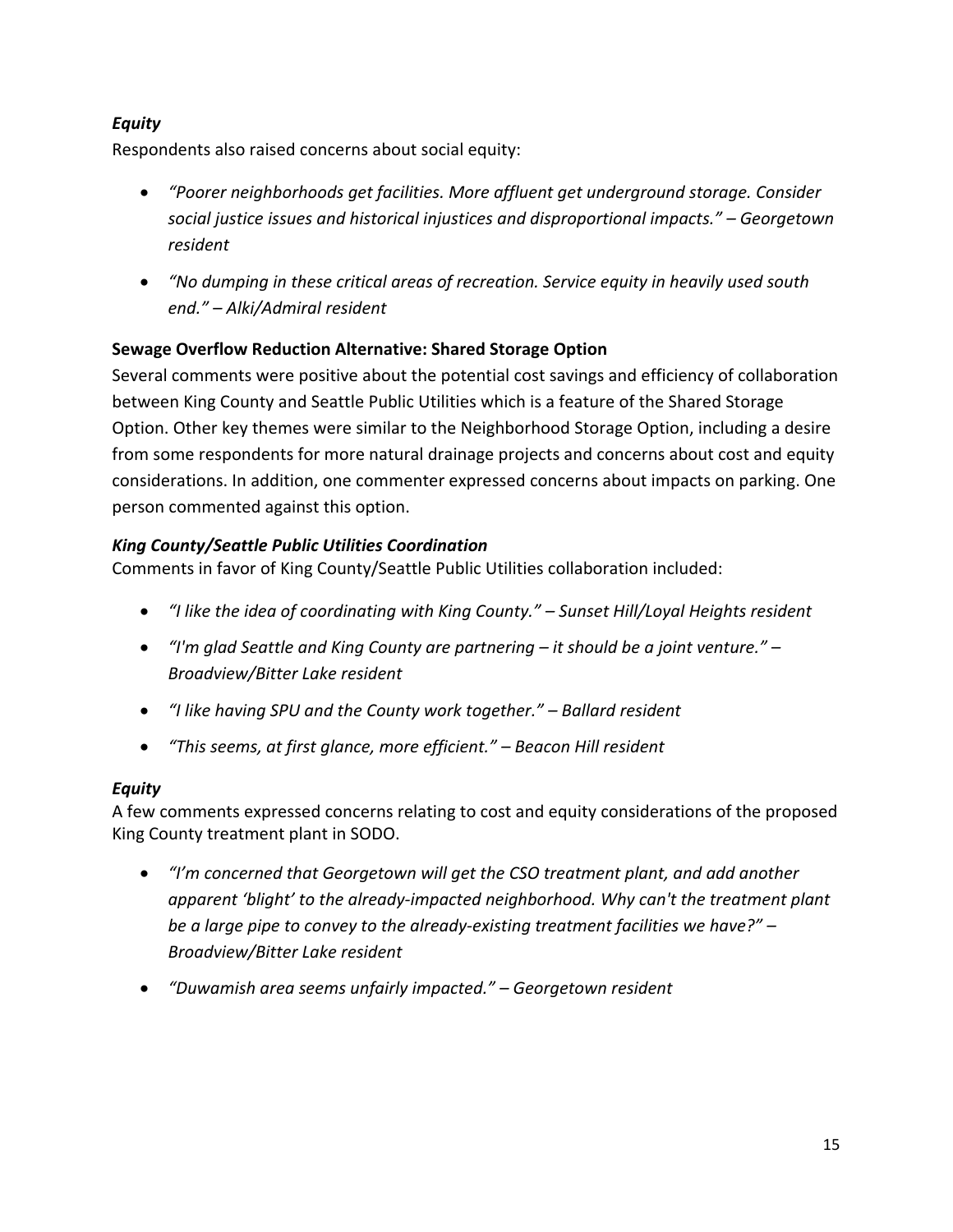#### *Support for Natural Drainage Projects*

As with the Neighborhood Storage Option, several comments called on Seattle Public Utilities to incorporate more natural drainage projects into this option.

- *"Still mostly burying the problem (and our investment) in single purpose solutions." – Delridge resident*
- *"Add more natural drainage projects." Capitol Hill resident*
- *"Similarly, it seems that there are a lot of CSO outfalls in west and south Seattle, and not many storage facilities for those areas. It would also be good to see King County contribute to natural drainage solutions." – Capitol Hill resident*

#### *Neighborhood Impacts, Cost*

Comments relating to cost and neighborhood impacts included:

- *"Are the bigger ones [tanks] more expensive?" – Capitol Hill resident*
- *"Requires building new treatment plant. Sounds costly. Why not just reduce the need for more treatment by reducing runoff to begin with?" – Delridge resident*
- *"SODO seems kind of congested now." – Fauntleroy/Seaview resident*
- *"More green infrastructure instead of gray." – Delridge resident*

#### **Sewage Overflow Reduction Alternative: West Ship Canal Tunnel Option**

Most of the comments about the West Ship Canal Tunnel Option related to cost, potential impacts on fish habitat, and neighborhood impacts during construction. As with the Neighborhood Storage and Shared Storage options, commenters questioned why Ballard is the only neighborhood slated for natural drainage projects. One person commented against this option.

#### *Cost*

Several respondents perceived tunnel construction as a more expensive and potentially risky strategy than underground storage tanks:

- *"I worry about the cost of this project and the disruptions of construction and the possible loss of usable land or habitat. This appears likely to be the most expensive option." – Ballard resident*
- *"How do the costs of these projects compare? That is a big factor." – Wallingford resident*
- *"Tunnels are very expensive, and might cause sinkholes." – Fauntleroy/Seaview resident*
- *"Cost of drilling a tunnel...Brightwater anyone?" – Beacon Hill resident*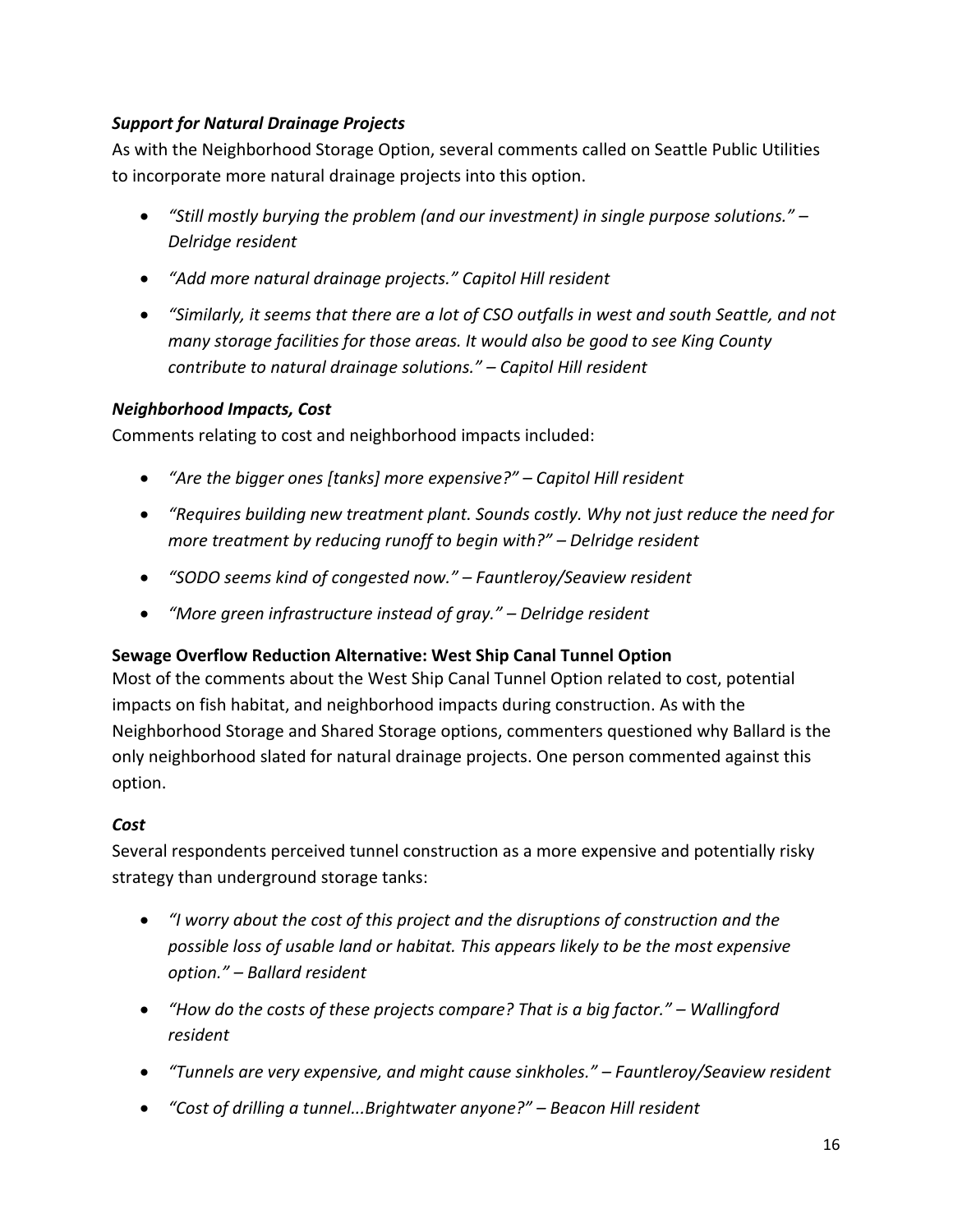- *"Requires building new treatment plant and a REALLY big tunnel in a dense neighborhood. Sounds even more costly. Why not just reduce the need for more treatment by reducing runoff to begin with?" – Delridge resident*
- *"The pipe seems expensive, but does have a lot of capacity and could be constructed in conjunction with shoreline/park improvements along the Ship Canal, so that would be an added benefit." – Broadview/Bitter Lake resident*

#### *Natural Resources and Neighborhood Impacts*

Respondents are interested in how tunnel construction compares with storage tank construction in terms of neighborhood impacts, both during and after construction. Respondents also requested additional information about the impact of tunnel construction and operation on fish and aquatic habitat.

- *"What are the impacts to salmon habitat, both for juveniles and adults?" – Sunset Hill/Loyal Heights resident*
- *"Tunnel concentrates impact in one area – does this mean that management of impacts could be more comprehensive? Would this lead to less impacts overall?" – Pioneer Square/International District resident*
- *"Will this be ugly?" – Capitol Hill resident*
- *"What if it was on the other side of the canal?" – Fauntleroy/Seaview resident*

#### *Support for Natural Drainage Projects*

Similar to the Neighborhood Storage and Shared Storage options, some respondents would like Seattle Public Utilities to incorporate more natural drainage projects into the West Ship Canal Tunnel option.

- *"Ack, an even bigger waste of resources on a gray infrastructure mega project. Are there going to be any green options in this bunch?" – Delridge resident*
- *"Requires building new treatment plant and a big tunnel in a dense neighborhood. Sounds even more costly. Why not just reduce the need for more treatment by reducing runoff to begin with?" – Delridge resident*
- *"Green infrastructure, not last century solutions. No more gray infrastructure mega projects. Green please." – Delridge resident*
- *"Why only one Natural Drainage Solution?" – Downtown resident*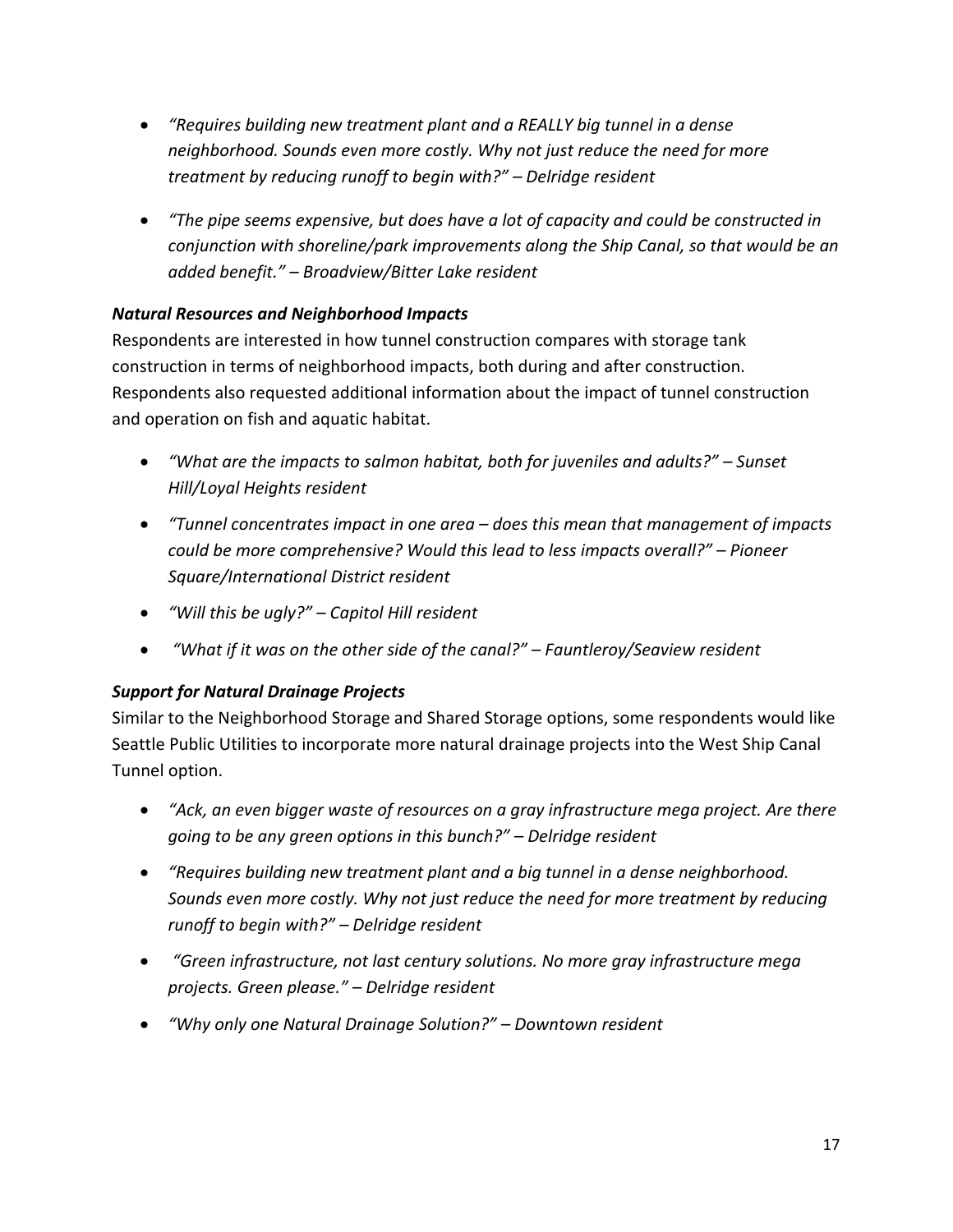#### **Sewage Overflow Reduction Alternative: Ship Canal Tunnel Option**

Comments about the Ship Canal Tunnel Option were similar to the West Ship Canal Tunnel option and discussed cost, neighborhood impacts, and interest in more natural drainage projects. Two commenters indicated a preference for this option over the West Ship Canal Tunnel Option. One person commented against this option.

#### *Cost*

Several comments expressed concern about the potential costs associated with tunnel construction:

- *"I worry about the cost of this project and the disruptions of construction and the possible loss of usable land or habitat. This appears likely to be the most expensive option." – Ballard resident*
- *"Is this too expensive?" – Capitol Hill resident*
- *"Looks very expensive." – Fauntleroy/Seaview resident*
- *"Cost again. Of the two tunnel options so far, this one seems more logical to me." – Beacon Hill resident*

#### *Neighborhood Impacts and Benefits*

Respondents expressed concerns about potential for leaks and asked questions about how flows would be transferred to the tunnel:

- *"This option seems like it would benefit more neighborhoods with the single tunnel than the other tunnel option." – Downtown resident*
- *"What safeguards exist to ensure no leaks from a very large storage tunnel?"— Wallingford resident*
- *"If the Ship Canal Tunnel does the whole job how are you going to get water from Ballard to the tunnel or is the one new siphon currently under construction sufficient to get the water to the other side or would another have to be built." – Larry Ward, Pacific Fisherman Shipyard and Electric*
- *"Is the King County system robust enough to handle these flow transfers?" – Alki/Admiral resident*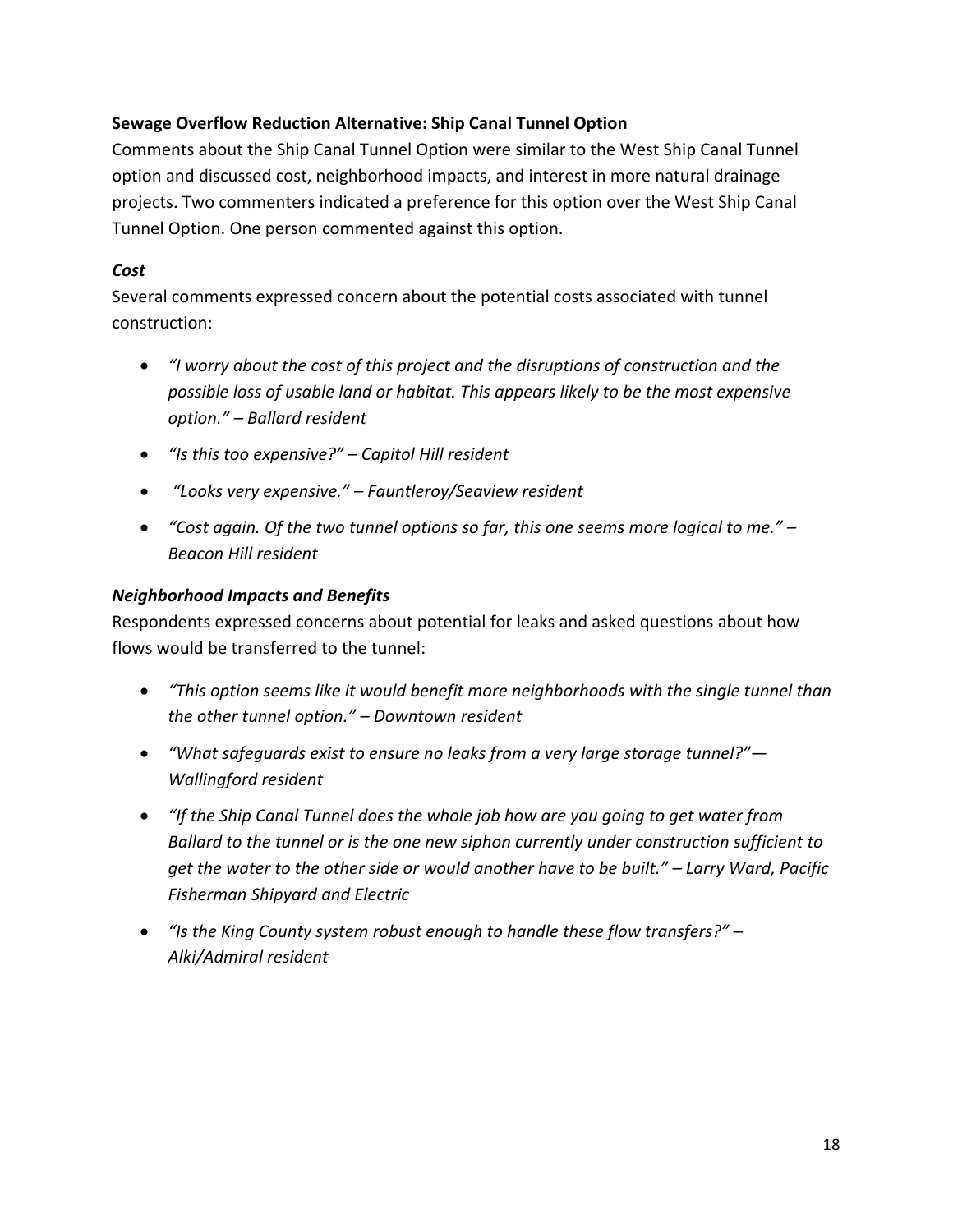#### *Equity*

One comment raised concerns about the fairness of the strategies Seattle Public Utilities is proposing for different neighborhoods:

 *"Again, I think it's inequitable that the north end neighborhoods would get a pipe, and mostly will have zero impact in their neighborhoods on their overflows/stormwater runoff, while the Duwamish neighborhoods will have a CSO treatment plant built near where people live and work. What would it take to build more capacity at West Point and add pipes and storage along the way so that all neighborhoods could use this as a resource, rather than putting more impacts on Georgetown?" – Broadview/Bitter Lake resident*

#### **Sewage and Stormwater Pollution Reduction Alternative**

Several respondents supported the Sewage and Stormwater Pollution Reduction Alternative because of its focus on reducing stormwater runoff and improving water quality.

#### *Comments in Support of the Sewage and Stormwater Pollution Reduction Alternative*

Comments in support of the Sewage and Stormwater Pollution Reduction Alternative included:

- *"Addressing stormwater runoff is critical." – Sunset Hills/Loyal Heights resident*
- *"I like this option, as it uses a variety of strategies to reduce stormwater runoff. I worry that it won't reduce runoff sufficiently and that it may be hard to get residents and business to buy in to the changes. It may also be very expensive as the solutions are very distributed, lowering the possibility of cost savings from a smaller number of constructions sites. It is appealing, in that it reduces stormwater flow to the sewage treatment plants." – Ballard resident*
- *"Strong support for efforts that will help clean up the Thornton Creek Watershed area." – Lake City/Olympic Hills/Victory Heights resident*
- *"This integration of efforts should have been the case long ago." – Wallingford resident*
- *"This option, if it can meet the requirements, seems like the lowest impact. Lowest cost. Higher personal responsibility (to homeowners) – would require some serious public outreach. Also, include all Beacon Hill that's West of Beacon Avenue in Duwamish (definitely our watershed)." – Beacon Hill resident*
- *"Well, this is a start. I like the sound of reducing stormwater pollution at the source, but I'd like to see more explicit commitment to green infrastructure, not just doing a little and then falling back on traditional measures." – Delridge resident*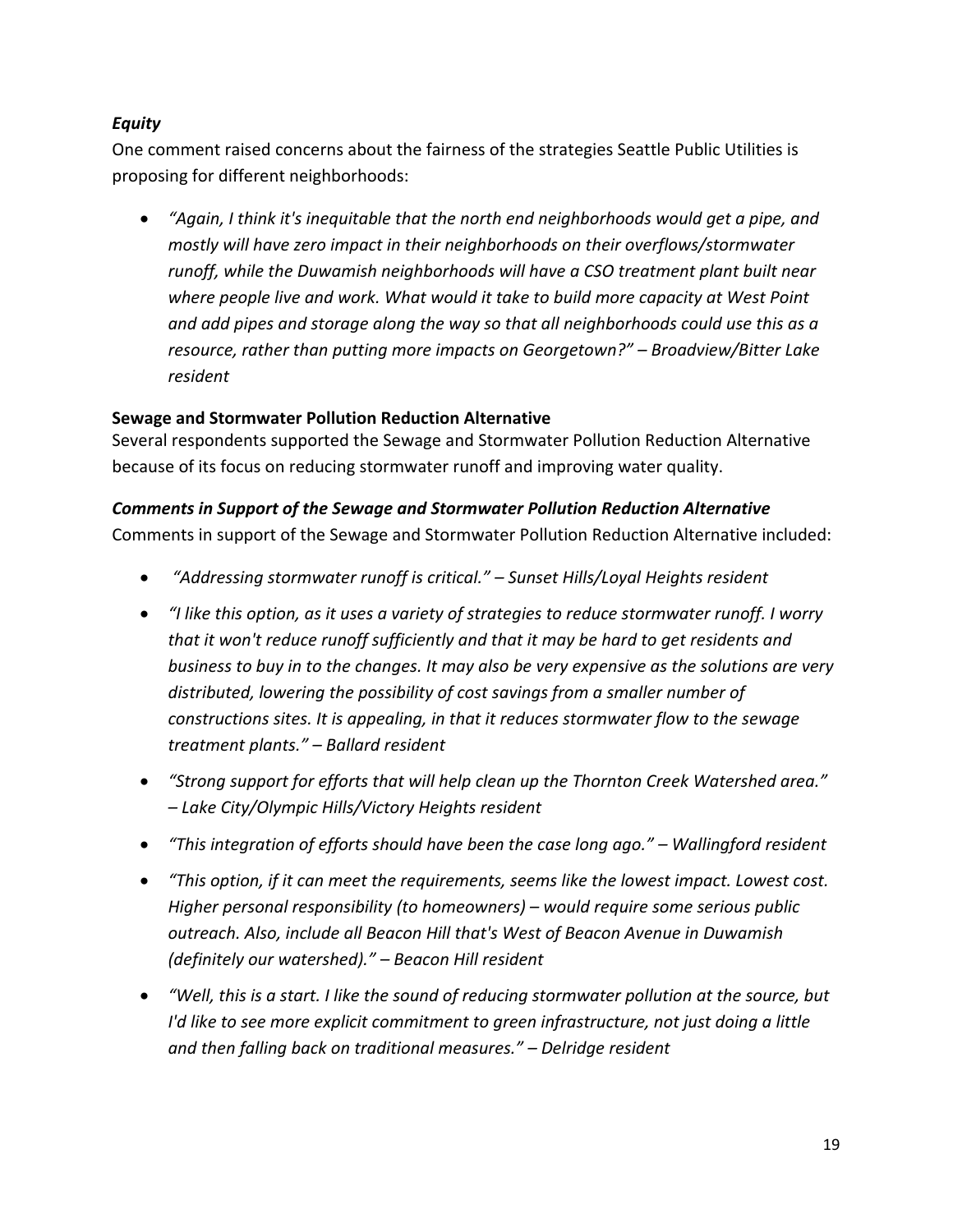- *"Much less concerns here. Integrated approach appears more productive and likely to reduce impacts. Also appears that there may be more options for natural integration." Pioneer Square/International District resident*
- *"I think it is great that stormwater is being included in this integrated plan, and that the plans would be localized to neighborhoods." – Broadview/Bitter Lake resident*
- *"This seems like by far the best option, fixing the larger problem all at once. Maximizes natural drainage solutions and recognizes public health." – Delridge resident*

#### *Requests for Additional Information*

While many people commented in support of the Sewage and Stormwater Pollution Reduction alternative, respondents also requested more detailed information about the specific projects that would be included in the alternative.

- *"What happens with areas not highlighted?" – Capitol Hill resident*
- *"What is the integrated approach? The above alternative option seems a little vague. Simply outlining a few types of projects that would fit into this integrated approach/alternative options. More greenspace? More trees? More drains? How would you lessen pollution?" – Capitol Hill resident*
- *"More commitment. Don't let this be a greenwash solution where we see photo ops at rain gardens, but still most of the money goes to the same old same old." – Delridge resident*
- *"Would this approach be considering the massive forests in these neighborhoods in the outflow and runoff reductions. Seems that at this scale the forests have a large opportunity to provide major benefits." – Pioneer Square/International District resident*

#### *Need for Public Education*

Respondents also identified a need for public education to encourage involvement of private property owners.

- *"I hope the neighborhoods could be mobilized to join in with these projects." – Capitol Hill resident*
- *"Educate the public about ways to reduce pollution. Verify that your data accurately measures pollution sources in the south end and give the south end service equity." – Alki/Admiral resident*
- *"Develop a jobs program out of this initiative to train people (veterans, young adults, etc.) to build and care for rain gardens and other green infrastructure." – Broadview/Bitter Lake resident*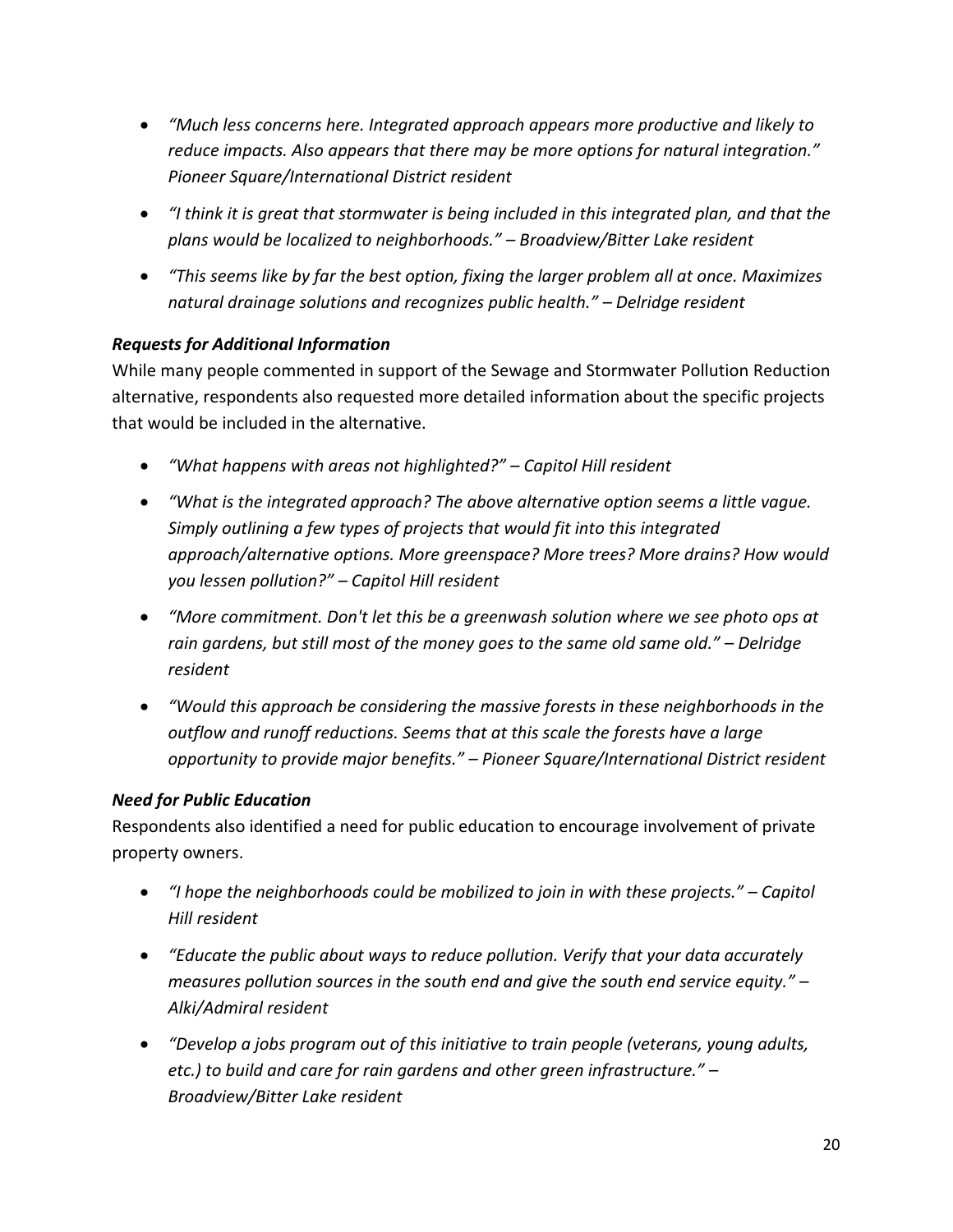*"How can we direct home and business owners to avoid impermeable surfaces, and running gutters down the sewer drains? Do we need a legal statute?" – Beacon Hill resident* 

#### *Neighborhood Impacts*

The following comments related to neighborhood impacts:

- *"Please preserve neighborhood character and parking as well as access for all ages and abilities. Raingarden ditches need to be beautiful, not eyesores and should not negatively impact street parking." – Roxhill/Westwood/White Center resident*
- *"Adding more water to the hills could increase landslides. Increasing groundwater makes the sand/clay areas more slippery." – Fauntleroy/Seaview resident*
- *"Be sure property owners are fully compensated for costs of GSI [green stormwater infrastructure]." – Fauntleroy/Seaview resident*

#### **Comments Common to All Alternatives**

The following comments related to all alternatives:

- *"Discuss the potential impacts of an earthquake on the alternative strategies. Does the ability to withstand an earthquake differ significantly by alternative? Does one type of strategy appear more robust than another?" – Ballard Stormwater Consortium*
- *"Describe the effect of these CSO control projects on the West Point sewage treatment plant. How much volume is West Point projected to handle? Does it have the capacity to do so? Will it need to be expanded? – Ballard Stormwater Consortium*
- *"I hope this alternative (and all alternatives) work with DPD to implement mandatory stormwater reduction in all new construction." – Ballard resident*

#### **Construction Impacts**

As noted in the previous sections, several comments addressed concerns about construction‐ period impacts. One commenter was specifically concerned about construction‐period impacts of all alternatives in the Ballard industrial area. The commenter was especially concerned about impacts to Shilshole Avenue which is the primary truck route in the area. The commenter also expressed concern about the combined effects of the Plan and other large projects on freight mobility, such as the Mercer Corridor and Alaskan Way Viaduct Replacement projects. The commenter requested more detail on the type of construction activities that would be associated with the Plan.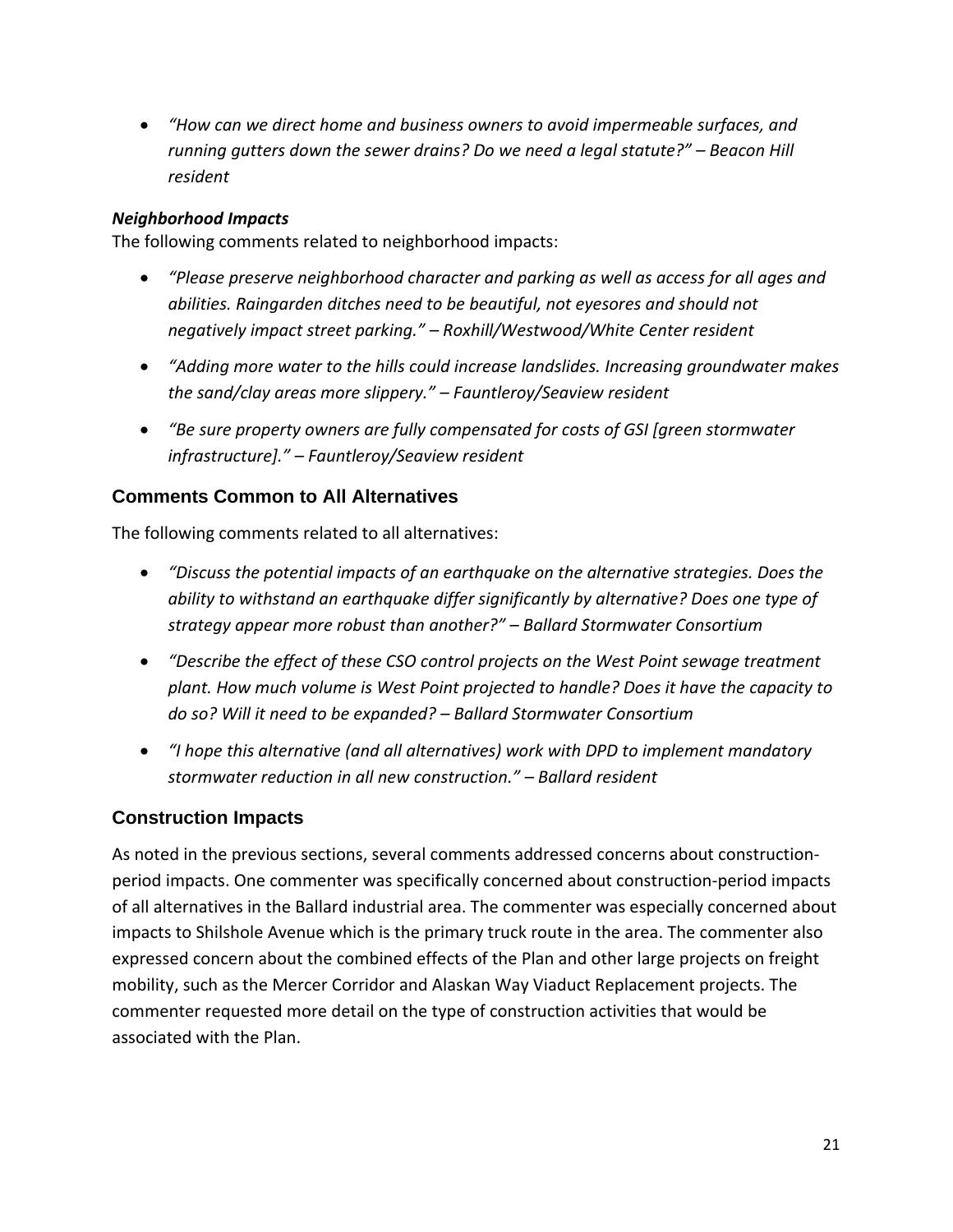#### **Cost and Funding for Operation and Maintenance**

A few comments raised questions about the cost of the Plan and how it will be financed. One commenter suggested that Plan implementation should be financed through bonds rather than utility rate increases. Other comments raised concerns about impacts of utility rate increases on low‐income residents, noting that rate increases would have a disproportionate impact on low‐income rate payers.

- *"Regardless of the alternatives you choose, you should use a bond measure to fund it. This is a capital project creating a long‐term capital investment. There is no excuse on the City's part to increase the Utility rate to pay for this. This should be a property tax funded over 30 years. Increasing utility rates would hit poor folks disproportionately." – Larry Ward, Pacific Fisherman Shipyard and Electric*
- *"Describe how these projects will be funded and the assumptions that have been used in modeling expenses over time." – Ballard Stormwater Consortium*

Comments also raised questions about how Seattle Public Utilities will finance long‐term operations and maintenance. One commenter suggested that bond financing would provide a dedicated funding source for maintenance, and that it would be more a stable source of funding than utility rates. Another commenter specifically requested that the Draft EIS and Plan include a discussion about how Seattle Public Utilities will plan for and fund on‐going maintenance of natural drainage projects.

#### **Decision Process and Community Involvement**

The following comments address the decision‐process for the development of the Plan and how public comment will be considered:

- *"We would like to know what those are [SPU's preferred alternative] so that we can make reasonable comments on the EIS at least when it is time for the public comment on EIS. That means know what alternatives were considered and the pros and cons of each. What are the physical limitations you have to design around and any alternatives to alter those limitations that were considered." – Larry Ward, Pacific Fisherman Shipyard and Electric*
- *"Describe SPU's guiding principles and the criteria that will be used in deciding among the alternatives." – Ballard Stormwater Consortium*
- *"Describe methods for incorporating public input in the selection of the alternative for our neighborhoods." – Ballard Stormwater Consortium*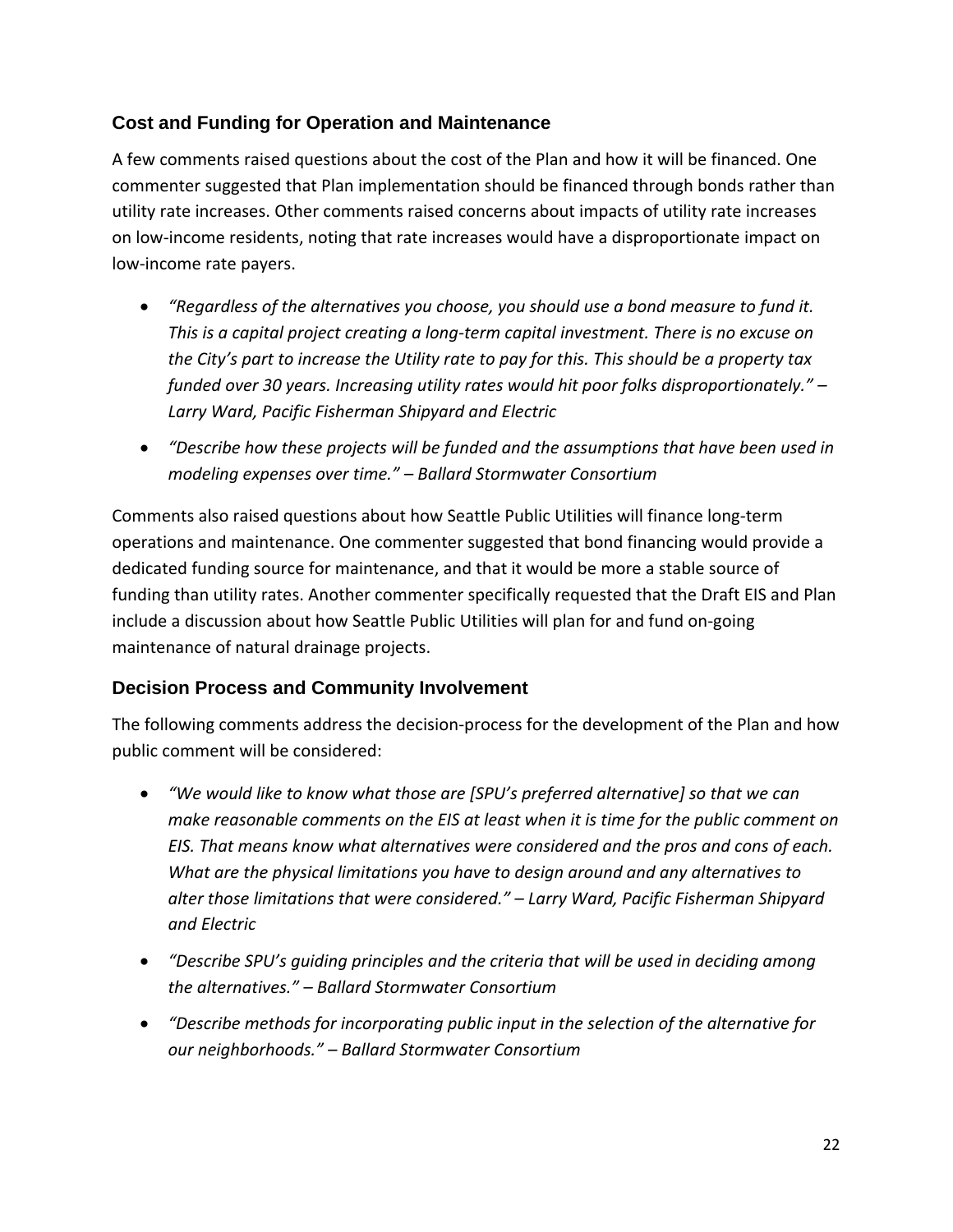*"What is the sense of timing for when these projects would be designed and built? In what order would they be phased? Does SPU have enough money to do all these projects?" – Downtown resident* 

#### **Other**

Additional comments included:

- *"Discuss demographic projections and the impact of growing population and housing density on sewage loadings, the CSO problem and stormwater management. Discuss how projected increases in population and population density will affect sewage and stormwater flows. Clearly describe whether and how these projections have been incorporated into the CSO models that generate the CSO control volumes." – Ballard Stormwater Consortium*
- *"Discuss factors that may result in an increase in impervious surfaces including transit, high density housing and other factors. Describe how the increase in impervious pavement will affect stormwater flows. Clearly describe whether and how these projections have been incorporated into the CSO models that generate the CSO control volumes." – Ballard Stormwater Consortium*

#### **Summary of Tribal Input**

The Muckleshoot Indian Tribe Fisheries Division noted that many sewage overflow outfalls are located in areas where Muckleshoot Tribal members fish or otherwise affect the Tribe's treaty‐ protected fisheries resources. They expressed interest in working closely with Seattle Public Utilities and King County. The Tribe is especially interested in working with Seattle Public Utilities as it develops the pollutant load analysis for the Plan and individual projects to understand impacts on salmon and human health and issues related to fish consumption.

In addition, the Tribe requested that Seattle Public Utilities discuss the following issues in the Plan and Draft EIS:

- Explain why the No Action Alternative is out of compliance with the Clean Water Act and state regulations.
- Discuss previous sewage overflow control efforts and why they did meet Clean Water Act and state regulations for sewage overflow control.
- Explain the two action alternatives in sufficient detail to distinguish one another and facilitate environmental review. Provide more information about how storage needs will be met.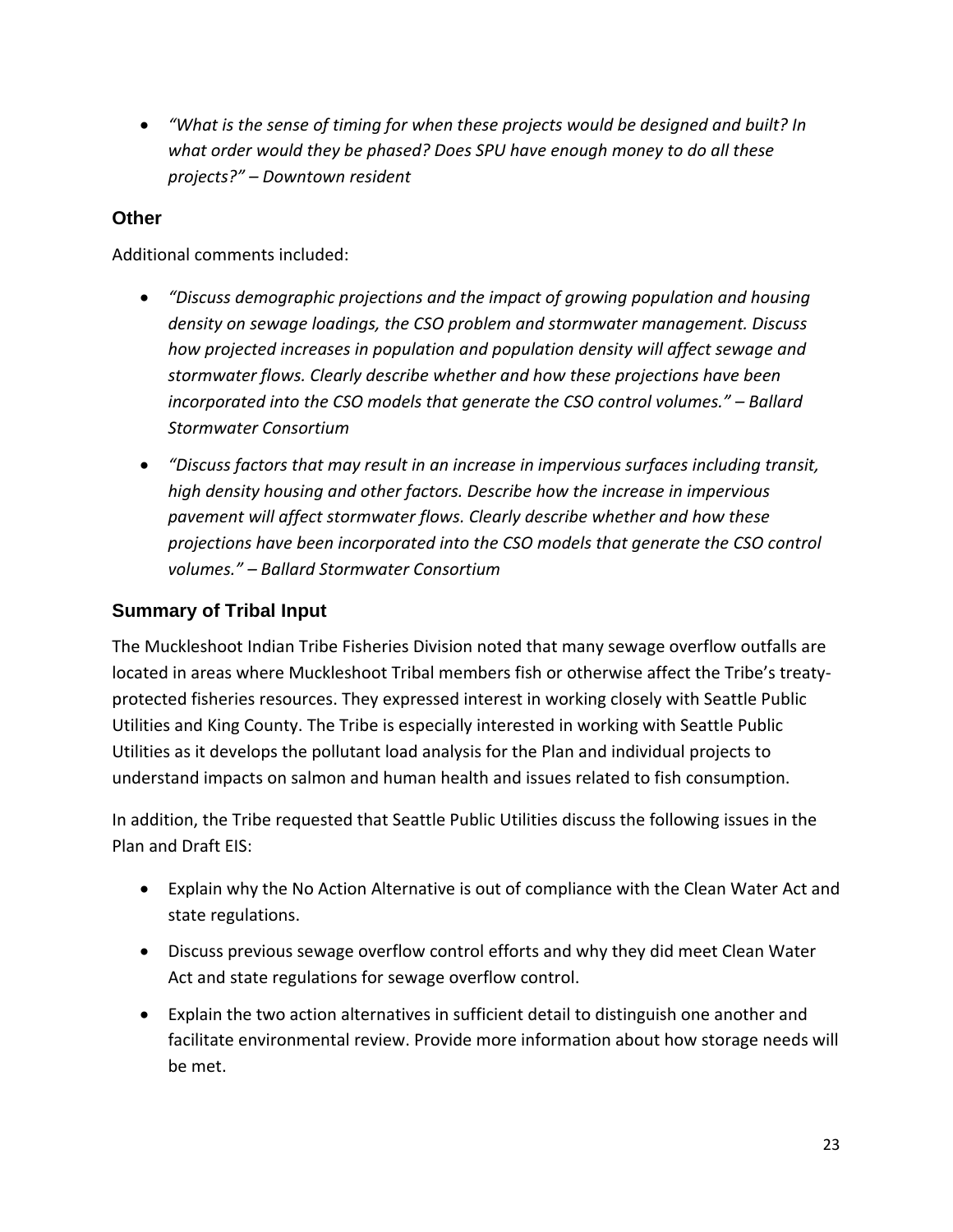- Identify stormwater pollution reduction projects so reviewers understand where Seattle Public Utilities proposes to build projects.
- Explain why Pipers Creek is being considered as part of the long term plan if there is only one controlled outfall in this area.
- Identify the projects that Seattle Public Utilities proposes to delay past 2025 and the potential environmental impacts to water quality, sediment quality, fisheries resources, and Tribal fishing activities caused by the delay.
- Consider impacts to all salmon species in the study area, not just threatened or endangered species, as these resources are protected under the Tribe's treaties.
- For each alternative, discuss opportunities to remove sewage overflow outfalls and restore habitat.

# **Next Steps**

The scoping comments will be used as appropriate to shape the environmental analyses included in the Draft EIS and the development of the Draft Plan. Following is a summary of the anticipated approach to incorporating the scoping comments received, organized according to the topics outlined above. Comments relating to environmental issues will be considered as part of the EIS process; comments relating to specific components of the Plan, costs, and other engineering factors will be considered in those respective processes.

# **Environmental Elements**

#### **Recreation – Park Use and Access**

The EIS will include a discussion of impacts to Seattle's parks and recreational facilities in the Recreation sections of Chapter 5, Construction Impacts and Mitigation, and Chapter 6, Operation Impacts and Mitigation. The EIS will outline the process to be used for site selection of projects in Chapter 3, Plan Alternatives.

#### **Water Quality**

Impacts to surface water quality during construction and operation will be considered in the Surface Water sections of Chapter 5, Construction Impacts, and Chapter 6, Operational Impacts. Impacts to groundwater quality and quantity will be discussed in the Earth and Groundwater sections of Chapters 5 and 6. Short term and long term effects to surface water resources will be described in the Surface Water section of Chapters 5 and 6. Criteria used to site facilities, including the considerations for installation of natural drainage systems, will be described in the Draft Plan and will be summarized in Chapter 3, Plan Alternatives. Relevant City plans and policies relating to stormwater and sewage overflows will be described in Chapter 1, Introduction and Background.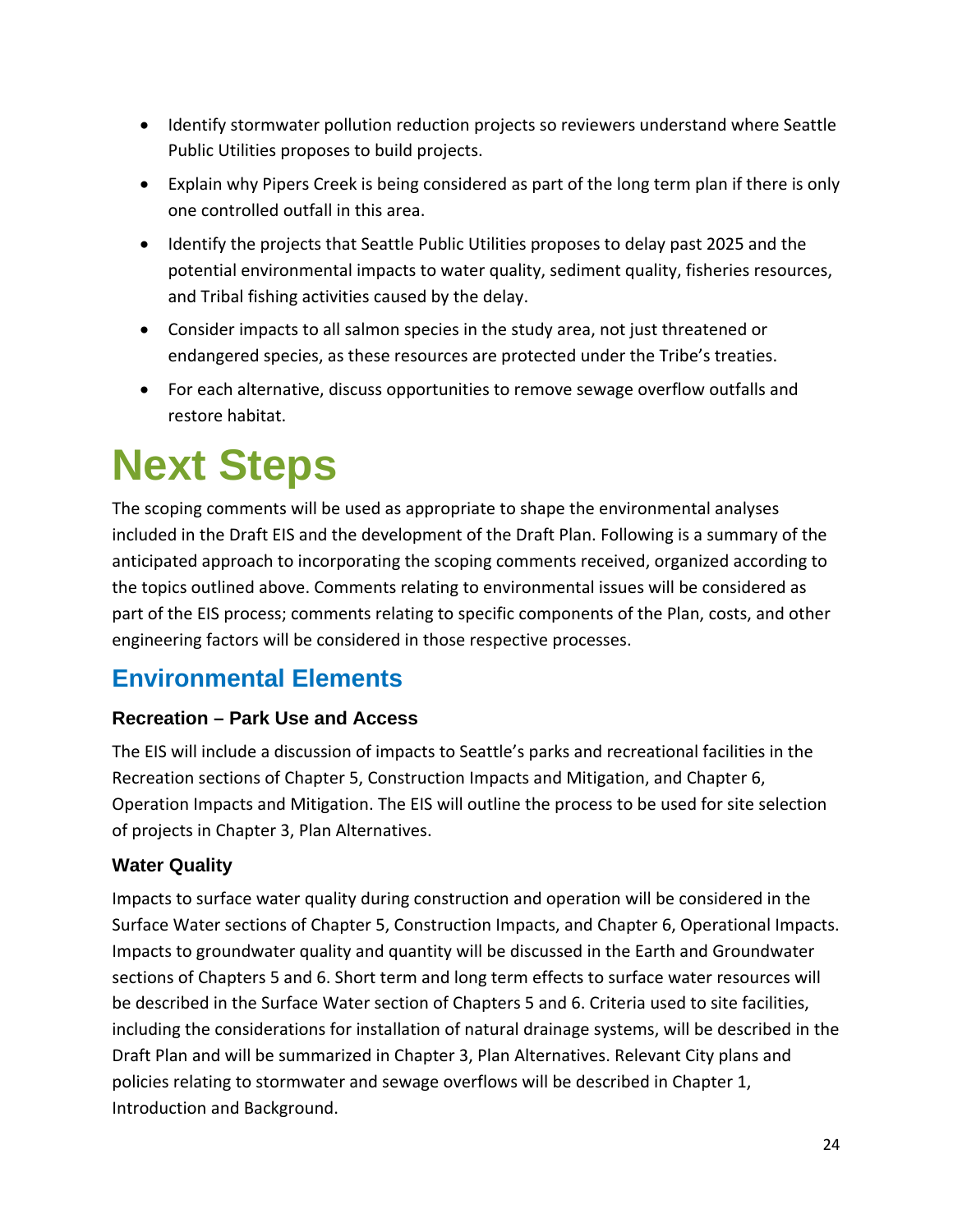#### **Geology and Soils**

Soils and geological conditions relating to the siting of facilities, including natural drainage systems, will be discussed in the Earth and Groundwater section of Chapter 4, Plan Area Environment. Potential impacts to geology and soils during construction and operation will be discussed in the Earth and Groundwater sections of Chapters 5 and 6.

#### **Climate Change**

Factors affecting climate change in the Pacific Northwest will be discussed in Chapter 4, Plan Area Environment under Energy and Climate Change. The Draft Plan will describe how these factors were incorporated into the development of the alternatives, and the EIS will include a summary of this information in Chapter 3, Plan Alternatives. A discussion of how the alternatives will affect adaptation to climate changes will be included in Chapter 6, Operation Impacts and Mitigation.

### **Comments Related to a Specific Sewage Overflow Control Strategy**

Seattle Public Utilities will consider public, agency, Tribal, and stakeholder preferences during evaluation of the alternatives, but this issue will not be specifically addressed within the EIS.

### **Comments Related to a Specific Alternative**

#### **No Action Alternative**

The EIS will clearly describe the No Action Alternative and the SEPA requirements for this alternative. Previous sewage overflow reduction planning efforts will be discussed in Chapter 1, Introduction and Background.

#### **Sewage Overflow Reduction Alternative: Neighborhood Storage Option**

The EIS will discuss construction impacts associated with the Neighborhood Storage Option in Chapter 5, Construction Impacts and Mitigation. Impacts discussed will include transportation, noise, air quality, and land use, and other elements required for consideration by SEPA. A discussion of the overall cost of this option will be included in the Plan, but is not an element required by SEPA and as such will not be discussed in the EIS.

Seattle Public Utilities will consider public, agency, Tribal, and stakeholder preferences during evaluation of the alternatives, but this issue will not be included in the EIS.

Discussion of joint cooperative efforts between Seattle Public Utilities and King County will be included in Chapter 1, Introduction and Background, and Chapter 3, Plan Alternatives.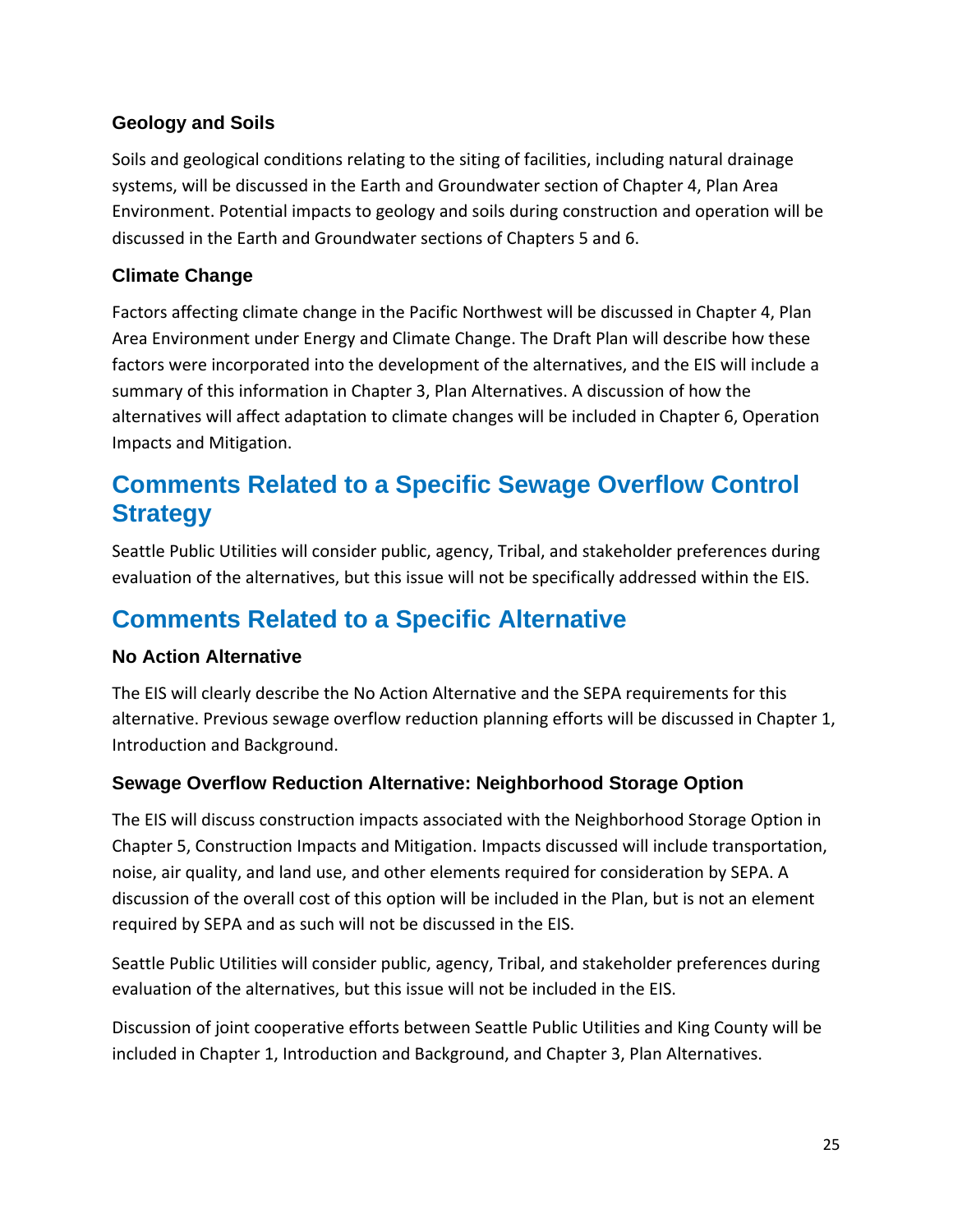Joint use opportunities, including the potential for co‐location of sewage overflow facilities with other types of public amenities, will be discussed in Chapter 3, Plan Alternatives and in the respective Mitigation sections of Chapters 5 and 6.

The ability of the storage facilities to adapt to climate change will be included in Chapter 3, Plan Alternatives as well as in Chapter 6, Operational Impacts and Mitigation, in the Climate Change section.

Potential impacts to neighborhoods, quality of life and aesthetics, will be discussed in Chapters 5 and 6 in the Land Use and Visual Quality section.

Issues of equity and socioeconomics/environmental justice will be discussed in Chapter 4, Affected Environment, Chapter 5, Construction Impacts and Mitigation, and Chapter 6, Operational Impacts and Mitigation, in the Socioeconomics and Environmental Justice section.

#### **Sewage Overflow Reduction Alternative: Shared Storage Option**

Discussion of joint cooperative efforts between Seattle Public Utilities and King County will be included in Chapter 1, Introduction and Background, and Chapter 3, Plan Alternatives.

As noted for the Neighborhood Option, issues relating to equity and socioeconomics/ environmental justice will be discussed in Chapter 4, Plan Environment, Chapter 5, Construction Impacts and Mitigation, and Chapter 6, Operational Impacts and Mitigation, in the Socioeconomics and Environmental Justice section.

Seattle Public Utilities will consider public, agency, Tribal, and stakeholder preferences during evaluation of the alternatives, but this issue will not be included in the EIS.

The EIS will discuss construction impacts associated with the Shared Storage Option in Chapter 5, Construction Impacts. Impacts discussed will include transportation, noise, air quality, and land use, among other elements required for consideration by SEPA. A discussion of the overall cost of this option will be included in the Plan, but is not an element required by SEPA and as such will not be discussed in the EIS.

#### **Sewage Overflow Reduction Alternative: West Ship Canal Tunnel Option**

As noted above, Seattle Public Utilities will evaluate the cost of each alternative as part of the Plan. Cost information will be included in the Plan, but will not be discussed in the EIS.

Impacts to natural resources, including numerous species of salmon throughout their life cycle, will be discussed in Chapters 5 and 6 of the EIS, in the Biological Resources section.

Potential impacts to neighborhoods, quality of life and aesthetics, will be discussed in Chapters 5 and 6 in the Land Use and Visual Quality section.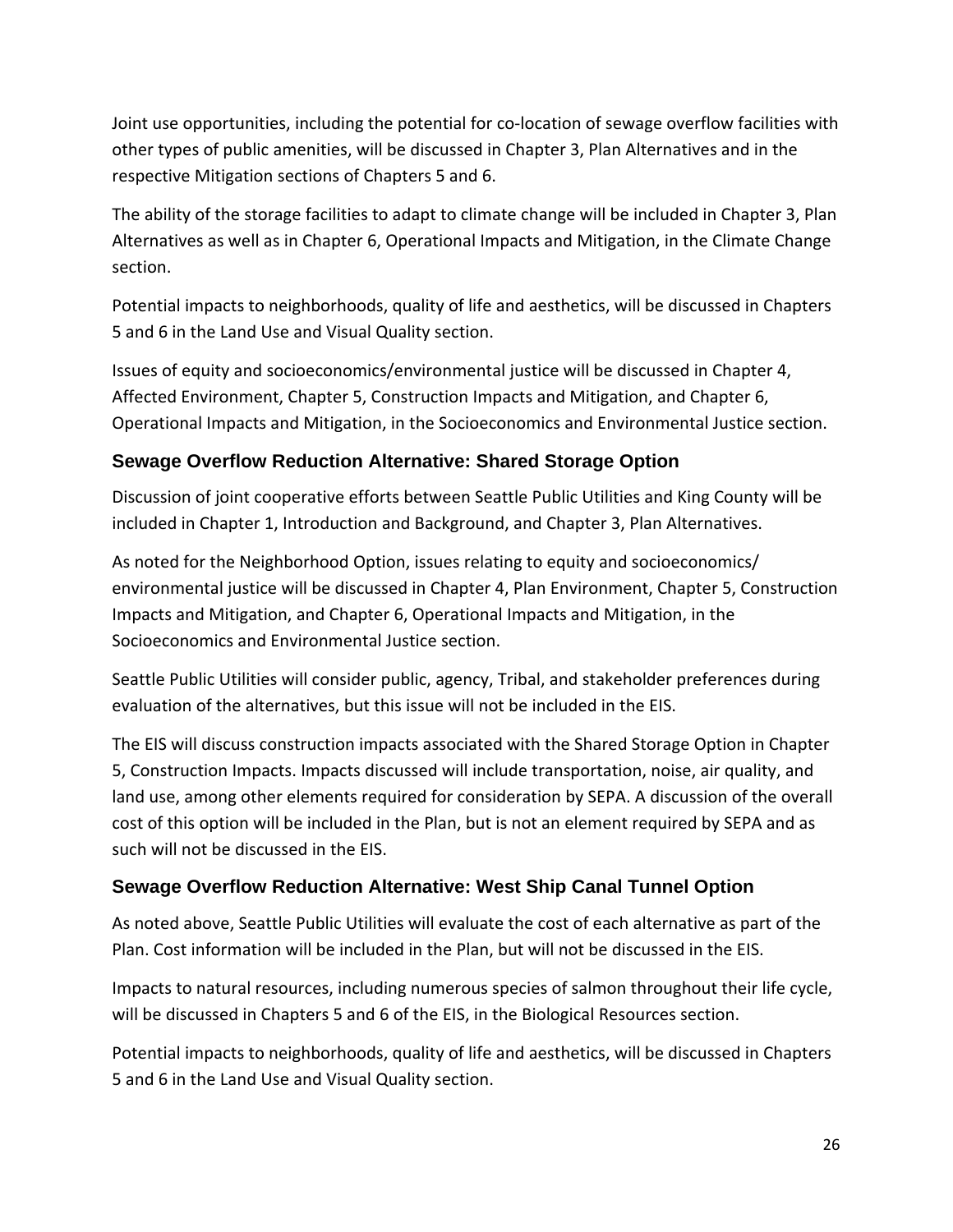Impacts to neighborhoods associated with all of the options will be comparatively assessed in the EIS in Chapters 5 and 6. A cumulative impact discussion will summarize the range of tradeoffs associated with the options and the alternatives.

#### **Sewage Overflow Reduction Alternative: Ship Canal Tunnel Option**

As previously described, cost will not be included in the EIS, but will be addressed in the Plan.

Long-term operational considerations, including safety and reliability, will be discussed in Chapter 6, Operational Impacts and Mitigation, in the Environmental Health section.

Equity and environmental justice considerations will be evaluated in the Socioeconomics and Environmental Justice sections of Chapters 5 and 6. The factors contributing to the development of the alternatives and the options within those alternatives, including selection of the neighborhoods and basins for facilities, will be discussed in Chapter 3, Plan Alternatives.

#### **Sewage and Stormwater Pollution Reduction Alternative**

The Sewage and Stormwater Pollution Reduction Alternative will include a general description of proposed projects by type and area in Chapter 3, Plan Alternatives. Detailed project descriptions will not be available for the EIS, but will be provided when project‐level environmental evaluations are conducted. Additional information about tiered EIS evaluations, and a discussion of programmatic EISs under SEPA, will be included in Chapter 1, Introduction and Background.

The public outreach process conducted to date, and efforts planned for the future, will be described in Chapter 1

Impacts to parking will be described in Chapters 5 and 6 in the Transportation section.

The potential for landslides and other earth‐related impacts will be described in Chapters 5 and 6 in the Earth and Groundwater section.

#### **Comments Common to All Alternatives**

The EIS will include program‐level descriptions of the alternatives, at a level appropriate to evaluate comprehensive impacts, including cumulative impacts. Potential for habitat restoration will be discussed in the Mitigation section in Chapters 5 and 6 in the Biological Resources section.

The potential for landslides, seismic issues, and other earth‐related impacts will be described in Chapters 5 and 6 in the Earth and Groundwater section.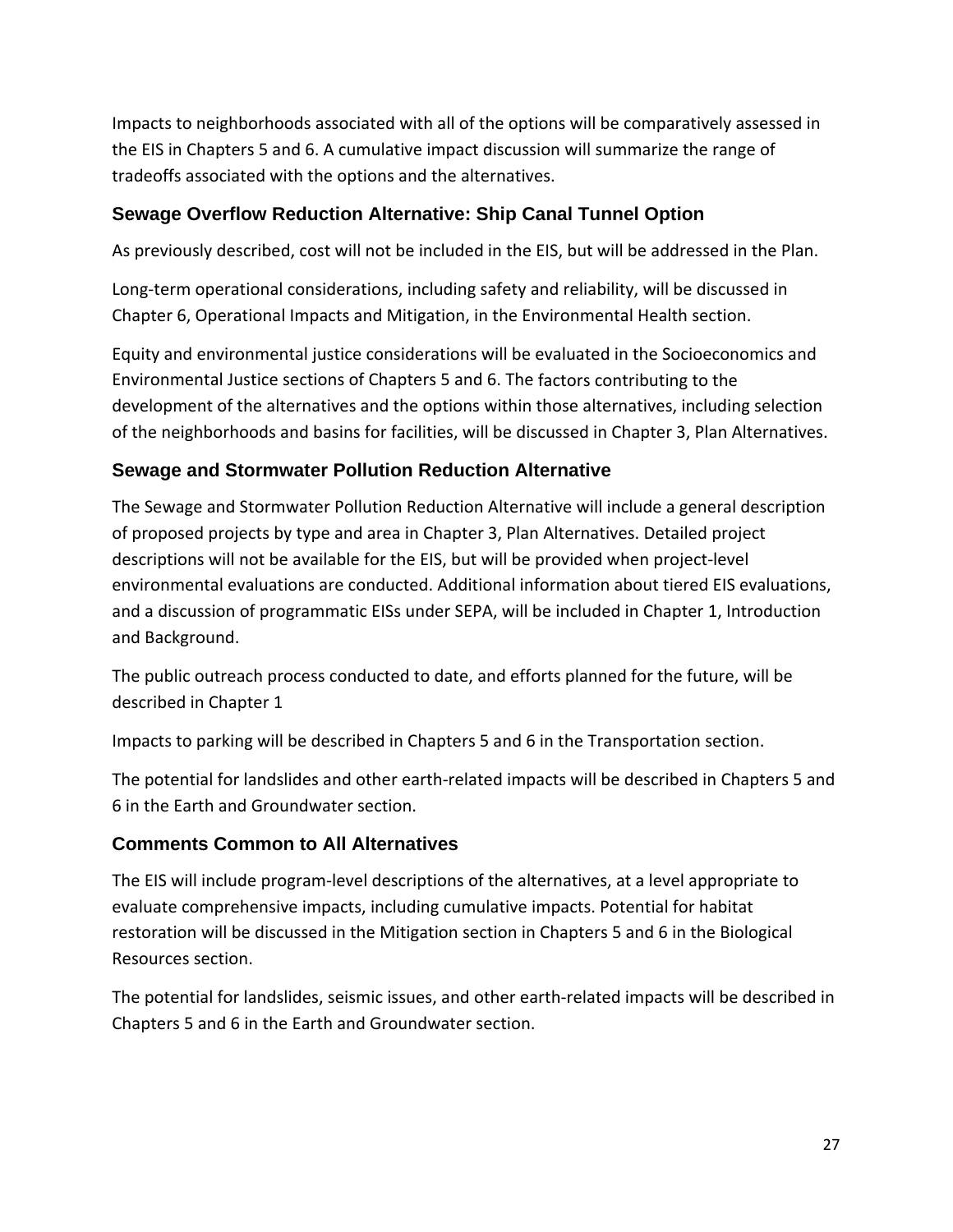The EIS will include a comparative summary of construction impacts within the potentially affected neighborhoods, to help identify the neighborhoods most impacted by the various options and alternatives.

The potential for low‐income ratepayers to be affected by the Plan will be discussed in Chapter 6, Operational Impacts and Mitigation, in the Socioeconomics and Environmental Justice section. Long term funding and other financial considerations will be described in the Plan.

The decision process for the Plan will be described in Chapter3, Plan Alternatives. Criteria used to evaluate the alternatives will be summarized, and the methods for incorporating public input into the process will be described. Chapter 3 will include a schedule for implementation of the Plan. Additional detail will be available in the Plan.

Factors used in developing the alternatives, including assumptions used for modeling climate change, population projections, and future land use, will be summarized in Chapter 3, Plan Alternatives. Additional detail will be available in the Plan.

## **Tribal Input**

The EIS will discuss impacts to all species of locally present salmon at various life stages in Chapters 5 and 6, in the Biological Resources section. Potential impacts to treaty‐protected fisheries resources will be discussed in this section. The EIS will also summarize historic, ongoing and anticipated future coordination with the Muckleshoot Indian Tribe and other Tribal governments as the Plan moves forward.

The EIS will include a more detailed discussion of the No Action Alternative, which will be included in Chapter 3. Chapter 1 will summarize sewage overflow control efforts to date. Chapter 3 will include a summary level discussion of the alternatives, at a level appropriate for programmatic review, including general types of stormwater projects to be included in the Integrated Plan. Additional project level evaluations will be conducted when sites have been selected. More detailed descriptions of stormwater pollution reduction projects will be included in the Plan. Generalized criteria for prioritizing the neighborhoods for inclusion in the Sewage and Stormwater Pollution Reduction Alternative will be included in Chapter 3.

Impacts to the receiving water environment and natural resources associated with implementation of the Sewage and Stormwater Pollution Reduction Alternative, including impacts associated with deferral of projects, will be discussed in Chapter 5, within the respective elements of the environment.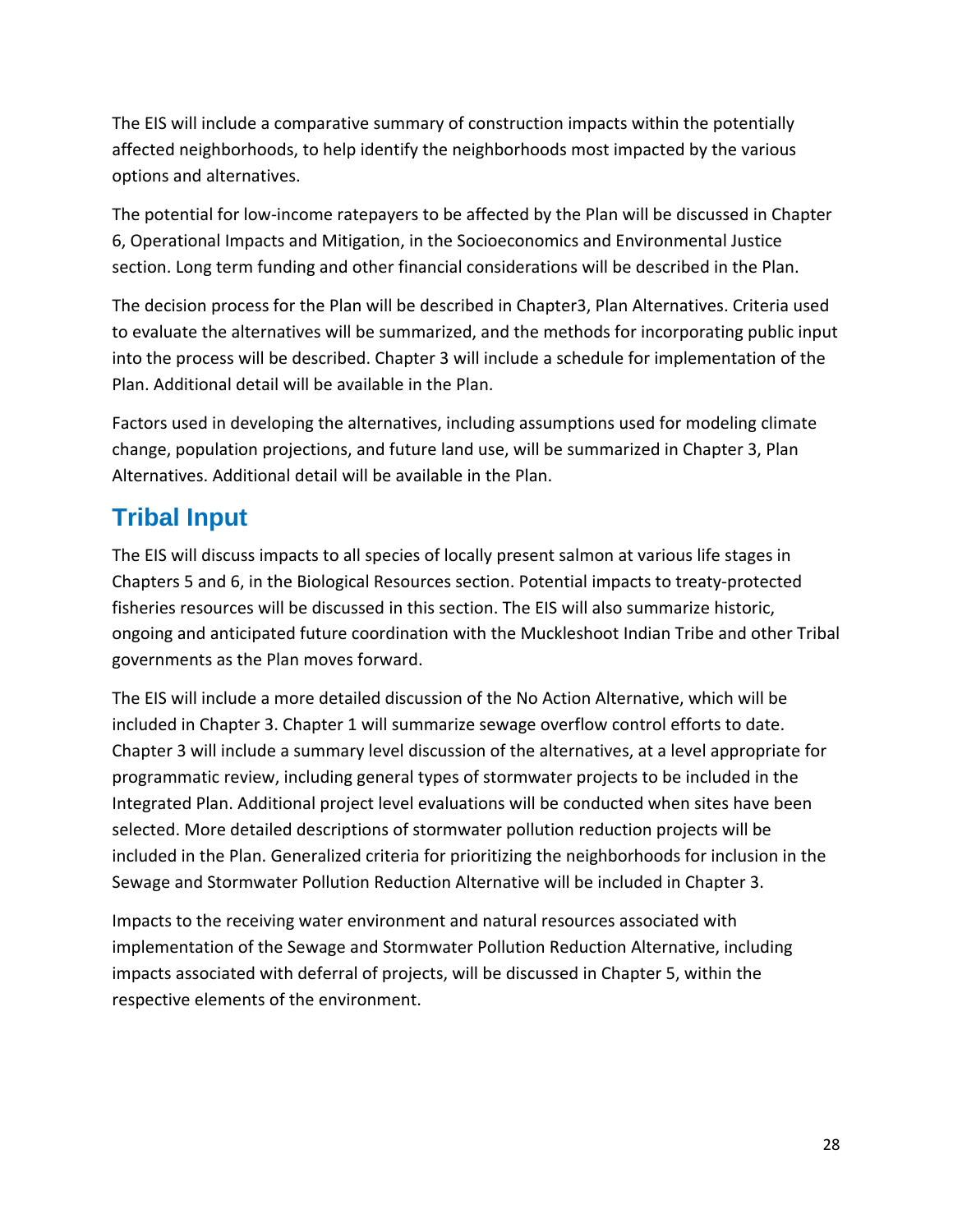# **Future Evaluations**

Seattle Public Utilities will develop, evaluate, and analyze the Plan alternatives from now through early 2014. The Draft EIS, which will provide a detailed analysis of the plan alternatives, potential impacts and mitigation measures to reduce impacts, and the Draft Plan are scheduled to be issued for public review in mid‐2014. Seattle Public Utilities will offer a public comment period and a public hearing upon release of the Draft EIS, in accordance with SEPA regulations. The Final EIS will be released in late 2014. The Mayor and Seattle City Council are scheduled to consider the Draft Plan in early 2015. Following Council adoption, Seattle Public Utilities will submit the Plan for approval by the Washington Department of Ecology and U.S. Environmental Protection Agency in mid‐2015.

The final, approved Plan will include a capital improvement program with a schedule for implementation of all sewage overflow reduction projects to meet Washington Department of Ecology requirements. If the Sewage and Stormwater Pollution Reduction Alternative is selected by the City Council, the implementation schedule also will include stormwater projects. After completion of the Plan and EIS, Seattle Public Utilities will proceed with implementation of the capital improvement program.

Seattle Public Utilities will work with all affected neighborhoods to select specific sites where facilities will be built starting in 2016. As part of each project siting process, Seattle Public Utilities will perform a project‐specific environmental review as appropriate. The project level environmental review will identify project‐specific impacts and mitigation measures and will help inform decisions regarding site and project-level details.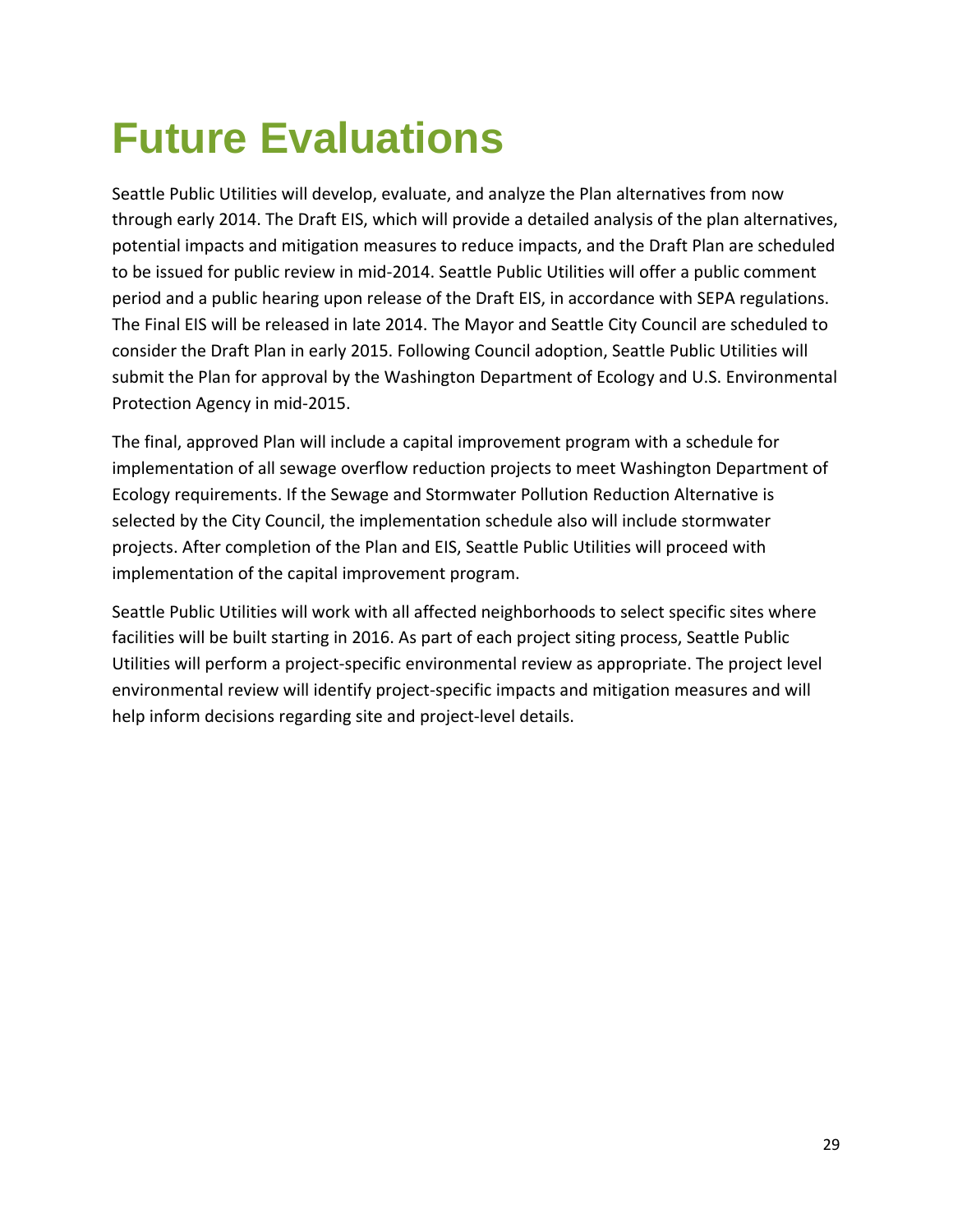

# Appendix B: Distribution List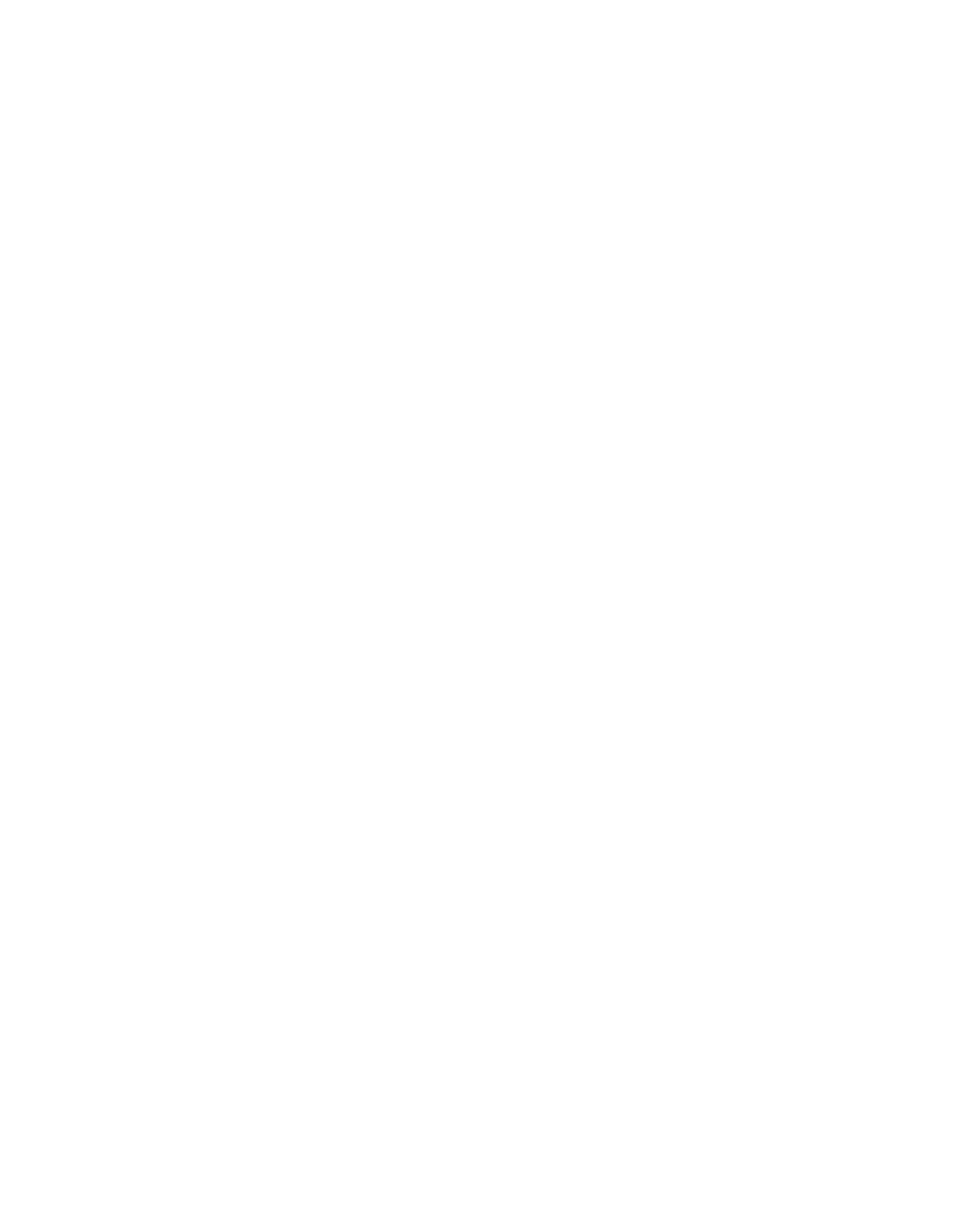|                              |                                       | DEIS+                           |                                 |                                           |                                       |                                    |            |              |            |
|------------------------------|---------------------------------------|---------------------------------|---------------------------------|-------------------------------------------|---------------------------------------|------------------------------------|------------|--------------|------------|
| Notice of DEIS               | Notice of DEIS<br><b>Compact Disc</b> | Notice + DEIS +<br>Compact Disc |                                 |                                           |                                       |                                    |            |              |            |
|                              |                                       |                                 | <b>Agency or Name</b>           | <b>Name or Address1</b>                   | <b>Name or Address2</b>               | Address3                           | City       | <b>State</b> | Zip        |
|                              |                                       |                                 | <b>Washington State Dept of</b> |                                           |                                       |                                    |            |              |            |
|                              |                                       | $\checkmark$                    | <b>Ecology</b>                  | <b>SEPA Unit</b>                          | P.O. Box 47703                        |                                    | Olympia    | <b>WA</b>    | 98504-7703 |
|                              |                                       |                                 |                                 |                                           | WA State Dept of Archaeology and      |                                    |            |              |            |
|                              | ✔                                     |                                 | Allyson Brooks, PhD             |                                           | <b>Historic Preservation</b>          | P.O. Box 48343                     | Olympia    | <b>WA</b>    | 98504-8343 |
|                              | ✓                                     |                                 | Larry Fisher                    | <b>WDFW Area Habitat Biologist</b>        | 1775 12th Ave NW                      | Suite 201                          | Issaguah   | <b>WA</b>    | 98027      |
|                              | ✓                                     |                                 | <b>SEPA Coordinator</b>         | <b>Habitat Management Division</b>        | WA State Dept of Fish.                | P.O. Box 43155                     | Olympia    | <b>WA</b>    | 98504      |
|                              | ✔                                     |                                 |                                 | <b>SEPA Center</b>                        | WA State Dept of Natural Res.         | P.O. Box 47015                     | Olympia    | <b>WA</b>    | 98504-7015 |
|                              | ✓                                     |                                 |                                 | <b>SEPA Review</b>                        | WA State Dept of Public Health        | P.O. Box 47820                     | Olympia    | <b>WA</b>    | 98504-7820 |
|                              | ✔                                     |                                 | <b>Kelly Cooper</b>             | Environmental Health Div.                 | WA State Dept of Health               | P.O. Box 47820                     | Olympia    | <b>WA</b>    | 98504-7820 |
|                              | ✓                                     |                                 | Ramin Pazooki                   | <b>WSDOT NW Region</b>                    | 15700 Dayton Avenue N                 |                                    | Seattle    | <b>WA</b>    | 98133      |
|                              | ✔                                     |                                 |                                 | <b>Planning Division</b>                  | WA State Dept of Transportation       | P.O. Box 330310                    | Seattle    | <b>WA</b>    | 98133-9710 |
|                              |                                       |                                 |                                 |                                           |                                       | Old Post Office Bldg - 1100        |            |              |            |
|                              | ✓                                     |                                 |                                 |                                           | US Ad Council Historic Preservation   | Pennsylvania Ave NW                | Washington | DC           | 20004      |
|                              | ✔                                     |                                 |                                 | WA Division Area Engineer                 | Federal Highway Administration        | 711 Capitol Way, Suite 501         | Olympia    | <b>WA</b>    | 98501-0943 |
|                              |                                       |                                 |                                 | <b>Transportation Program Specialist</b>  | <b>Federal Transit Administration</b> | 915 2nd Ave. Suite 3142            | Seattle    | <b>WA</b>    | 98174-1002 |
|                              | ✔                                     |                                 |                                 | <b>SEPA Review</b>                        | National Marine Fisheries Services    | 510 Desmond Drive SE               | Lacey      | <b>WA</b>    | 98503      |
|                              | ✔                                     |                                 |                                 | Regulatory                                | <b>US Army Corps of Engineers</b>     | P.O. Box C-3755                    | Seattle    | <b>WA</b>    | 98124-3755 |
|                              | ✓                                     |                                 | Alisa Ralph                     | Seattle District                          | <b>US Army Corps of Engineers</b>     | 4735 E. Marginal Way S.            | Seattle    | <b>WA</b>    | 98134-2384 |
|                              | ✔                                     |                                 | <b>NEPA Review Unit</b>         | <b>US Environmental Protection Agency</b> | 1200 Sixth Avenue                     | <b>ETPA 088</b>                    | Seattle    | <b>WA</b>    | 98101      |
|                              | ✔                                     |                                 |                                 | Washington Fish & Wildlife Office         | US Fish & Wildlife Service            | 510 Desmond Dr. SE Suite 102       | Lacey      | <b>WA</b>    | 98503-1263 |
|                              | ✓                                     |                                 | Jim Muck                        | <b>USFWS &amp; NOAA</b>                   | US Fish & Wildlife Service            | 7600 Sandpoint Way                 | Seattle    | <b>WA</b>    | 98115      |
| $\checkmark$                 |                                       |                                 |                                 | Cascade Water Alliance                    | 520 112th Ave NE                      | Suite 400                          | Bellevue   | <b>WA</b>    | 98004      |
| $\checkmark$                 |                                       |                                 | Paul Meyer                      | Manager, Environmental Permitting         | Port of Seattle                       | P.O. Box 1209                      | Seattle    | <b>WA</b>    | 98111      |
| $\checkmark$                 |                                       |                                 |                                 | <b>SEPA Review</b>                        | Puget Sound Clean Air Agency          | 1904 Third Ave Suite 105           | Seattle    | <b>WA</b>    | 98101-3417 |
| ✓                            |                                       |                                 | Rhonda Kaetzel                  | <b>Environmental Health Svcs</b>          | Public Health - Seattle KC            | 401 5th Avenue, 11th Floor         | Seattle    | <b>WA</b>    | 98104-1818 |
| ✓                            |                                       |                                 |                                 | Roads & Engineering                       | <b>KC Dept of Transportation</b>      | 201 S Jackson St - MS KCS 0313     | Seattle    | <b>WA</b>    | 98104      |
|                              |                                       |                                 |                                 |                                           |                                       |                                    |            |              |            |
| ✔<br>$\overline{\checkmark}$ |                                       |                                 | Environmental Planning-OAP      | Wastewater Treatment Div.                 | <b>KC Dept of Natural Resources</b>   | 201 S Jackson St - MS KCS NR 0505  | Seattle    | <b>WA</b>    | 98104      |
|                              |                                       |                                 |                                 | Parks Environmental Review                | <b>KC Dept of Natural Resources</b>   | 201 S. Jackson St                  | Seattle    | <b>WA</b>    | 98104-3856 |
|                              |                                       |                                 |                                 |                                           | KC Department of Permitting and       |                                    |            |              |            |
| ✓                            |                                       |                                 |                                 | Land Use Services Division                | <b>Environmental Review</b>           | 35030 SE Douglas St. Ste 210       | Snoqualmie | <b>WA</b>    | 98065-9266 |
| $\checkmark$                 |                                       |                                 | Gary Kriedt                     | <b>Environmental Planning</b>             | <b>KC Dept of Transportation</b>      | 201 S. Jackson St - MS KSC TR 0431 | Seattle    | <b>WA</b>    | 98104-3856 |
| $\checkmark$                 |                                       |                                 | Charlie Sundberg                | <b>Preservation Planner</b>               | <b>KC Historic Preservation</b>       | 201 S. Jackson St. KSC-NR-0700     | Seattle    | <b>WA</b>    | 98104      |
|                              |                                       |                                 |                                 |                                           | <b>KC Regional Water Quality</b>      |                                    |            |              |            |
| ✓                            |                                       |                                 |                                 |                                           | Committee                             | 201 S Jackson St                   | Seattle    | <b>WA</b>    | 98104      |
|                              | $\checkmark$                          |                                 |                                 |                                           | Suquamish Tribe                       | P.O. Box 498                       | Suguamish  | <b>WA</b>    | 98392      |
|                              | ✓                                     |                                 |                                 | <b>SEPA Review</b>                        | <b>Tulalip Tribes of WA</b>           | 6406 Marine Drive                  | Tulalip    | <b>WA</b>    | 98271      |
|                              | Appendix B<br><b>DEIS APPENDIX</b>    |                                 |                                 |                                           | $1$ of $9$                            |                                    |            |              |            |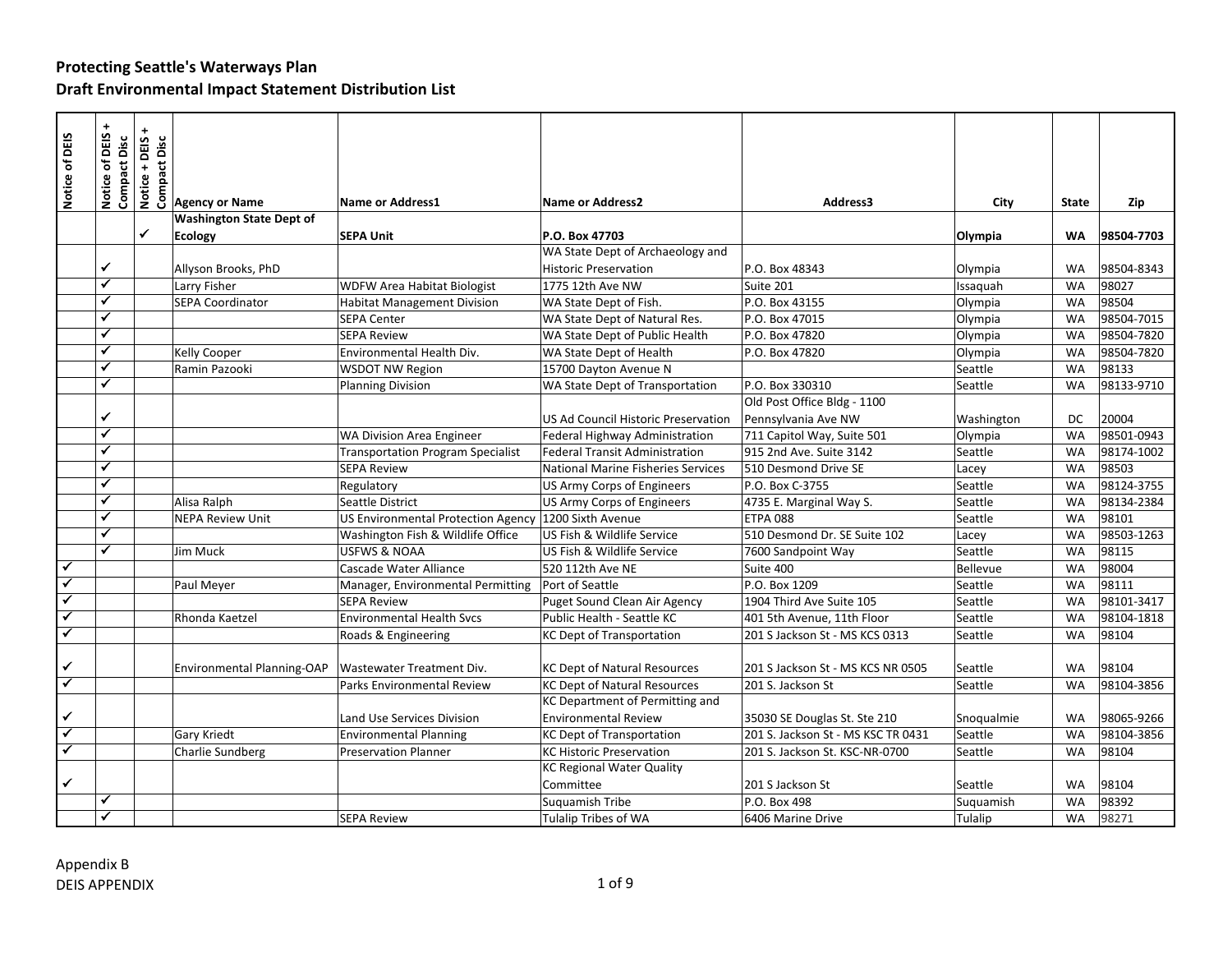| Notice of DEIS               | Notice of DEIS<br>Compact Disc | DEIS+<br>$\ddot{}$ | $\frac{32}{100}$<br>$\frac{1}{200}$<br>$\frac{1}{200}$ Agency or Name |                                           |                                                  |                                       |                    |                        |                          |
|------------------------------|--------------------------------|--------------------|-----------------------------------------------------------------------|-------------------------------------------|--------------------------------------------------|---------------------------------------|--------------------|------------------------|--------------------------|
|                              |                                | Notice -           |                                                                       | <b>Name or Address1</b>                   | <b>Name or Address2</b>                          | Address3                              | City               | <b>State</b>           | Zip                      |
|                              |                                |                    |                                                                       |                                           | United Indians of All Tribes                     | P.O. Box 99100                        | Seattle            | <b>WA</b>              | 98199                    |
|                              |                                |                    |                                                                       |                                           |                                                  |                                       |                    |                        |                          |
|                              | ✔                              |                    | The Honorable Cecile Hansen                                           | Chair                                     | Duwamish Tribe                                   | 4705 W. Marginal Way SW               | Seattle            | WA                     | 98106                    |
|                              | ✓                              |                    | Karen Walter                                                          | <b>Fisheries Division Habitat Program</b> | Muckleshoot Tribe                                | 39015 172nd Ave SE                    | Auburn             | <b>WA</b>              | 98092                    |
|                              | ✔                              |                    | Laura Murphy                                                          | <b>Tribe Preservation Program</b>         | <b>Muckleshoot Tribe</b>                         | 39015 172nd Ave SE                    | Auburn             | <b>WA</b>              | 98092                    |
|                              |                                |                    |                                                                       |                                           |                                                  |                                       |                    |                        |                          |
|                              | ✓                              |                    | The Honorable Virgina Cross                                           | Chair, Muckleshoot Tribal Council         | Muckleshoot Tribe                                | 39015 172nd Ave SE                    | Auburn             | <b>WA</b>              | 98092                    |
|                              | ✓                              |                    | The Honorable Mike Evans                                              | Chair, Snohomish Tribe                    | 11014 19th Ave SE                                | Suite #8 PMB #101                     | Edmonds            | <b>WA</b>              | 98208                    |
|                              |                                |                    |                                                                       | Director of Archaeology & Historic        |                                                  |                                       |                    |                        |                          |
|                              | ✓                              |                    | <b>Steven Mullen-Moses</b>                                            | Preservation                              | Snoqualmie Tribe                                 | P.O. Box 969                          | Snoqualmie         | <b>WA</b>              | 98065                    |
|                              |                                |                    |                                                                       | <b>SEPA Review</b>                        | Snoqualmie Tribe                                 | P.O. Box 969                          | Snoqualmie         | <b>WA</b>              | 98065                    |
|                              | ✔                              |                    |                                                                       | Chair, Snoqualmie Tribe of Indians        | Snoqualmie Tribe                                 | P.O. Box 969                          | Snoqualmie         | <b>WA</b>              | 98065                    |
|                              | ✓                              |                    | Earngy Sandstrom                                                      | Chair                                     | Snoqualmoo Tribe                                 | 2613 Pacific St                       | Bellingham         | <b>WA</b>              | 98226                    |
|                              | ✔                              |                    |                                                                       | <b>SEPA Review</b>                        | Suguamish Tribe                                  | 18490 Suguamish Way                   | Suquamish          | <b>WA</b>              | 98392                    |
|                              |                                |                    | The Honorable Leonard                                                 |                                           |                                                  |                                       |                    |                        |                          |
|                              | ✓                              |                    | Forsman                                                               | Chair, Suquamish Tribal Council           | Suquamish Tribe                                  | P.O. Box 498                          | Suguamish          | WA                     | 98392                    |
|                              |                                |                    | The Honorable Melvin                                                  |                                           |                                                  |                                       |                    |                        |                          |
|                              | $\checkmark$                   |                    | Sheldon                                                               | Chair, Tulalip Board of Directors         | Tulalip Tribes of WA                             | 6406 Marine Drive                     | Tulalip            | <b>WA</b>              | 98271                    |
|                              | $\checkmark$                   |                    |                                                                       | <b>Governmental Publications</b>          | UW Library                                       | P.O. Box 353900                       | Seattle            | <b>WA</b>              | 98195-2900               |
| $\checkmark$                 |                                |                    | Cass Mabbott                                                          | <b>Ballard Branch</b>                     | Seattle Public Library                           | 5614 22nd Ave NW                      | Seattle            | <b>WA</b>              | 98107-3119               |
| $\overline{\checkmark}$      |                                |                    | Wei Cai                                                               | Beacon Hill Branch                        | Seattle Public Library                           | 2821 Beacon Ave S                     | Seattle            | <b>WA</b>              | 98144-5813               |
| $\overline{\checkmark}$      |                                |                    | Rekha Kuver                                                           | <b>Broadview Branch</b>                   | Seattle Public Library                           | 12755 Greenwood Ave N                 | Seattle            | <b>WA</b>              | 98133-7901               |
| $\checkmark$<br>$\checkmark$ |                                |                    | Dave Valencia                                                         | Capitol Hill Branch                       | Seattle Public Library                           | 425 Harvard East                      | Seattle            | <b>WA</b>              | 98102-4908               |
| $\blacktriangledown$         |                                |                    | Steve Del Vecchio                                                     | Columbia Branch                           | Seattle Public Library                           | 4721 Rainier Ave S                    | Seattle            | <b>WA</b>              | 98118-1657               |
| $\checkmark$                 |                                |                    | Steve Del Vecchio                                                     | Delridge Branch                           | Seattle Public Library                           | 5423 Delridge Way S                   | Seattle            | <b>WA</b>              | 98106-1479               |
| ✓                            |                                |                    | Valerie Garrett-Turner                                                | Douglass-Truth Branch                     | Seattle Public Library                           | 2300 E Yesler Way                     | Seattle            | WA                     | 98122-6061               |
| $\checkmark$                 |                                |                    | <b>Cass Mabbott</b>                                                   | Fremont Branch                            | Seattle Public Library                           | 731 N 35th St                         | Seattle            | <b>WA</b>              | 98103-8802               |
| ✓                            |                                |                    | Francesca Wainwright                                                  | Green Lake Branch                         | Seattle Public Library                           | 7364 E Green Lake Drive N             | Seattle            | <b>WA</b>              | 98115-5352               |
| $\blacktriangledown$         |                                |                    | Francesca Wainwright                                                  | Greenwood Branch                          | Seattle Public Library                           | 8016 Greenwood Av N                   | Seattle            | <b>WA</b>              | 98103-4229               |
|                              |                                |                    | Sibyl de Haan                                                         | High Point Branch                         | Seattle Public Library                           | 3411 SW Raymond St                    | Seattle            | <b>WA</b>              | 98126-2953               |
| $\checkmark$                 |                                |                    |                                                                       | International District/Chinatown          |                                                  |                                       |                    | <b>WA</b>              |                          |
| $\checkmark$                 |                                |                    | Wei Cai                                                               | Branch                                    | Seattle Public Library                           | 713 Eighth Avenue S                   | Seattle            |                        | 98104-3060               |
| $\blacktriangledown$         |                                |                    | <b>Andy Bates</b><br>Dave Valencia                                    | Lake City Branch                          | Seattle Public Library                           | 12501 28th Ave NE<br>1134 33rd Avenue | Seattle<br>Seattle | <b>WA</b><br><b>WA</b> | 98125-4319<br>98122-5120 |
| $\checkmark$                 |                                |                    | Lisa Scharnhorst                                                      | Madrona-Sally Goodmark Branch             | Seattle Public Library                           |                                       |                    | <b>WA</b>              | 98199-2602               |
|                              |                                |                    | Valerie Garrett-Turner                                                | Magnolia Branch<br>Montlake Branch        | Seattle Public Library                           | 2801 34th Ave W<br>2401 24th Ave E    | Seattle<br>Seattle | <b>WA</b>              | 98112-2642               |
| $\checkmark$                 |                                |                    | Daria Cal                                                             | New Holly Branch                          | Seattle Public Library<br>Seattle Public Library | 7058 32nd Ave S                       | Seattle            | <b>WA</b>              | 98118-6401               |
|                              |                                |                    |                                                                       |                                           |                                                  |                                       |                    |                        |                          |
| Appendix B                   | <b>DEIS APPENDIX</b>           |                    |                                                                       |                                           | $2$ of 9                                         |                                       |                    |                        |                          |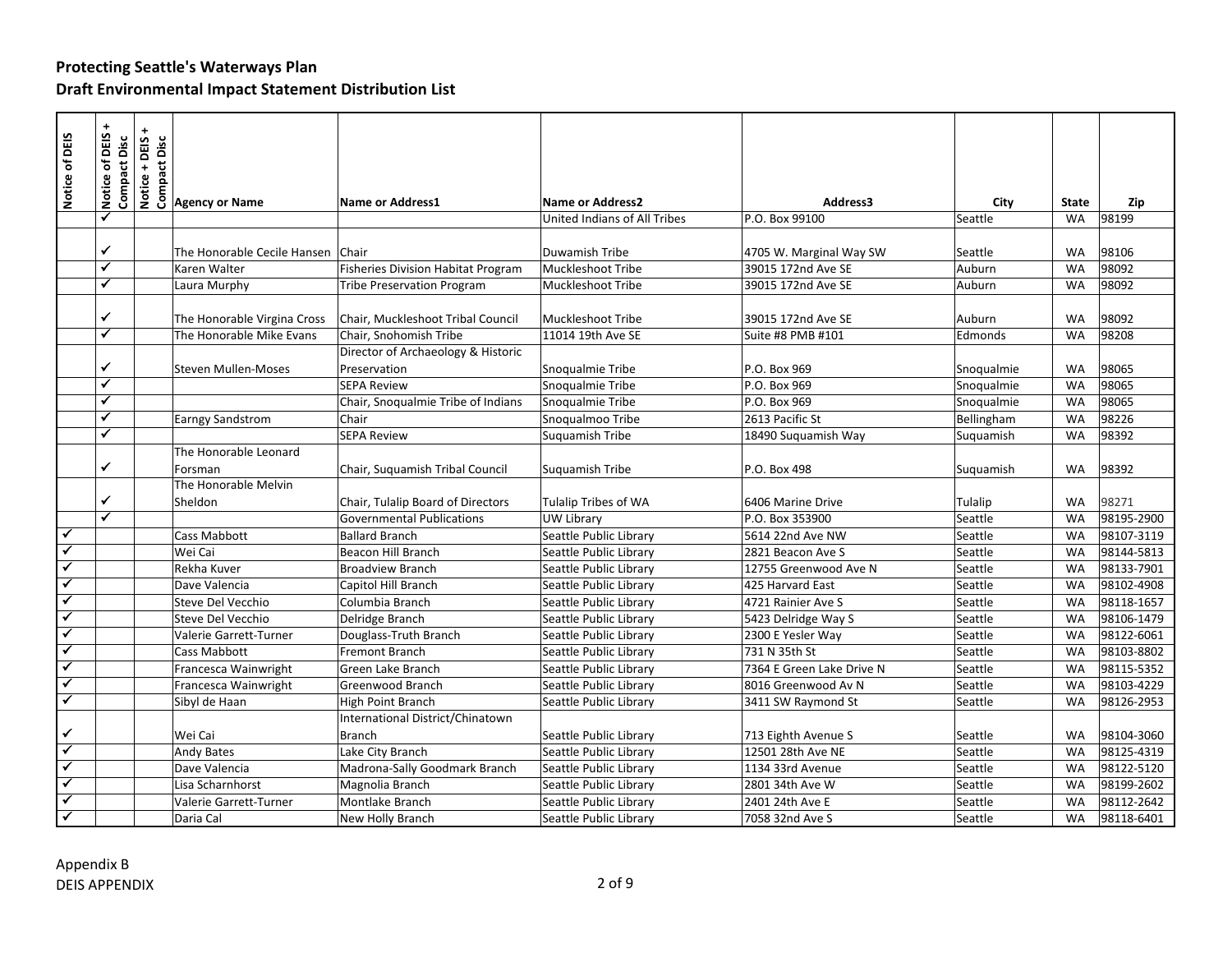| Notice of DEIS          | Notice of DEIS<br>Compact Disc | <b>EXECUTE:</b><br><b>SECUTE:</b><br><u>SECUTE:<br/> SECUTE:<br/> Agency or Name</u> |                                    |                                          |                              |         |           |            |
|-------------------------|--------------------------------|--------------------------------------------------------------------------------------|------------------------------------|------------------------------------------|------------------------------|---------|-----------|------------|
|                         |                                |                                                                                      | <b>Name or Address1</b>            | <b>Name or Address2</b>                  | Address3                     | City    | State     | Zip        |
| $\overline{\checkmark}$ |                                | <b>Marion Scichilone</b>                                                             | Northeast Branch                   | Seattle Public Library                   | 6801 35th Ave NE             | Seattle | <b>WA</b> | 98115-7333 |
| $\overline{\checkmark}$ |                                | Rekha Kuver                                                                          | Northgate Branch Library           | Seattle Public Library                   | 10548 Fifth Avenue NE        | Seattle | <b>WA</b> | 98125      |
| $\blacktriangledown$    |                                | Lisa Scharnhorst                                                                     | Queen Anne Branch                  | Seattle Public Library                   | 400 W. Garfield              | Seattle | <b>WA</b> | 98119-3038 |
| $\checkmark$            |                                | Daria Cal                                                                            | Rainier Beach Branch               | Seattle Public Library                   | 9125 Rainier Ave S           | Seattle | <b>WA</b> | 98118-5026 |
| $\overline{\checkmark}$ |                                | Jane Appling                                                                         | South Park Branch                  | Seattle Public Library                   | 8604 Eighth Ave S            | Seattle | <b>WA</b> | 98108-4713 |
| $\blacktriangledown$    |                                | Jane Appling                                                                         | Southwest Branch                   | Seattle Public Library                   | 9010 35th Ave SW             | Seattle | <b>WA</b> | 98126-3821 |
| $\checkmark$            |                                | Andy Bates                                                                           | University Branch                  | Seattle Public Library                   | 5009 Roosevelt Way NE        | Seattle | <b>WA</b> | 98105-3610 |
| $\checkmark$            |                                | <b>Marion Scichilone</b>                                                             | <b>Wallingford Branch</b>          | Seattle Public Library                   | 1501 North 45th Street       | Seattle | <b>WA</b> | 98103-6708 |
| $\checkmark$            |                                | Sibyl de Haan                                                                        | West Seattle Branch                | Seattle Public Library                   | 2306 42nd Ave. S.W.          | Seattle | <b>WA</b> | 98116-2535 |
|                         | ✔                              | Steve Cohn                                                                           |                                    | <b>Ballard Dist Council</b>              | 5604 22nd Ave NW             | Seattle | <b>WA</b> | 98107      |
| ✓                       |                                | David Folweiler                                                                      | President                          | Groundswell Northwest                    | 1725 NW 64th St              | Seattle | <b>WA</b> | 98107      |
|                         | ✔                              |                                                                                      | Annie Davis                        | <b>Ballard Chamber of Commerce</b>       | 2208 NW Market St. Suite 100 | Seattle | <b>WA</b> | 98107      |
|                         | ✔                              |                                                                                      | Caryle Teel, President             | <b>Ballard Rotary</b>                    | P.O. Box 70472               | Seattle | <b>WA</b> | 98107      |
|                         | ✔                              | Jenny Heins                                                                          | Sustainable Ballard                | 2442 NW Market St.                       | <b>PMB 286</b>               | Seattle | <b>WA</b> | 98107      |
|                         | ✓                              | Lois Spiegel                                                                         | President                          | <b>Sunset Hill Community Association</b> | 3003 NW 66th St.             | Seattle | <b>WA</b> | 98117      |
| $\checkmark$            |                                |                                                                                      |                                    | <b>Central District Council</b>          | 2301 S. Jackson St #208      | Seattle | <b>WA</b> | 98144      |
| $\overline{\checkmark}$ |                                |                                                                                      |                                    | Central Neighborhood Council             | 1170 Harrison St N #201      | Seattle | <b>WA</b> | 98109      |
| $\overline{\checkmark}$ |                                | <b>Rob Martin</b>                                                                    |                                    | Columbia City Business Assoc             | 3827A So Edmunds St.         | Seattle | <b>WA</b> | 98118      |
| $\checkmark$            |                                | Pablo Lambinicio                                                                     |                                    | DNDA, Westwood Neighborhood              | 8820 31st Ave SW             | Seattle | <b>WA</b> | 98126      |
| $\overline{\checkmark}$ |                                | <b>Catherine Stanford</b>                                                            |                                    | Downtown Dist Council                    | 1904 3rd Ave Suite 828       | Seattle | <b>WA</b> | 98101      |
|                         | ✓                              | Paul Storms                                                                          |                                    | <b>East District Council</b>             | 1834 Parkside Drive E        | Seattle | <b>WA</b> | 98112      |
|                         | ✔                              | Suzie Burke                                                                          |                                    | Lk Union Dist Council                    | 3401 Evanston Ave N. Suite A | Seattle | <b>WA</b> | 98103      |
|                         | $\checkmark$                   |                                                                                      |                                    | Leschi Community Council                 | 3450 E. Alder St             | Seattle | <b>WA</b> | 98122      |
|                         | ✔                              | Janis Traven                                                                         |                                    | Magnolia/Queen Ann Dist Council          | 3247 Magnolia Blvd           | Seattle | <b>WA</b> | 98199      |
| $\checkmark$            |                                | Phil Shack                                                                           |                                    | North Dist Council                       | 12509 42nd Ave NE            | Seattle | <b>WA</b> | 98125      |
| $\overline{\checkmark}$ |                                | Irene Wall                                                                           |                                    | North Dist Council                       | 207 N. 60th St               | Seattle | <b>WA</b> | 98103      |
| $\overline{\checkmark}$ |                                | Jerry Owens                                                                          |                                    | Northwest Dist Council                   | 8546 Burke Ave N             | Seattle | <b>WA</b> | 98103      |
| $\overline{\checkmark}$ |                                | Jill Arnow                                                                           | <b>Executive Director</b>          | Queen Anne Chamber                       | 2212 Queen Anne Ave N.       | Seattle | <b>WA</b> | 98109      |
| $\checkmark$            |                                | Erica Karlovits                                                                      |                                    | <b>SW Dist Council</b>                   | 4538-C 41st SW               | Seattle | <b>WA</b> | 98116      |
| $\blacktriangledown$    |                                | <b>Charles Redmond</b>                                                               |                                    | <b>SW District Council</b>               | 3903 SW Monroe St            | Seattle | <b>WA</b> | 98136      |
| ✓                       |                                | Nancy Bolin                                                                          |                                    | View Ridge Community Council             | 4241 NE 75th St              | Seattle | <b>WA</b> | 98115      |
| ✓                       |                                | Lynn Ferguson                                                                        |                                    | Windemere N. Community Council           | 6422 NE 60th Street          | Seattle | <b>WA</b> | 98115      |
|                         | $\checkmark$                   |                                                                                      | <b>Thornton Creek Alliance</b>     | P.O. Box 25690                           |                              | Seattle | <b>WA</b> | 98165-1190 |
|                         | $\checkmark$                   | Thornton Creek Watershed                                                             | <b>Oversight Council</b>           | ATT: Cheryl Klinker                      | 12036 35th Ave NE            | Seattle | <b>WA</b> | 98125      |
|                         | ✔                              | Jennifer Ott                                                                         | Friends of Seattle's Olmsted Parks | P.O. Box 9884                            |                              | Seattle | <b>WA</b> | 98109-0884 |
|                         | ✔                              | <b>Thatcher Bailey</b>                                                               | Seattle Parks Foundation           | 105 S. Main St. #235                     |                              | Seattle | <b>WA</b> | 98104      |
|                         |                                | John Barber, Chairman                                                                | Friends of Street Ends             | 3421 E. Superior St.                     |                              | Seattle | WA        | 98122-6557 |
| Appendix B              | <b>DEIS APPENDIX</b>           |                                                                                      |                                    | 3 of 9                                   |                              |         |           |            |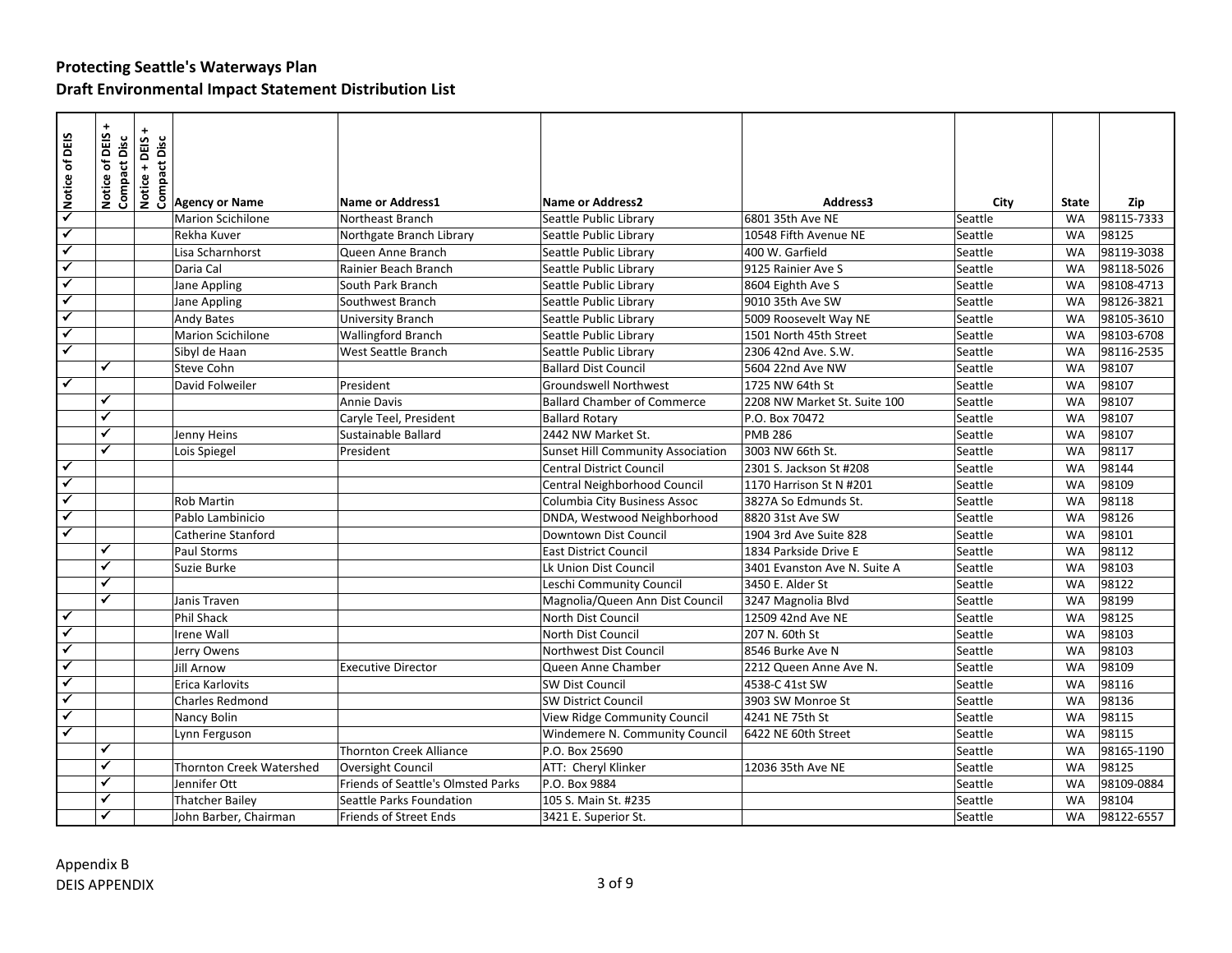| Notice of DEIS                     | Notice of DEIS +<br>Compact Disc | <b>SECAL SECTION</b><br>SUBSECTION<br>COMBRET PROPERTY OF NAME |                                          |                                                                |                                 |                  |           |       |
|------------------------------------|----------------------------------|----------------------------------------------------------------|------------------------------------------|----------------------------------------------------------------|---------------------------------|------------------|-----------|-------|
|                                    |                                  |                                                                |                                          |                                                                |                                 |                  |           |       |
|                                    |                                  |                                                                | <b>Name or Address1</b>                  | <b>Name or Address2</b>                                        | Address3                        | City             | State     | Zip   |
| $\overline{\checkmark}$            |                                  | Christa Dumpys                                                 | Coordinator, Central                     | Department of Neighborhoods                                    | PO Box 94645                    | Seattle          | <b>WA</b> | 98124 |
| $\checkmark$                       |                                  | Laurie Ames                                                    | Coordinator, Central                     | Department of Neighborhoods                                    | PO Box 94646                    | Seattle          | <b>WA</b> | 98124 |
| $\blacktriangledown$               |                                  | Tim Durkan                                                     | Coordinator, Central                     | Department of Neighborhoods                                    | PO Box 94647                    | Seattle          | <b>WA</b> | 98124 |
| $\overline{\checkmark}$            |                                  | Stan Lock                                                      | Coordinator, Central                     | Department of Neighborhoods                                    | PO Box 94648                    | Seattle          | <b>WA</b> | 98124 |
| $\checkmark$                       |                                  | Jenny Frankl                                                   | Coordinator, Delridge                    | Department of Neighborhoods                                    | PO Box 94649                    | Seattle          | <b>WA</b> | 98124 |
| $\checkmark$                       |                                  | Yun Pitre                                                      | Coordinator, Delridge                    | Department of Neighborhoods                                    | PO Box 94646                    | Seattle          | <b>WA</b> | 98124 |
| ✓                                  |                                  | <b>Ed Pottharst</b>                                            |                                          | Department of Neighborhoods                                    | PO Box 94647                    | Seattle          | <b>WA</b> | 98124 |
| $\checkmark$                       |                                  | Thomas Whittemore                                              | Coordinator, Ballard                     | Department of Neighborhoods                                    | PO Box 94648                    | Seattle          | <b>WA</b> | 98124 |
| ✓                                  |                                  | Karen Ko                                                       | Coordinator, Ballard                     | Department of Neighborhoods                                    | PO Box 94649                    | Seattle          | <b>WA</b> | 98124 |
| $\checkmark$                       |                                  | <b>Bill Peloza</b>                                             | Councilmember                            | City of Auburn                                                 | 25 West Main St.                | Auburn           | <b>WA</b> | 98001 |
| $\checkmark$                       |                                  | Claudia Balducci                                               | Mayor                                    | City of Bellevue                                               | 450 110th Ave NE, PO Box 90012  | Bellevue         | <b>WA</b> | 98009 |
| $\checkmark$                       |                                  | Paul Bucich                                                    | <b>Assistant Director of Engineering</b> | City of Bellevue                                               | 450 110th Ave NE, PO Box 90012  | Bellevue         | <b>WA</b> | 98009 |
| $\checkmark$                       |                                  | Nav Otal                                                       | <b>Utilities Director</b>                | City of Bellevue                                               | 450 110th Ave NE, PO Box 90012  | Bellevue         | <b>WA</b> | 98009 |
| $\checkmark$                       |                                  | Douglas Jacobsen                                               |                                          | Dawson Building                                                | 9654 NE 182nd St                | <b>Bothell</b>   | <b>WA</b> | 98011 |
| $\blacktriangledown$               |                                  | Erin J. Leonhart                                               | <b>Public Works Director</b>             | Dawson Building                                                | 9654 NE 182nd St                | Bothell          | <b>WA</b> | 98011 |
| $\checkmark$                       |                                  | Christopher Hagedorn                                           | Public Works Director                    | City of Carnation                                              | 4621 Tolt Avenue, PO Box 1238   | Carnation        | <b>WA</b> | 98014 |
| ✓                                  |                                  | <b>Walt Canter</b>                                             | Commissioner                             | Cedar River Water and Sewer District 18421 SE Petrovitsky Road |                                 | Renton           | <b>WA</b> | 98058 |
| $\checkmark$                       |                                  | <b>Richard Anderson</b>                                        | Commissioner                             | Coal Creek Utility District                                    | 6801 132nd Place SE             | Newcastle        | <b>WA</b> | 98059 |
| $\checkmark$                       |                                  | <b>Mark Cassell</b>                                            | Commissioner                             | Cross Valley Water District                                    | 8802 180th St SE                | Snohomish        | <b>WA</b> | 98296 |
| $\overline{\checkmark}$            |                                  | Sheldon Lynne                                                  | Deputy Director of Public Works          | City Shop                                                      | 670 1st Avenue NE, PO Box 1307  | Issaguah         | <b>WA</b> | 98027 |
| $\checkmark$                       |                                  | <b>Greg Reed</b>                                               | Utilities Superintendent                 | City of Kent                                                   | 5821 S 240th St                 | Kent             | <b>WA</b> | 98032 |
| $\checkmark$                       |                                  | Bobbi Wallace                                                  | Surface and Wastewater Manager           | City of Kirkland                                               | 123 Fifth Avenue                | Kirkland         | <b>WA</b> | 98033 |
| ✓                                  |                                  | Neil Jensen                                                    | <b>City Engineer</b>                     | City of Lake Forest Park                                       | 17425 Ballinger Way NE          | Lake Forest Park | <b>WA</b> | 98155 |
| $\checkmark$                       |                                  | Ron Nowicki                                                    | Commissioner                             | Lakehaven Utility District                                     | 31627 1st Avenue S, PO Box 4249 | Federal Way      | Wa        | 98063 |
| $\checkmark$                       |                                  | Patrick Yamashita                                              | City Engineer                            | City of Mercer Island                                          | 9611 SE 36th St                 | Mercer Island    | <b>WA</b> | 98040 |
| $\blacktriangledown$               |                                  | Vince Koester                                                  | Commissioner                             | <b>Midway Sewer District</b>                                   | PO Box 3487                     | Kent             | <b>WA</b> | 98089 |
|                                    |                                  |                                                                |                                          | Northeast Sammamish Sewer and                                  |                                 |                  |           |       |
| $\checkmark$                       |                                  | Paul Sentena                                                   | Commissioner                             | <b>Water District</b>                                          | 3600 Sahalee Way NE             | Sammamish        | <b>WA</b> | 98074 |
| $\checkmark$                       |                                  | Margaret Wiggins                                               | Commissioner                             | Northshore Utility District                                    | 6830 NE 185th St                | Kenmore          | <b>WA</b> | 98028 |
| $\checkmark$                       |                                  | Lora Petso, Commissioner                                       | Olympic View Water & Sewer               | 8128 228 <sup>th</sup> Street SW                               |                                 | Edmonds          | <b>WA</b> | 98026 |
| $\checkmark$                       |                                  | <b>Scott Thomasson</b>                                         | <b>Utility Engineering Manager</b>       | City of Redmond                                                | PO Box 97010                    | Redmond          | <b>WA</b> | 98073 |
| ✓                                  |                                  | Linda De Boldt                                                 | <b>Public Works Director</b>             | City of Redmond                                                | PO Box 97010                    | Redmond          | <b>WA</b> | 98073 |
| ✔                                  |                                  | Dave Christensen                                               | <b>Utility Engineering Supervisor</b>    | City of Renton                                                 | 1055 S. Grady Way               | Renton           | <b>WA</b> | 98057 |
| ✓                                  |                                  | Art Wadekamper                                                 | Commissioner                             | <b>Ronald Wastewater District</b>                              | 17505 Linden Ave N              | Shoreline        | <b>WA</b> | 98113 |
|                                    |                                  |                                                                |                                          | Sammamish Plateau Water and                                    |                                 |                  |           |       |
| ✓                                  |                                  | Mary Shustov                                                   | Commissioner                             | <b>Sewer District</b>                                          | 1510 228th Avenue SE            | Sammamish        | WA        | 98075 |
| $\overline{\checkmark}$            |                                  | Don Henry                                                      | Commissioner                             | Skyway Water and Sewer District                                | 6723 S 124th St.                | Seattle          | <b>WA</b> | 98178 |
| Appendix B<br><b>DEIS APPENDIX</b> |                                  |                                                                |                                          | 4 of 9                                                         |                                 |                  |           |       |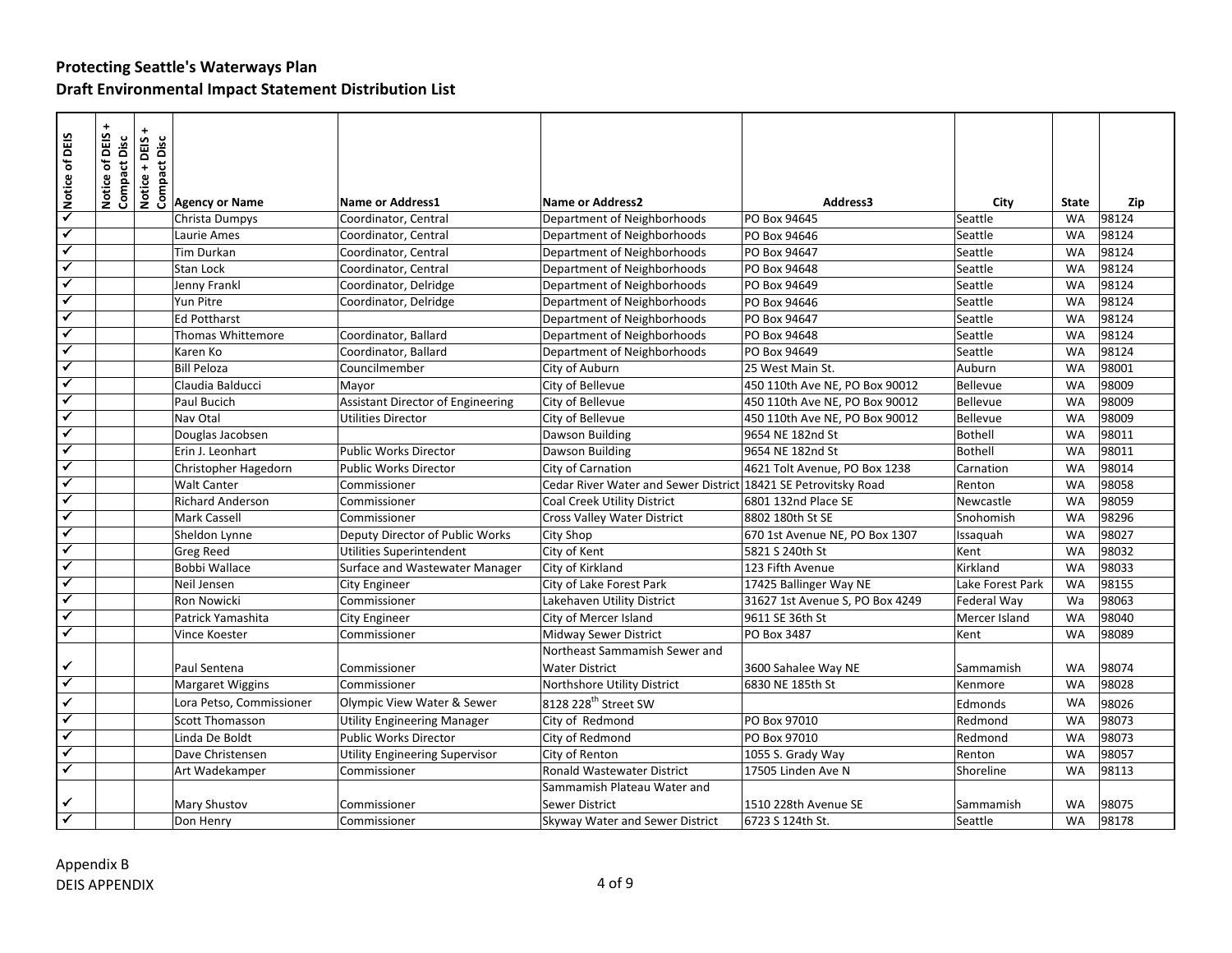| Notice of DEIS       | Notice of DEIS +<br>Compact Disc |   | tion<br>using<br>So Bency or Name<br>So Bency or Name |                                                               |                                                                 |                                           |                 |           |            |
|----------------------|----------------------------------|---|-------------------------------------------------------|---------------------------------------------------------------|-----------------------------------------------------------------|-------------------------------------------|-----------------|-----------|------------|
|                      |                                  |   |                                                       |                                                               |                                                                 |                                           |                 |           |            |
|                      |                                  |   |                                                       |                                                               |                                                                 |                                           |                 |           |            |
|                      |                                  |   |                                                       | <b>Name or Address1</b>                                       | <b>Name or Address2</b>                                         | Address3                                  | City            | State     | Zip        |
| $\checkmark$         |                                  |   | Gary O. Cline                                         | Commissioner                                                  | Soos Creek Water and Sewer District   PO Box 58039              |                                           | Renton          | <b>WA</b> | 98058      |
| $\blacktriangledown$ |                                  |   | <b>Bill Tracy</b>                                     | Commissioner                                                  | Southwest Suburban Sewer District                               | 431 Ambaum Blvd                           | <b>Burien</b>   | <b>WA</b> | 98166      |
| $\checkmark$         |                                  |   | Pat Brodin                                            | <b>Operations Manager</b>                                     | City of Tukwila                                                 | 6200 Southcenter Blvd                     | Tukwila         | <b>WA</b> | 98188      |
| ✓                    |                                  |   | Pam Carter                                            | Commissioner                                                  | Valley View Sewer District                                      | 3460 S 148th, Suite 100                   | Seattle         | <b>WA</b> | 98168      |
| ✔                    |                                  |   | Karen Steeb                                           | Commissioner                                                  | <b>Woodinville Water District</b>                               | 17238 NE Woodinville-Duvall Road          | Woodinville     | <b>WA</b> | 98072      |
|                      |                                  |   | Ed Cebron                                             | Rates & Finance Subcommittee Chair Woodinville Water District |                                                                 | 17238 NE Woodinville-Duvall Road          | Woodinville     | WA        | 98072      |
|                      |                                  |   |                                                       | Sewage Disposal Advisory                                      |                                                                 |                                           |                 |           |            |
| ✓                    |                                  |   | Ron Speer                                             | Agreement Sub-Committee Chair                                 | Soos Creek Water and Sewer District   PO Box 58039              |                                           | Renton          | WA        | 98058      |
| ✓                    |                                  |   | Anindita Mitra                                        |                                                               | 7813 8 <sup>th</sup> Ave. NW                                    |                                           | Seattle         | <b>WA</b> | 98117      |
| ✓                    |                                  |   | <b>Dusty Hoerler</b>                                  |                                                               | 8929 5th Ave NE                                                 |                                           | Seattle         | <b>WA</b> | 98115      |
| ✓                    |                                  |   | <b>Bruno Lambert</b>                                  |                                                               | 801 Pine St #24D                                                |                                           | Seattle         | <b>WA</b> | 98101      |
| ✓                    |                                  |   | Julio Moran, Jr.                                      |                                                               | 4401 S. Dawson St.                                              |                                           | Seattle         | <b>WA</b> | 98118      |
| ✓                    |                                  |   | Mary Junttila                                         |                                                               | 6021 S. Ryan St.                                                |                                           | Seattle         | <b>WA</b> | 98178      |
| ✓                    |                                  |   | Robin McKennon Thaler                                 |                                                               | 5042 49 <sup>th</sup> Ave. SW                                   |                                           | Seattle         | <b>WA</b> | 98136      |
|                      |                                  |   | Joan Rosenstock                                       | <b>Floating Home Association</b>                              | 1822 4th Ave N.                                                 |                                           | Seattle         | <b>WA</b> | 98109      |
| ✓                    |                                  |   | Rachel Ben-Shmuel                                     | Vulcan                                                        |                                                                 |                                           | Seattle         | WA        | 98104      |
|                      |                                  |   |                                                       | Seattle University School of Law,                             | Seattle University School of Law,                               |                                           |                 |           |            |
| ✓                    |                                  |   | Henry McGee                                           | Futurewise                                                    | Sullivan Hall, Room 437                                         | 901 12 <sup>th</sup> Ave., P.O Box 222000 | Seattle         | <b>WA</b> | 98122-1090 |
|                      |                                  |   |                                                       | Greater Seattle Chamber of                                    | Foster Pepper PLLC 1111 3rd Ave,                                |                                           |                 |           |            |
| ✓                    |                                  |   | Tayloe Washburn                                       | Commerce                                                      | Ste 3400                                                        |                                           | Seattle         | <b>WA</b> | 98101-3299 |
| ✓                    |                                  |   | Kathy Fletcher                                        |                                                               | 911 Western Ave., Ste 580,                                      |                                           | Seattle         | <b>WA</b> | 98104      |
|                      |                                  |   |                                                       |                                                               | 1205 Second Avenue, Suite 200                                   |                                           |                 |           |            |
| ✓                    |                                  |   | Tom von Schrader                                      | SvR Design Company                                            | Seattle, WA                                                     |                                           | Seattle         | <b>WA</b> | 98101      |
|                      |                                  |   |                                                       |                                                               | Department of Ecology, Northwest                                |                                           |                 |           |            |
|                      |                                  | ✔ | <b>Mark Henley</b>                                    | Permit Manager                                                | <b>Regional Office</b>                                          | 3190 160th Ave. SE                        | <b>Bellevue</b> | <b>WA</b> | 98008      |
|                      |                                  | ✔ | Robert Grandinetti                                    | <b>USEPA Region 10</b>                                        | 309 Bradley Blvd, Suite 115                                     | Mail Code HPO                             | Richland        | <b>WA</b> | 99352      |
|                      |                                  |   |                                                       | Office of Compliance and                                      |                                                                 |                                           |                 |           |            |
|                      |                                  | ✓ | Edward J. Kowalski                                    | Enforcement                                                   | US Environmental Protection Agency 1200 Sixth Avenue, Suite 900 |                                           | Seattle         | <b>WA</b> | 98101      |
|                      |                                  |   |                                                       |                                                               | Department of Ecology, Northwest                                |                                           |                 |           |            |
|                      |                                  | ✓ | <b>Alison Evans</b>                                   | Permit Manager                                                | <b>Regional Office</b>                                          | 3190 160th Ave. SE                        | <b>Bellevue</b> | <b>WA</b> | 98008      |
|                      |                                  |   |                                                       |                                                               | Department of Ecology, Northwest                                |                                           |                 |           |            |
|                      |                                  | ✓ | Rachel McCrea                                         | <b>Municipal Stormwater Specialist</b>                        | <b>Regional Office</b>                                          | 3190 160th Ave. SE                        | <b>Bellevue</b> | <b>WA</b> | 98008      |
|                      |                                  | ✓ | Dino Marchalonis                                      | Stormwater Technical Coordinator                              | US Environmental Protection Agency 1200 Sixth Avenue, Suite 900 |                                           | Seattle         | <b>WA</b> | 98101      |
|                      |                                  |   |                                                       | <b>Environmental and Natural</b>                              |                                                                 |                                           |                 |           |            |
|                      |                                  |   | Chief, Environmental                                  | Resources Division, Environmental                             |                                                                 |                                           |                 |           |            |
|                      | ✓                                |   | <b>Enforcement Section</b>                            | and Natural Resources Division                                | <b>US Department of Justice</b>                                 | PO Box 7611                               | Washington      | DC        | 20044-7611 |
|                      |                                  |   |                                                       |                                                               |                                                                 |                                           |                 |           |            |
|                      |                                  |   |                                                       |                                                               |                                                                 |                                           |                 |           |            |
|                      | Appendix B                       |   |                                                       |                                                               |                                                                 |                                           |                 |           |            |
|                      |                                  |   |                                                       |                                                               | $5$ of 9                                                        |                                           |                 |           |            |
|                      | <b>DEIS APPENDIX</b>             |   |                                                       |                                                               |                                                                 |                                           |                 |           |            |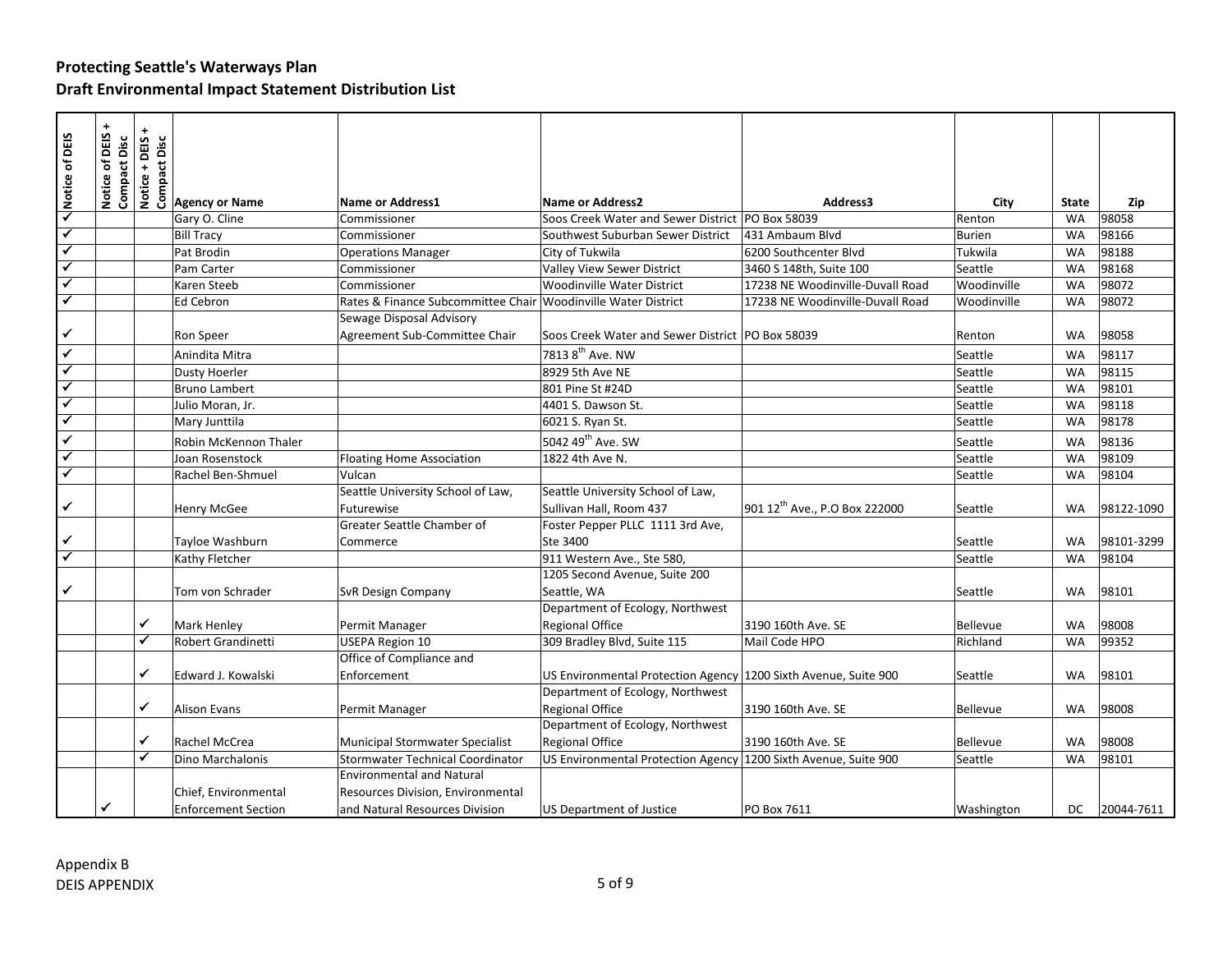| <b>EXECUTE:</b><br><b>SECUTE 2018</b><br><b>SECUTE 2019</b><br><b>Agency or Name</b><br>Notice of DEIS<br>Notice of DEIS<br><b>Compact Disc</b><br>Name or Address1<br><b>Name or Address2</b> | Address3<br>1200 Pennsylvania Ave., NW, Mail | City       | <b>State</b> |            |
|------------------------------------------------------------------------------------------------------------------------------------------------------------------------------------------------|----------------------------------------------|------------|--------------|------------|
|                                                                                                                                                                                                |                                              |            |              |            |
|                                                                                                                                                                                                |                                              |            |              |            |
|                                                                                                                                                                                                |                                              |            |              | Zip        |
| Director, Water Enforcement                                                                                                                                                                    |                                              |            |              |            |
| $\checkmark$<br>Division<br>Office of Civil Enforcement<br>US Environmental Protection Agency Code: 2243-A                                                                                     |                                              | Washington | DC           | 20460      |
|                                                                                                                                                                                                |                                              |            |              |            |
| Director, Office of Compliance US Environmental Protection                                                                                                                                     |                                              |            |              |            |
| ✔<br>and Enforcement<br>1200 6th Ave, Suite 900<br>Agency, Region 10                                                                                                                           |                                              | Seattle    | WA           | 98101      |
| Attorney General of<br>✔<br>P.O. Box 40117                                                                                                                                                     |                                              |            | WA           | 98504      |
| Washington<br><b>Ecology Division</b><br>Department of Natural Resources                                                                                                                       |                                              | Olympia    |              |            |
| and Parks/Wastewater Treatment                                                                                                                                                                 |                                              |            |              |            |
| Laura Wharton<br><b>Division</b><br>$\overline{2}$<br>Project Resource Unit Manager                                                                                                            | 201 Jackson St, Rm 512                       | Seattle    | <b>WA</b>    | 98104      |
| $\checkmark$<br>Dave Boyd<br>6105 36th Ave NW                                                                                                                                                  |                                              | Seattle    | WA           | 98107      |
| $\checkmark$<br>Margaret Kitchell<br>1410 E Pine St Unit 312                                                                                                                                   |                                              | Seattle    | <b>WA</b>    | 98122-8500 |
| $\checkmark$<br>John Peterson<br>Victory Heights Community Council<br>1914 NE 100th St                                                                                                         |                                              | Seattle    | WA           | 98125      |
| ✓<br>Jonathan Whiting<br>9242 Ashworth Ave N. #A202                                                                                                                                            |                                              | Seattle    | WA           | 98103      |
| $\checkmark$<br>Nate Cormier<br>4135 21st Ave SW                                                                                                                                               |                                              | Seattle    | <b>WA</b>    | 98106      |
| $\checkmark$<br>Jamie Rowe<br>111 1st Ave S                                                                                                                                                    |                                              | Seattle    | WA           | 98104      |
| $\checkmark$<br>V. Ikehara<br>3200 California ave SE                                                                                                                                           |                                              | Seattle    | <b>WA</b>    | 98116      |
| $\overline{\checkmark}$<br><b>Scott Coomes</b><br>7932 31st Ave SW                                                                                                                             |                                              | Seattle    | <b>WA</b>    | 98126      |
| ✓<br>David Wiktorski<br>11226 Phinney Avenue North                                                                                                                                             |                                              | Seattle    | <b>WA</b>    | 98133      |
| $\blacktriangledown$<br>Kathleen Dellplain<br><b>FCA</b><br>10273 Maplewood PL SW                                                                                                              |                                              | Seattle    | WA           | 98146      |
| $\checkmark$<br>Amber Knox<br>6951 23rd Ave SW                                                                                                                                                 |                                              | Seattle    | WA           | 98106      |
| ✓<br>Marie McKinsey<br>2434 55th Ave. SW #2                                                                                                                                                    |                                              | Seattle    | <b>WA</b>    | 98116      |
| ✔<br><b>Robert Hinrix</b><br><b>Beacon Hill Merchants Assoc</b><br>2821 Beacon Av S                                                                                                            |                                              | Seattle    | <b>WA</b>    | 98144      |
| ✓<br>3226 NW 69th St<br>Robert Drucker                                                                                                                                                         |                                              | Seattle    | <b>WA</b>    | 98117      |
| 8926 23rd Ave NW<br>✓<br>Catherine Weatbrook                                                                                                                                                   |                                              | Seattle    | <b>WA</b>    | 98117      |
| 7703 19 <sup>th</sup> Ave NW<br>✓<br>Larry Ward                                                                                                                                                |                                              | Seattle    | <b>WA</b>    | 98117      |
| 7716 32 <sup>nd</sup> Ave NW<br>✓<br>Kim McDonald                                                                                                                                              |                                              | Seattle    | <b>WA</b>    | 98117      |
| ✓<br>PO Box 31139<br>Jessica Vets<br><b>Fremont Chamber</b>                                                                                                                                    |                                              | Seattle    | <b>WA</b>    | 98103      |
| 7355 23rd Ave NW<br>Rachel Koller<br>✓                                                                                                                                                         |                                              | Seattle    | <b>WA</b>    | 98117      |
| ✓<br>4515 Meridian Ave, Suite B<br>Stephen Fickenscher                                                                                                                                         |                                              | Seattle    | <b>WA</b>    | 98117      |
| ✓<br>5600 14 <sup>th</sup> Ave NW, Suite 3<br><b>Barry Hawley</b><br><b>Hawley Realty</b>                                                                                                      |                                              | Seattle    | <b>WA</b>    | 98107      |
| 6508 32 <sup>nd</sup> Ave NW<br>✔<br>Elizabeth Dunigan                                                                                                                                         |                                              | Seattle    | <b>WA</b>    | 98117      |
|                                                                                                                                                                                                |                                              |            |              |            |
| ✓<br><b>Betty Galarosa</b><br><b>SEPA PIC</b><br><b>City of Seattle</b>                                                                                                                        | Dept of Planning & Development               | SMT-18-62  |              |            |
| ✓<br><b>Public Review Documents</b><br><b>Quick Information Center</b><br>Seattle Public Library                                                                                               |                                              | LB-03-01   |              |            |
|                                                                                                                                                                                                |                                              |            |              |            |
| Appendix B                                                                                                                                                                                     |                                              |            |              |            |
| 6 of 9<br><b>DEIS APPENDIX</b>                                                                                                                                                                 |                                              |            |              |            |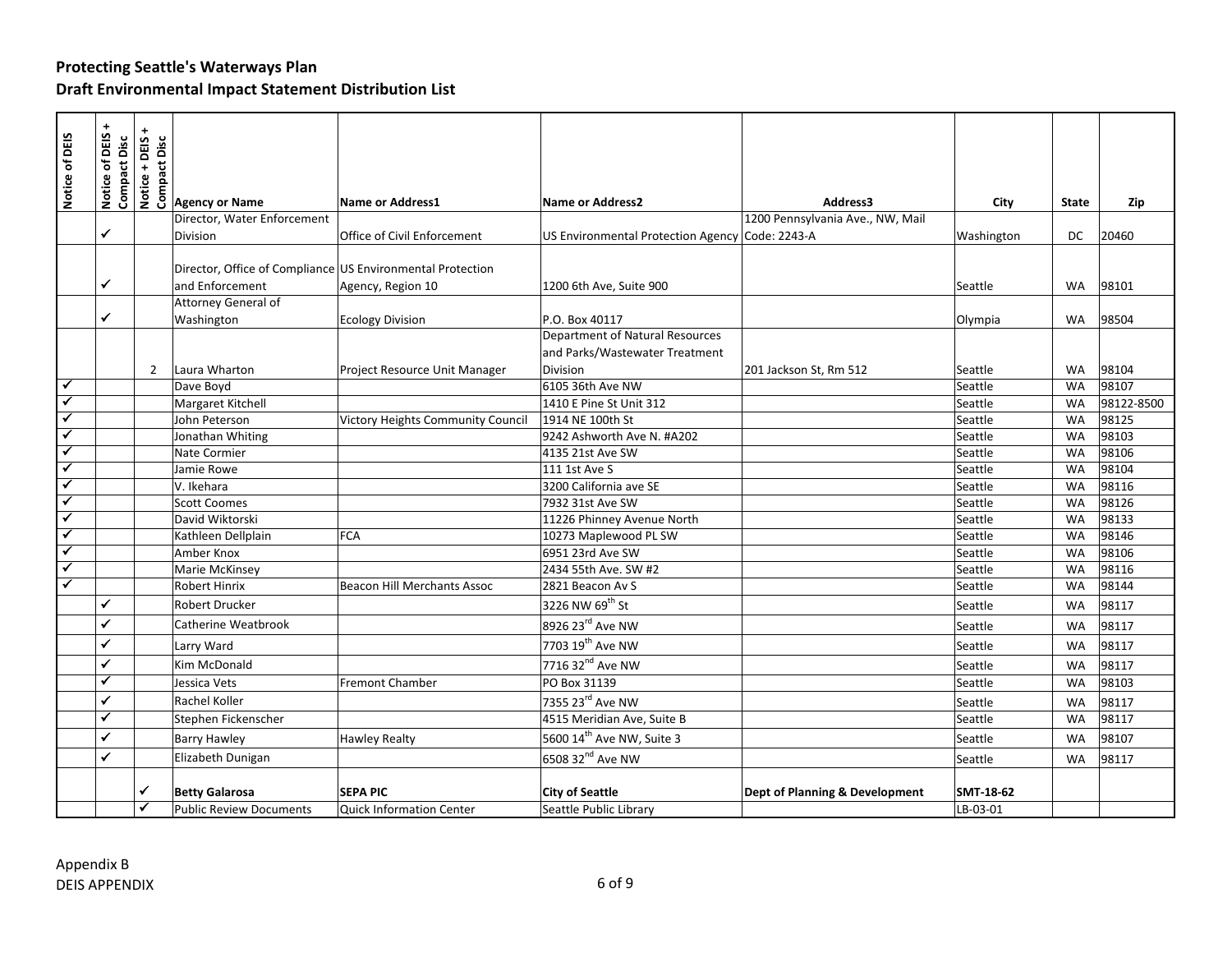| Notice of DEIS | $\ddot{}$<br>Notice of DEIS<br><b>Compact Disc</b> | the signal<br>difference of the signal<br>signal set of the signal<br>set of the signal set of the signal set of the signal<br>set of the signal set of the signal set of the signal set of the signal set of the signal set of the signal |                                 |                         |                              |              |              |     |
|----------------|----------------------------------------------------|--------------------------------------------------------------------------------------------------------------------------------------------------------------------------------------------------------------------------------------------|---------------------------------|-------------------------|------------------------------|--------------|--------------|-----|
|                |                                                    |                                                                                                                                                                                                                                            | <b>Name or Address1</b>         | <b>Name or Address2</b> | Address3                     | City         | <b>State</b> | Zip |
| ✔              |                                                    | Cliff Portman                                                                                                                                                                                                                              |                                 | City of Seattle         | Planning & Development       | SMT-18-00    |              |     |
| ✓              |                                                    | Sue Putnam                                                                                                                                                                                                                                 |                                 | City of Seattle         | Planning & Development       | SMT-18-00    |              |     |
|                | ✓                                                  | Andy Lunde                                                                                                                                                                                                                                 |                                 | City of Seattle         | Planning & Development       | SMT-18-00    |              |     |
|                | ✓                                                  | Jerry Suder                                                                                                                                                                                                                                |                                 | City of Seattle         | Planning & Development       | SMT-18-00    |              |     |
|                | $\checkmark$                                       | Laurie Olson                                                                                                                                                                                                                               |                                 | City of Seattle         | Office of Housing            | SMT-57-00    |              |     |
| ✓              |                                                    | Kyle Joyce                                                                                                                                                                                                                                 |                                 | City of Seattle         | Finance & Admin Svcs         | SMT-52-01    |              |     |
| ✓              |                                                    | Mark Jaeger                                                                                                                                                                                                                                |                                 | City of Seattle         | Seattle Public Utilities     | SMT-49-00    |              |     |
| ✓              |                                                    | Paul Fleming                                                                                                                                                                                                                               |                                 | City of Seattle         | Seattle Public Utilities     | SMT-49-00    |              |     |
| ✔              |                                                    | Miles Mayhew                                                                                                                                                                                                                               |                                 | City of Seattle         | Seattle Public Utilities     | SMT-49-00    |              |     |
| ✓              |                                                    | Laurie Geissinger                                                                                                                                                                                                                          | <b>Environmental Compliance</b> | City of Seattle         | City Light                   | SMT 00-28-22 |              |     |
| ✓              |                                                    | Jen Trout                                                                                                                                                                                                                                  |                                 | City of Seattle         | City Light                   | SMT 00-28-22 |              |     |
| ✓              |                                                    | <b>Bill Davis</b>                                                                                                                                                                                                                          |                                 | City of Seattle         | City Light                   | SMT 00-28-22 |              |     |
| ✓              |                                                    | Margaret Duncan                                                                                                                                                                                                                            |                                 | City of Seattle         | City Light                   | SMT 00-28-22 |              |     |
|                | ✓                                                  | Michael Shiosaki                                                                                                                                                                                                                           | Planning & Development Division | City of Seattle         | Dept of Parks and Recreation | PK-01-01     |              |     |
|                | ✓                                                  | David Graves                                                                                                                                                                                                                               | Planning & Development Division | City of Seattle         | Dept of Parks and Recreation | PK-01-01     |              |     |
|                | ✓                                                  | Maureen Meehan                                                                                                                                                                                                                             | <b>Street Use Division</b>      | City of Seattle         | Dept of Transportation       | SMT 00-39-00 |              |     |
|                | ✔                                                  | Luke Korpi                                                                                                                                                                                                                                 | <b>Street Use Division</b>      | City of Seattle         | Dept of Transportation       | SMT 00-30-00 |              |     |
|                |                                                    | Ron Borowski                                                                                                                                                                                                                               | Policy and Planning             | City of Seattle         | Dept of Transportation       | SMT-00-39-00 |              |     |
|                |                                                    |                                                                                                                                                                                                                                            |                                 |                         |                              |              |              |     |
| Appendix B     |                                                    |                                                                                                                                                                                                                                            |                                 | 7 of 9                  |                              |              |              |     |
|                | <b>DEIS APPENDIX</b>                               |                                                                                                                                                                                                                                            |                                 |                         |                              |              |              |     |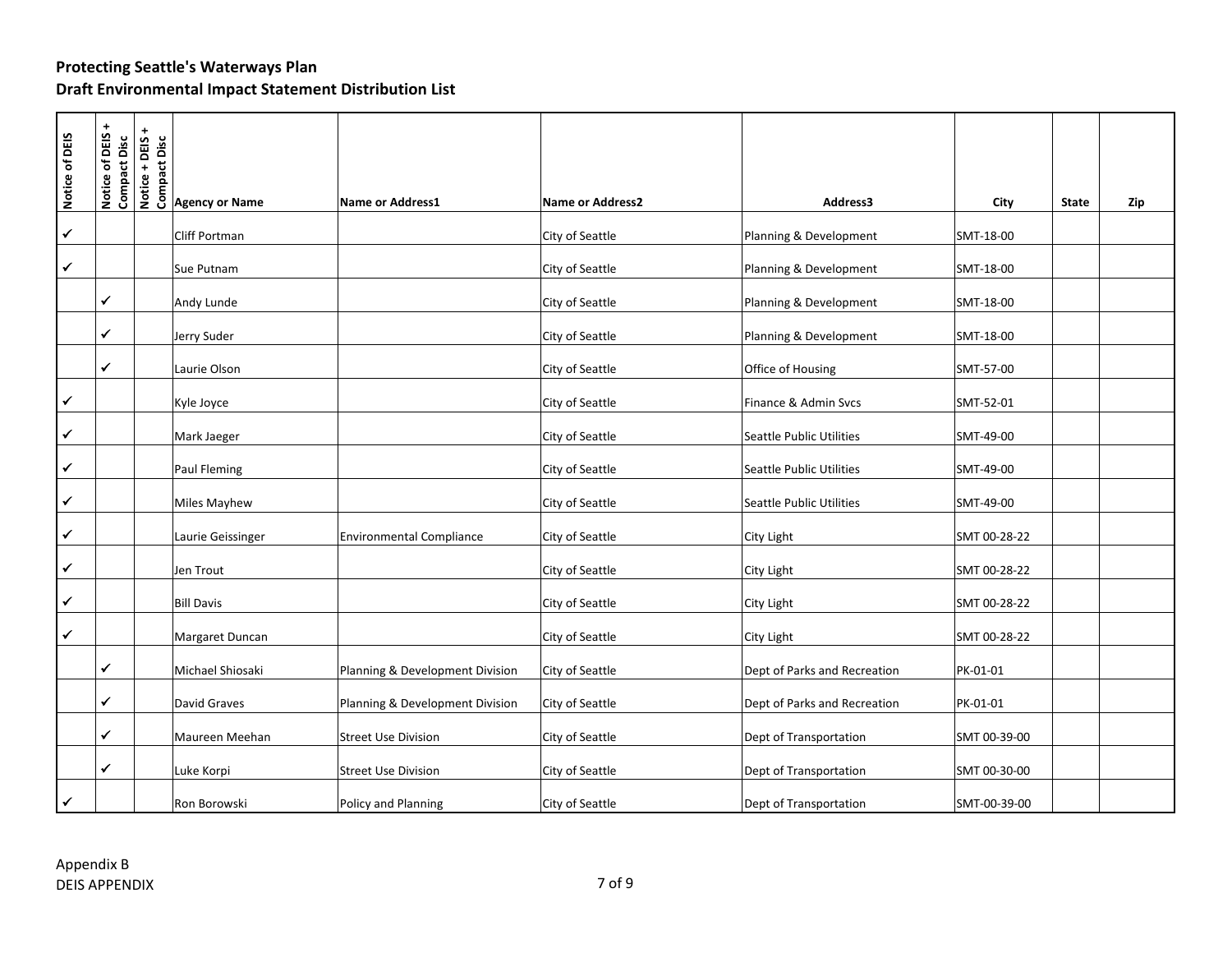| Notice of DEIS | $\ddot{}$<br>Notice of DEIS +<br>Compact Disc | Notice + DEIS +<br><b>Compact Disc</b> |                                |                                 |                         |                             |                      |     |
|----------------|-----------------------------------------------|----------------------------------------|--------------------------------|---------------------------------|-------------------------|-----------------------------|----------------------|-----|
|                |                                               |                                        |                                |                                 |                         |                             |                      |     |
|                |                                               |                                        | <b>Agency or Name</b>          | <b>Name or Address1</b>         | <b>Name or Address2</b> | Address3                    | City<br><b>State</b> | Zip |
| ✔              |                                               |                                        | Jill Macik                     | Capital Projects & Roadway Str. | City of Seattle         | Dept of Transportation      | SMT-00-39-00         |     |
| ✓              |                                               |                                        | Dongho Chang                   | <b>Traffic Operation</b>        | City of Seattle         | Dept of Transportation      | SMT-00-39-00         |     |
| ✔              |                                               |                                        | Cristina VanValkenburgh        | <b>Mobility Programs</b>        | City of Seattle         | Dept of Transportation      | SMT-00-39-00         |     |
| ✓              |                                               |                                        | Sarah Sodt                     | Landmarks Preservation Board    | City of Seattle         | DON/HISTORICAL PROG.        | SMT 00-17-00         |     |
| ✓              |                                               |                                        | <b>Tina Vlasaty</b>            |                                 | City of Seattle         | <b>Economic Development</b> | SMT-57-52            |     |
| ✓              |                                               |                                        | Gregory Dean, Fire Chief       | Office of the Chief             | City of Seattle         | <b>Fire Department</b>      | FD-44-04             |     |
| ✓              |                                               |                                        | Russ Byrd                      | Sr Fire Protection Engineer     | City of Seattle         | Fire Marshall's Office      | TM-02-04             |     |
| ✓              |                                               |                                        | Nikki Douce                    |                                 | City of Seattle         | Fire Department             | FD-44-04             |     |
|                | $\checkmark$                                  |                                        |                                | City Council                    | City of Seattle         | Legislative Dept            | CH 02-10-00          |     |
|                | $\checkmark$                                  |                                        | The Honorable Sally Bagshaw    | Councilmember                   | City of Seattle         | Legislative Dept            | CH 02-10-00          |     |
|                | $\checkmark$                                  |                                        | The Honorable Tim Burgess      | Councilmember                   | City of Seattle         | Legislative Dept            | CH 02-10-00          |     |
|                | ✓                                             |                                        | The Honorable Sally Clark      | Councilmember                   | City of Seattle         | Legislative Dept            | CH 02-10-00          |     |
|                | $\checkmark$                                  |                                        | The Honorable Kshama<br>Sawant | Councilmember                   | City of Seattle         | Legislative Dept            | CH 02-10-00          |     |
|                | ✔                                             |                                        | The Honorable Jean Godden      | Councilmember                   | City of Seattle         | Legislative Dept            | CH 02-10-00          |     |
|                | $\checkmark$                                  |                                        | The Honorable Bruce Harrell    | Councilmember                   | City of Seattle         | Legislative Dept            | CH 02-10-00          |     |
|                | $\checkmark$                                  |                                        | The Honorable Nick Licata      | Councilmember                   | City of Seattle         | Legislative Dept            | CH 02-10-00          |     |
|                | $\checkmark$                                  |                                        | The Honorable Mike O'Brien     | Councilmember                   | City of Seattle         | Legislative Dept            | CH 02-10-00          |     |
|                | $\checkmark$                                  |                                        | The Honorable Tom<br>Rasmussen | Councilmember                   | City of Seattle         | Legislative Dept            | CH 02-10-00          |     |
|                |                                               |                                        |                                |                                 |                         |                             |                      |     |
|                |                                               |                                        |                                |                                 |                         |                             |                      |     |
|                | Appendix B<br><b>DEIS APPENDIX</b>            |                                        |                                |                                 | $8$ of $9$              |                             |                      |     |